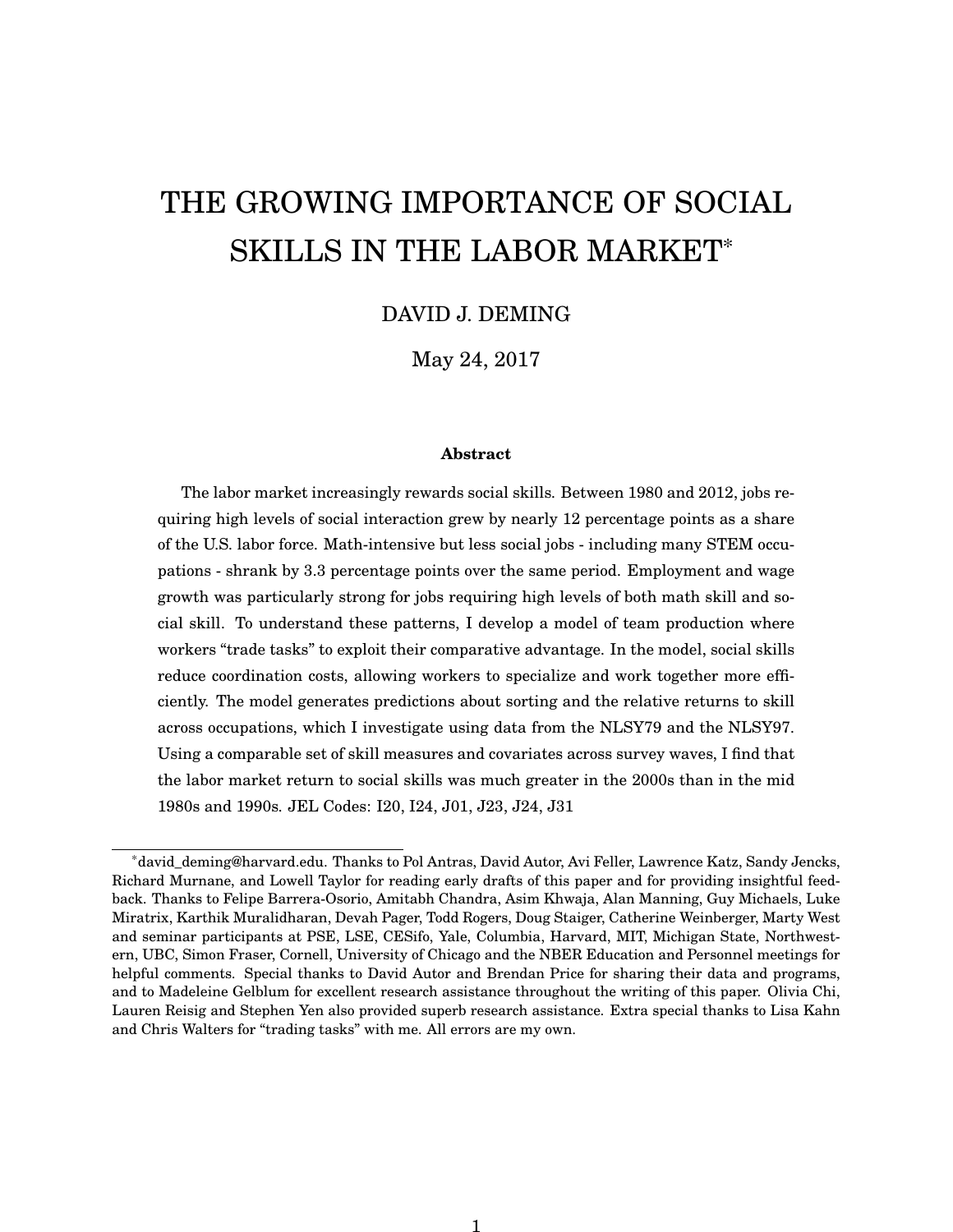*"We can never survey our own sentiments and motives, we can never form any judgment concerning them; unless we remove ourselves, as it were, from our own natural station, and endeavour to view them as at a certain distance from us. But we can do this in no other way than by endeavouring to view them with the eyes of other people, or as other people are likely to view them." -* Adam Smith, *The Theory of Moral Sentiments* (1759)

# I. Introduction

A vast literature in economics explains increasing returns to skill as a product of the complementarity between technology and high-skilled labor, or skill-biased technological change (SBTC) (e.g. [Katz & Murphy 1992;](#page-34-0) [Bound & Johnson 1992;](#page-31-0) [Juhn](#page-34-1) *et al.* [1993;](#page-34-1) [Acemoglu &](#page-30-0) [Autor 2011\)](#page-30-0)*.* Beginning in the 1990s, the labor market "hollowed out" as computers substituted for labor in middle-skill routine tasks and complemented high-skilled labor, a phenomenon referred to as job polarization [\(Autor](#page-30-1) *et al.* [2003,](#page-30-1) [2006;](#page-30-2) [Michaels](#page-35-0) *et al.* [2014;](#page-35-0) [Goos](#page-33-0) *[et al.](#page-33-0)* [2014\)](#page-33-0).

However, while job polarization implies rising demand for skilled labor, there has been little or no employment growth in high-paying jobs since 2000, and this slow growth predates the Great Recession [\(Acemoglu & Autor 2011;](#page-30-0) [Beaudry](#page-31-1) *et al.* [2014,](#page-31-1) [2016\)](#page-31-2). [Beaudry](#page-31-2) *[et al.](#page-31-2)* [\(2016\)](#page-31-2) show evidence of slow growth in cognitive skill-intensive occupations in the U.S. labor market during the 2000s, and [Castex & Dechter](#page-32-0) [\(2014\)](#page-32-0) find smaller returns to cognitive test scores in the 2000s compared to the 1980s. These findings are especially puzzling in light of the rising heterogeneity in worker-specific pay premiums found in studies that use matched employer-employee data [\(Card](#page-32-1) *et al.* [2013,](#page-32-1) [2016\)](#page-32-2). If technological change is skill-biased, why have the returns to cognitive skill not increased over the last decade?

One possible explanation is that weak growth in high-skilled jobs is caused by a slowdown in technological progress. [Beaudry](#page-31-2) *et al.* [\(2016\)](#page-31-2) argue that the slowdown in demand for cognitive skill can be explained as a boom-and-bust cycle caused by the progress of information technology (IT) from adoption to maturation, and [Gordon](#page-33-1) [\(2012\)](#page-33-1) shows that innovation and U.S. productivity growth slowed down markedly in the early 2000s.

On the other hand, [Brynjolfsson & McAfee](#page-32-3) [\(2014\)](#page-32-3) discuss advances in computing power that are rapidly expanding the set of tasks that machines can perform. Many of the tasks that they and others highlight - from automated financial management and tax preparation to legal e-discovery to cancer diagnosis and treatment - are performed by highly skilled workers [\(Levy & Murnane 2012;](#page-35-1) [Brynjolfsson & McAfee 2014;](#page-32-3) [Remus & Levy 2015\)](#page-36-0). Thus another possibility is that computer capital is substituting for labor higher up in the skill distribution, redefining what it means for work to be "routine" [\(Autor 2014;](#page-30-3) [Lu 2015\)](#page-35-2).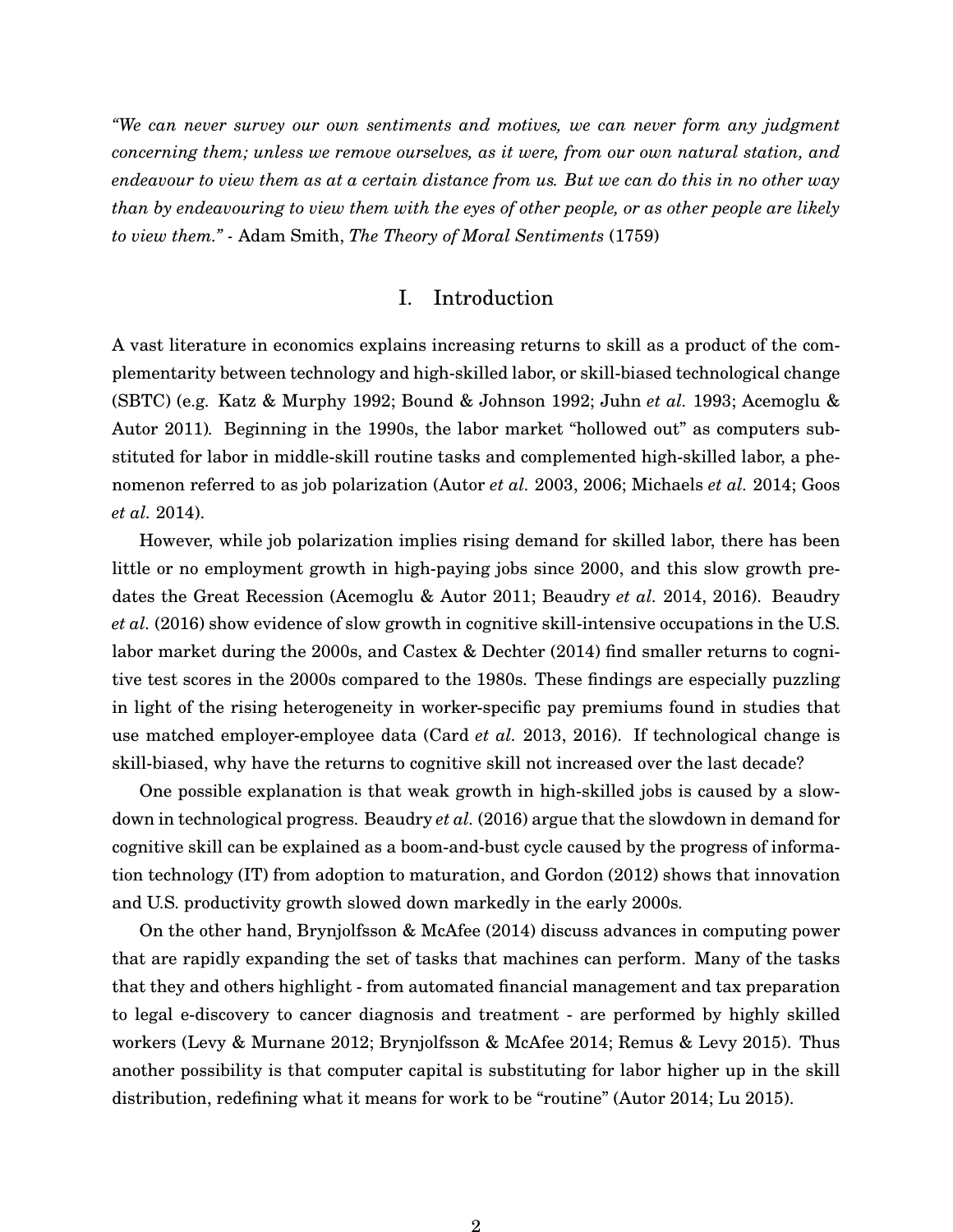Figure 1 investigates this possibility by showing relative employment growth between 2000 and 2012 for the set of high-skilled, "cognitive" occupations that are the focus of [Beaudry](#page-31-2) *et al.*  $(2016)^{1}$  $(2016)^{1}$  $(2016)^{1}$  $(2016)^{1}$  The upper panel of Figure 1 focuses on science, technology, engineering and mathematics (STEM) jobs, while the lower panel shows all other cognitive occupations.

Figure 1 shows clearly that the relative decline in high-skilled employment over the last decade is driven by STEM jobs. STEM jobs shrank by a total of 0.12 percentage points as a share of the U.S. labor force between 2000 and 2012, after growing by 1.33 percentage points over the previous two decades. By comparison, all other cognitive occupations grew by 2.87 percentage points between 2000 and 2012, which surpasses the growth rate of 1.99 percentage points in the previous decade. Most importantly, the fastest growing cognitive occupations - managers, teachers, nurses and therapists, physicians, lawyers, even economists - all require significant interpersonal interaction.

In this paper, I show that high-paying jobs increasingly require social skills. Technological change provides one possible explanation. The skills and tasks that cannot be substituted away by automation are generally complemented by it, and social interaction has at least so far - proven difficult to automate [\(Autor 2015\)](#page-30-4). Our ability to read and react to others is based on tacit knowledge, and computers are still very poor substitutes for tasks where programmers don't know "the rules" [\(Autor 2015\)](#page-30-4). Human interaction requires a capacity that psychologists call theory of mind - the ability to attribute mental states to others based on their behavior, or more colloquially to "put oneself into another's shoes" [\(Premack](#page-36-1) [& Woodruff 1978;](#page-36-1) [Baron-Cohen 2000;](#page-31-3) [Camerer](#page-32-4) *et al.* [2005\)](#page-32-4).

I begin by presenting a simple model of team production between workers. Workers perform a variety of tasks on the job, and variation in productivity generates comparative advantage that can be exploited through specialization and "task trade". I model cognitive skills as the mean of a worker's productivity distribution and social skills as a reduction in trading costs. Workers with higher social skills can specialize and "trade tasks" with other workers more efficiently. This takes on the structure of a Ricardian trade model, with workers as countries and social skills as inverse "iceberg" trade costs as in [Dornbusch](#page-33-2) *et al.* [\(1977\)](#page-33-2) and [Eaton & Kortum](#page-33-3) [\(2002\)](#page-33-3).[2](#page-2-1)

<span id="page-2-0"></span><sup>&</sup>lt;sup>1</sup>Following [Beaudry](#page-31-2) *et al.* [\(2016\)](#page-31-2), Figure 1 displays employment growth for what the U.S. Census refers to as managerial, professional and technical occupation categories. [Autor & Dorn](#page-30-5) [\(2013\)](#page-30-5) create a consistent set of occupation codes for the 1980-2000 Censuses and the 2005-2008 ACS - I follow their scheme and update it through the 2010 Census and the 2011-2013 ACS - see the Data Appendix for details. Following [Beaudry](#page-31-2) *et al.* [\(2016\)](#page-31-2), "cognitive" occupations include all occupation codes in the Data Appendix between 1 and 235. I group occupation codes into larger categories in some cases for ease of presentation (e.g. engineers, managers).

<span id="page-2-1"></span><sup>&</sup>lt;sup>2</sup>[Acemoglu & Autor](#page-30-0) [\(2011\)](#page-30-0) develop a Ricardian model of the labor market with three skill groups, a single skill index, and comparative advantage for higher-skilled workers in relatively more complex tasks. I follow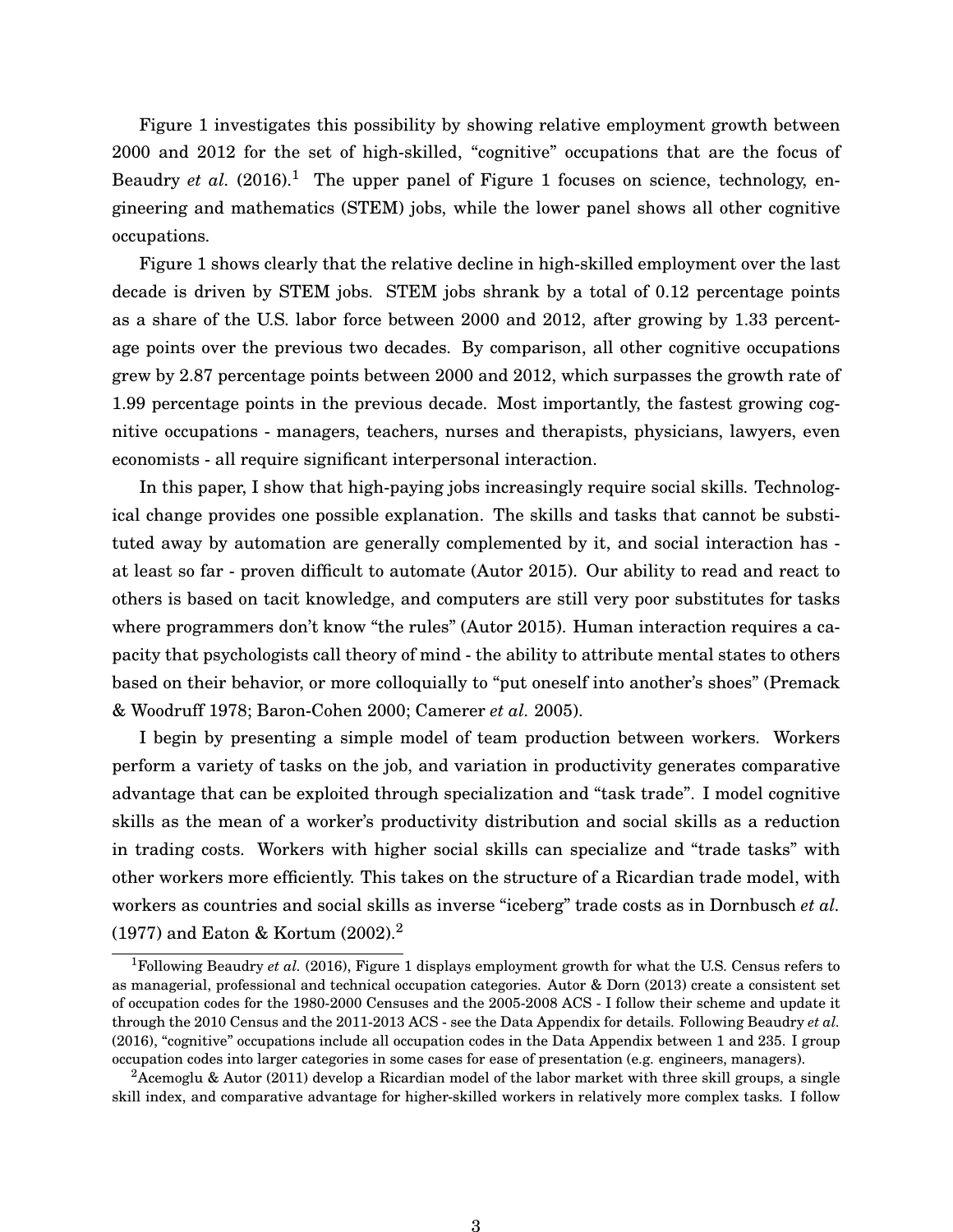The model generates several predictions, which I investigate using data from the National Longitudinal Survey of Youth 1979 (NLSY79). I first demonstrate that there is a positive return to social skills in the labor market and that cognitive skill and social skill are complements in a Mincerian wage equation. This follows recent evidence from [Wein](#page-36-2)[berger](#page-36-2) [\(2014\)](#page-36-2), who finds growing complementarity over time between cognitive skills and social skills using different data sources. Complementarity emerges naturally in the model, because the value of lower trade costs increases in aworker's average productivity (i.e. cognitive skill). $^3$  $^3$  Importantly, I do not find complementarity between cognitive skill and widelyused measures of "non-cognitive" skills (e.g. [Heckman](#page-34-2) *et al.* [2006\)](#page-34-2).

The model provides a key link between social skills and *routineness* through the variance of productivity over workplace tasks. Some high-skilled occupations (such as a computer programmer, or engineer) require the repeated execution of explicit rules, while others are less structured and require a diverse range of tasks (such as manager, or consultant). I model this as an increase in the variance of productivity over the tasks that workers perform on the job. Higher variance in productivity broadens the scope for gains from "task trade" and thus increases the return to social skills.

While I cannot directly measure the variance of workplace tasks, I use two empirical analogs. First, I compare the returns to social skills across occupations that vary in their routineness, as measured by data from the Occupational Information Network (O\*NET). I find that workers with higher social skills self-select into nonroutine occupations, and that this sorting leads to within-worker wage gains that are increasing in social skills.<sup>[4](#page-3-1)</sup> These empirical patterns are consistent with the predictions of the model. Notably, I find no evidence of greater returns to social skills in math-intensive occupations.

Next, I draw on a large literature in organizational economics which shows that all occupations are becoming less routine over time. Information and communication technology (ICT) has shifted job design away from rigid categorization and toward increased job rotation and worker "multi-tasking" [\(Bresnahan 1999;](#page-32-5) [Lindbeck & Snower 2000;](#page-35-3) [Caroli &](#page-32-6) [Van Reenen 2001;](#page-32-6) [Bloom & Van Reenen 2011\)](#page-31-4). Case studies of ICT implementation show

a long literature that treats teamwork as a tradeoff between the benefits of increased productivity through specialization and the costs of coordination [\(Becker & Murphy 1992;](#page-31-5) [Bolton & Dewatripont 1994;](#page-31-6) [Lazear](#page-35-4) [1999;](#page-35-4) [Garicano 2000;](#page-33-4) [Garicano & Rossi-Hansberg 2006\)](#page-33-5)

<span id="page-3-0"></span> $3A$  related literature studies job assignment when workers have multiple skills [\(Heckman & Scheinkman](#page-33-6) [1987;](#page-33-6) [Yamaguchi 2012;](#page-36-3) [Lindenlaub 2014;](#page-35-5) [Lise & Postel-Vinay 2014\)](#page-35-6). Models of this type would treat social skill as another addition to the skill vector, with Roy-type selection and linear (or log-linear) wage returns rather than the specific pattern of complementarity between cognitive skill and social skill.

<span id="page-3-1"></span><sup>&</sup>lt;sup>4</sup>[Krueger & Schkade](#page-34-3) [\(2008\)](#page-34-3) show that gregarious workers sort into jobs that involve more social interaction. They interpret this as a compensating differential, suggesting that workers have preferences for interactive work. However, if skill in social interaction had no value in the labor market but interactive jobs were preferred by workers, compensating differentials imply that interactive jobs should pay *less* all else equal.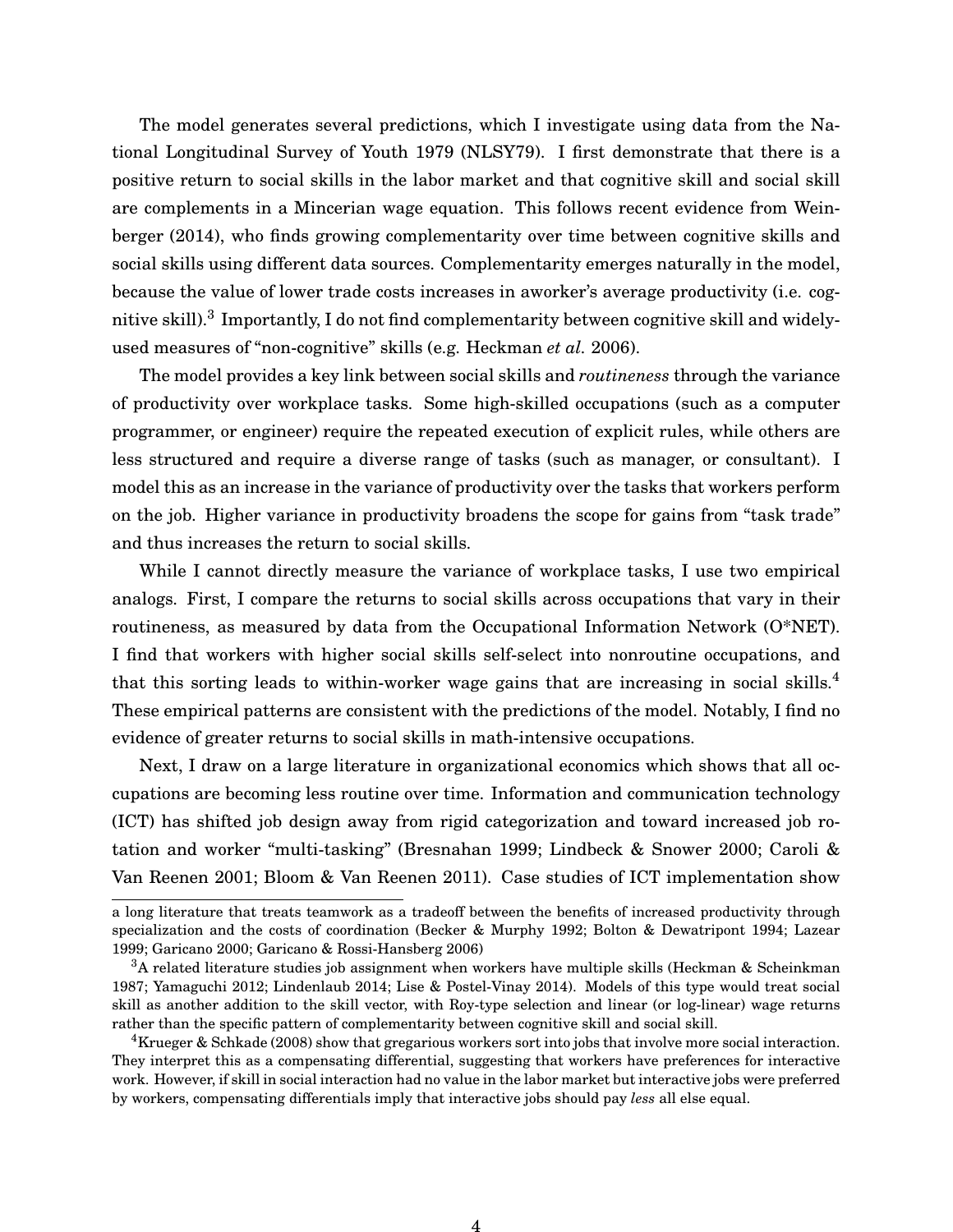that computerization leads to the reallocation of skilled workers into flexible, team-based settings that facilitate adaptive responses and group problem-solving (e.g. [Autor](#page-30-6) *et al.* [2002;](#page-30-6) [Bresnahan](#page-32-7) *et al.* [2002;](#page-32-7) [Bartel](#page-31-7) *et al.* [2007\)](#page-31-7). This literature shows a clear link between the computerization of the labor market and the decline of routine work. Yet the link between the increased variability of workplace tasks, team production and social skills has not previously been explored.

I investigate the growing importance of social skills in two ways. First, I present evidence of increasing relative demand for social skills in the U.S. labor market. Between 1980 and 2012, social skill-intensive occupations grew by 11.8 percentage points as a share of all jobs in the U.S. economy. Wages also grew more rapidly for social skill-intensive occupations over this period. I find that employment and wage growth has been particularly strong in occupations with high math *and* social skill requirements. In contrast, employment has declined in occupations with high math but low social skill requirements, including many of the STEM jobs shown in Figure 1. Contemporaneous trends in the labor market over this period such as offshoring, trade and shifts toward the service sector can partially - but not completely - explain these patterns.<sup>[5](#page-4-0)</sup>

Second, I test directly for the growing importance of social skills by comparing the returns to skills in the NLSY79 and the National Longitudinal Survey of Youth 1997 (NLSY97) surveys. Comparing cohorts between the ages of 25 and 33 who entered the labor market in the mid 1980s versus the mid 2000s, I find that social skills are a significantly more important predictor of full-time employment and wages in the NLSY97 cohort. Cognitive skills, social skills and other covariates are similarly defined across survey waves, and the results are robust to accounting for other contemporaneous trends such as increasing educational attainment and female labor force participation. Finally, I show that the withinworker wage gain from sorting into a social skill-intensive occupation is much greater in the NLSY97 cohort.

I am aware of few other papers that study social skills. In [Borghans](#page-31-8) *et al.* [\(2014\)](#page-31-8), there are "people" jobs and "non-people" jobs and the same for skills, with workers sorting into jobs based on skills and relative wages. [Kambourov](#page-34-4) *et al.* [\(2013\)](#page-34-4) develop a model where high lev-

<span id="page-4-0"></span><sup>5</sup>[Autor & Dorn](#page-30-5) [\(2013\)](#page-30-5) explain the rise of low-wage service occupations as computers replacin routine production tasks rather than service tasks (which are more difficult to automate). However, this does not explain growth of social skill-intensive jobs at the top of the wage distribution. [Autor](#page-30-7) *et al.* [\(2015\)](#page-30-7) compare the impact of import competition from China to technological change and find that the impact of trade is concentrated in manufacturing and larger among less-skilled workers. [Oldenski](#page-35-7) [\(2012\)](#page-35-7) shows that production requiring complex within-firm communication is more likely to occur in a multinational's home country. [Karabarbounis &](#page-34-5) [Neiman](#page-34-5) [\(2014\)](#page-34-5) show that the share of corporate value-added paid to labor has declined, even in labor-intensive countries such as China and India, suggesting that offshoring alone is unlikely to explain the decline of routine employment and the growth in social skill-intensive jobs.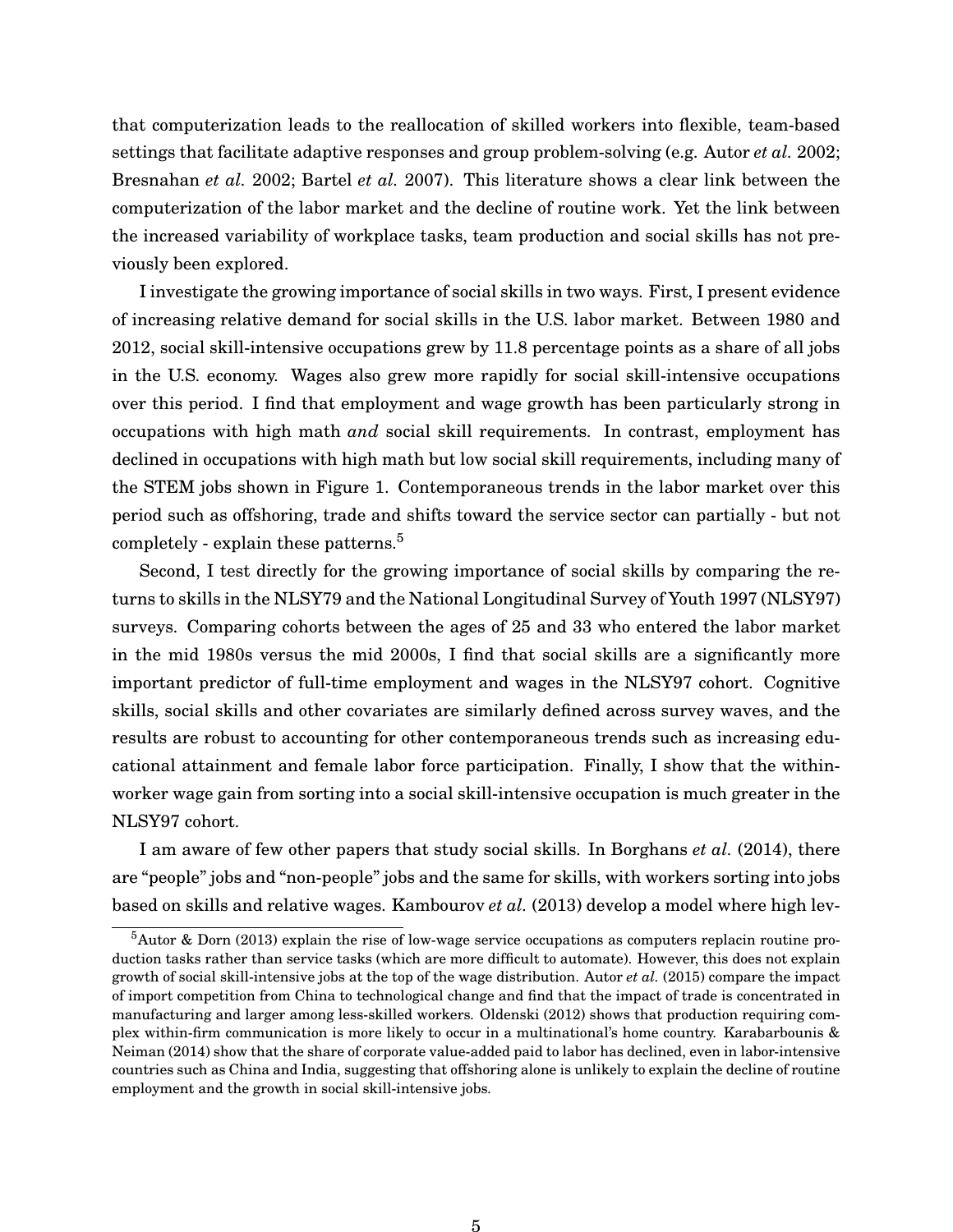els of "relationship skill" (as measured by a worker's occupation) are associated with stable marriage and employment outcomes. [McCann](#page-35-8) *et al.* [\(2014\)](#page-35-8) develop a multi-sector matching model with teams of workers who specialize in production tasks and a manager who specializes completely in communication tasks. In contrast, there are no communication tasks in my model, nor are there formal teams. $6$  This is consistent with case studies of modern teamwork, where workers are organized into temporary, fluid and self-managed groups to perform customized sets of tasks (e.g. [Lindbeck & Snower 2000;](#page-35-3) [Hackman 2002;](#page-33-7) [Bartel](#page-31-7) *et al.* [2007;](#page-31-7) [Edmondson 2012\)](#page-33-8).

While the model considers teamwork in production, one can view many customer-oriented occupations - consulting, health care, teaching, legal services - as requiring joint production between worker and customer. [Katz](#page-34-6) [\(2014\)](#page-34-6) discusses growing demand for artisanal workers who can provide a creative, personal touch and customize production to the needs of clients. Social skills in production will be important for customer service occupations to the extent that the final product is uncertain and crafted specifically for the needs of the client.

Are social skills distinct from cognitive skills, or are they simply another measure of the same underlying ability? When surveyed, employers routinely list teamwork, collaboration and oral communication skills as among the most valuable yet hard-to-find qualities of workers (e.g. [Casner-Lotto & Barrington 2006;](#page-32-8) [Jerald 2009\)](#page-34-7). In 2015, employers surveyed by the National Association of Colleges and Employers (NACE) listed "ability to work in a team" as the most desirable attribute of new college graduates, ahead of problem-solving and analytical/quantitative skills [\(NACE 2015\)](#page-35-9). Tests of emotional and social intelligence have beendeveloped and validated by psychologists [\(Salovey & Mayer 1990;](#page-36-4) [Mayer](#page-35-10) *et al.* [1999;](#page-35-10) [Baron-Cohen](#page-31-9) *et al.* [2001;](#page-31-9) [Goleman 2006\)](#page-33-9). [Woolley](#page-36-5) *et al.* [\(2010\)](#page-36-5) show that a test designed to measure social intelligence predicts team productivity even after controlling for the average intelligence of team members.<sup>[7](#page-5-1)</sup>

A growing body of work in economics documents the labor market return to "noncognitive" skills, including social skills and leadership skills [\(Kuhn & Weinberger 2005;](#page-34-8) [Heckman](#page-34-2) *[et al.](#page-34-2)* [2006;](#page-34-2) [Lindqvist & Vestman 2011;](#page-35-11) [Borghans](#page-31-8) *et al.* [2014\)](#page-31-8). This paper builds on the seminal observation of [Heckman](#page-34-9) [\(1995\)](#page-34-9) that since measured cognitive ability (i.e. *g*) explains

<span id="page-5-0"></span><sup>&</sup>lt;sup>6</sup>In [McCann](#page-35-8) *et al.* [\(2014\)](#page-35-8), workers who specialize in communication become managers of a team, and the communication skills of the other workers on the team are irrelevant. Models with communication or "people" tasks face the challenge of specifying exactly what is being produced. Are workers who spend an entire day in meetings communication task specialists? The model here treats communication as a friction. Workers who spend more time in meetings - conditional on total output - have lower social skill.

<span id="page-5-1"></span><sup>&</sup>lt;sup>7</sup>[Woolley](#page-36-5) *et al.* [\(2010\)](#page-36-5) randomly assign individuals to groups and then ask the groups to perform a variety of tasks. Group performance is positively correlated with the "average social sensitivity" of group members as measured by a test called "Reading the Mind in the Eyes". This test was originally developed to assist in the diagnosis of Autism and Asperger Syndrome, but has since been demonstrated as psychometrically valid and able to detect subtle differences in individual social sensitivity (e.g. [Baron-Cohen](#page-31-9) *et al.* [2001\)](#page-31-9).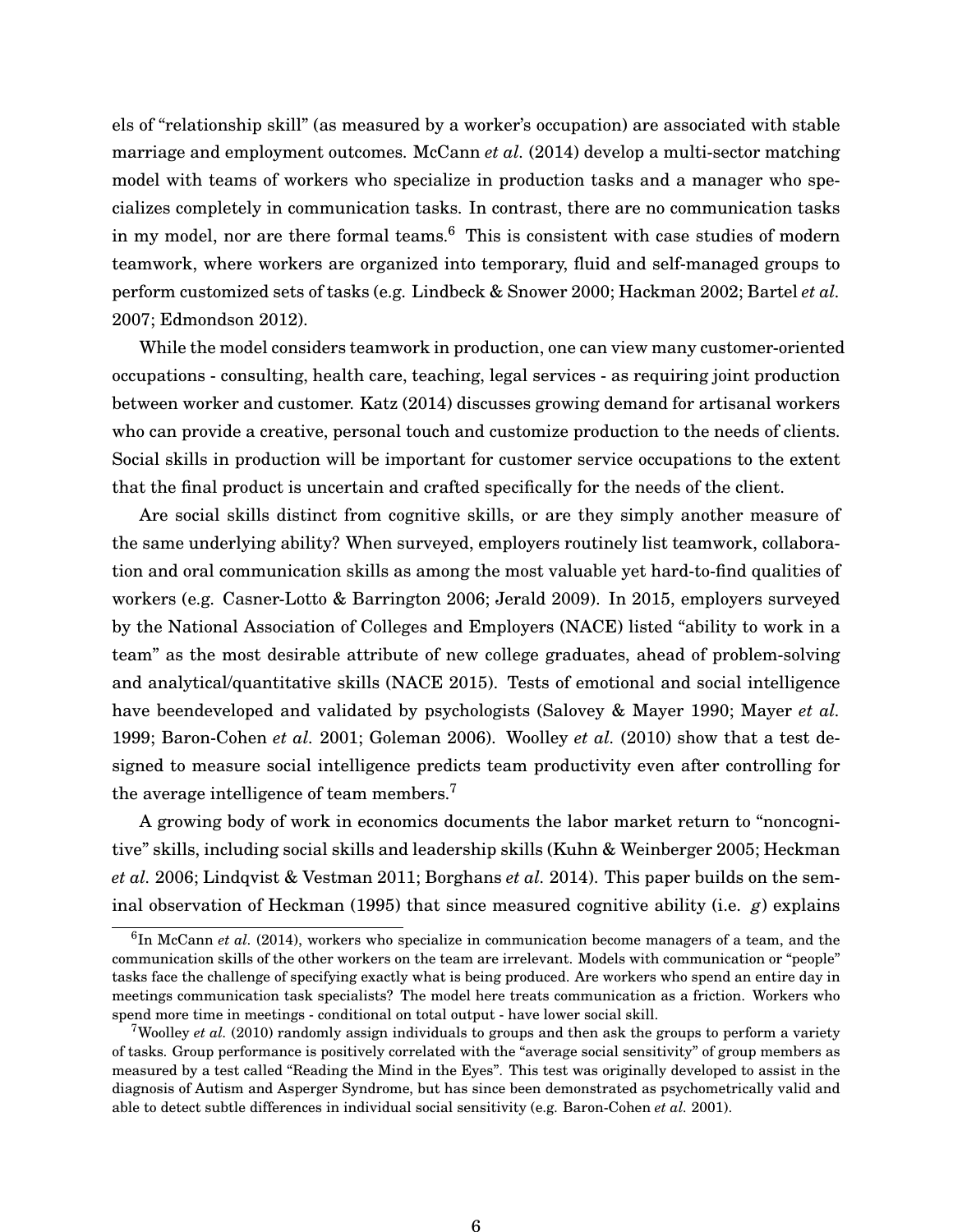only a small fraction of the variation in earnings, productivity is likely influenced by multiple dimensions of skill. Subsequent work, summarized in [Heckman & Kautz](#page-34-10) [\(2012\)](#page-34-10), finds that "noncognitive" or "soft" skills explain important variation in adult outcomes. This paper should be viewed as an attempt to extend and formalize the definition of one particular dimension of "soft" skills - the ability to work with others.

The remainder of the paper proceeds as follows. Section 2 presents the model and develops specific empirical predictions. Section 3 describes the data. Section 4 explores the predictions concerning the returns to social skill across occupations using the NLSY79. Section 5 studies the growing importance of social skills over time, using both Census/ACS data and a comparison of the returns to skills in the NLSY79 and NLSY97. Section 6 concludes. All appendix material - including supplementary tables and figures, a more detailed data description, and proofs for the model - can be found in the online appendix to the paper.

#### II. Model

In a standard human capital model, worker skill takes a simple factor-augmenting form, where the output of worker *j* is increasing in some measure of skill (such as cognitive ability or education)  $A_j$  times  $L_j$ , the quantity of labor supplied:

$$
(1) \t\t\t y_j = A_j L_j
$$

Recent work has enriched the standard model by drawing a distinction between skills and job tasks (e.g. [Autor](#page-30-1) *et al.* [2003;](#page-30-1) [Acemoglu & Autor 2011;](#page-30-0) [Autor & Handel 2013\)](#page-30-8). In the spirit of this "task framework", consider the following modification of the human capital model:

$$
(2) \t\t\t y_j(i) = A_j \alpha_j(i) l_j(i)
$$

where  $y_j(i)$  specifies the production function for task *i* as worker *j*'s cognitive skill  $A_j$  (still taking the factor-augmenting form) times a task-specific productivity parameter  $\alpha_j(i)$  times labor supplied to task *i*.

Any job can be separated into an infinite number of discrete tasks that must be performed jointly to produce some final good *Y*. Following [Acemoglu & Autor](#page-30-0) [\(2011\)](#page-30-0), I assume that workers perform a continuum of tasks indexed over the unit interval according to a Cobb-Douglas technology:

(3) 
$$
Y_j = \exp[\int_0^1 \ln y_j(i)di].
$$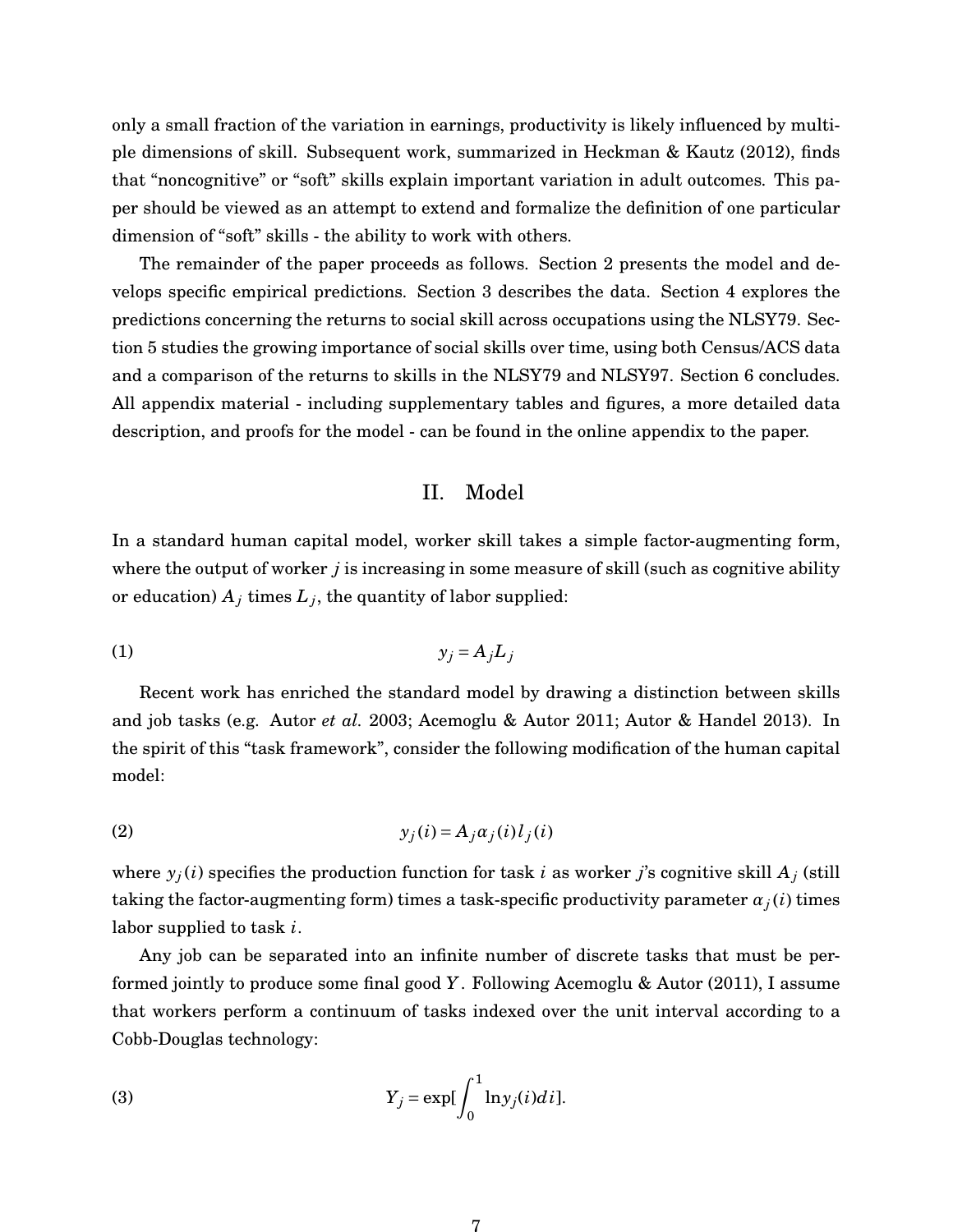For simplicity, I assume that each worker supplies one unit of labor inelastically:

(4) 
$$
\int_0^1 l_j(i)di = L_j = 1.
$$

Equation (2) allows two workers with the same cognitive skill level  $A_j$  to vary in their productivity over individual tasks. This suggests that workers can specialize in the production of tasks in which they have a comparative advantage.

To think about how the productivity gains from specialization can be realized, I develop a model in the spirit of [Ricardo](#page-36-6) [\(1891\)](#page-36-6). In [Ricardo](#page-36-6) [\(1891\)](#page-36-6), countries specialize in the production of goods and trade with each other for mutual benefit. In this model, workers can increase their total output  $Y_j$  by producing tasks in which they have comparative advantage and then trading for mutual benefit, just as countries trade goods in Ricardo's classic formulation. Thus I conceive of teamwork as "trading tasks".

Applying the Ricardian framework to task trade between workers yields two important benefits. First, it provides an explanation for *why* social skills matter that is grounded in economic theory. I argue that social skills are valuable because they reduce the cost of "trading tasks" with other workers.

Specifically, let  $S_{i,n} \in (0,1)$  be a depreciation factor that is applied proportionately to any trade in tasks between workers -  $S_{i,n} = S_i * S_n$  for  $i \neq n$ . Moreover let  $S_{i,i} = 1$ ,  $\forall i$  so workers can trade costlessly with themselves. Workers with higher social skill pay a lower coordination cost to trade with other workers. This allows them to earn higher wages by specializing in their most productive tasks and trading their output with others.<sup>[8](#page-7-0)</sup> Workers with high cognitive skill  $A_j$  but low social skill  $S_j$  have high average productivity, but will perform "too many" tasks themselves rather than working in a team.

The second important feature of the model is that it generates intuitive predictions about when social skills will matter. The return to social skills and the benefits of task trade will be increasing in the variance of productivity over tasks (the  $\alpha_j$ 's), because higher productivity dispersion increases the scope for gains from trade. To see this, consider the limiting case where  $\alpha_j(i)$  takes the same value for all tasks *i*. In this case, equation (2) collapses to (1)

<span id="page-7-0"></span><sup>&</sup>lt;sup>8</sup>In [Becker & Murphy](#page-31-5) [\(1992\)](#page-31-5), the benefits of specialization are balanced against the costs of coordinating increasingly specialized workers. In their analysis, coordination costs are features of the economy or of particular sectors. Here I treat coordination costs as attributes of individual workers. The definition of social skills in this paper is closely related to the formulation of "iceberg" trade costs between countries as in [Dornbusch](#page-33-2) *[et al.](#page-33-2)* [\(1977\)](#page-33-2) and [Eaton & Kortum](#page-33-3) [\(2002\)](#page-33-3). The main difference is that iceberg trade costs are defined at the country-pair level (i.e. *Sni*) and do not necessarily have a common worker (country) component. This is a particular definition of social skill, and it does not rule out other ways that sociability might affect productivity and wages (i.e. taste discrimination by firms, differential rates of on-the-job learning or information acquisition). One convenient interpretation of *S* is that it represents the probability that a worker will correctly communicate her productivity schedule to another worker.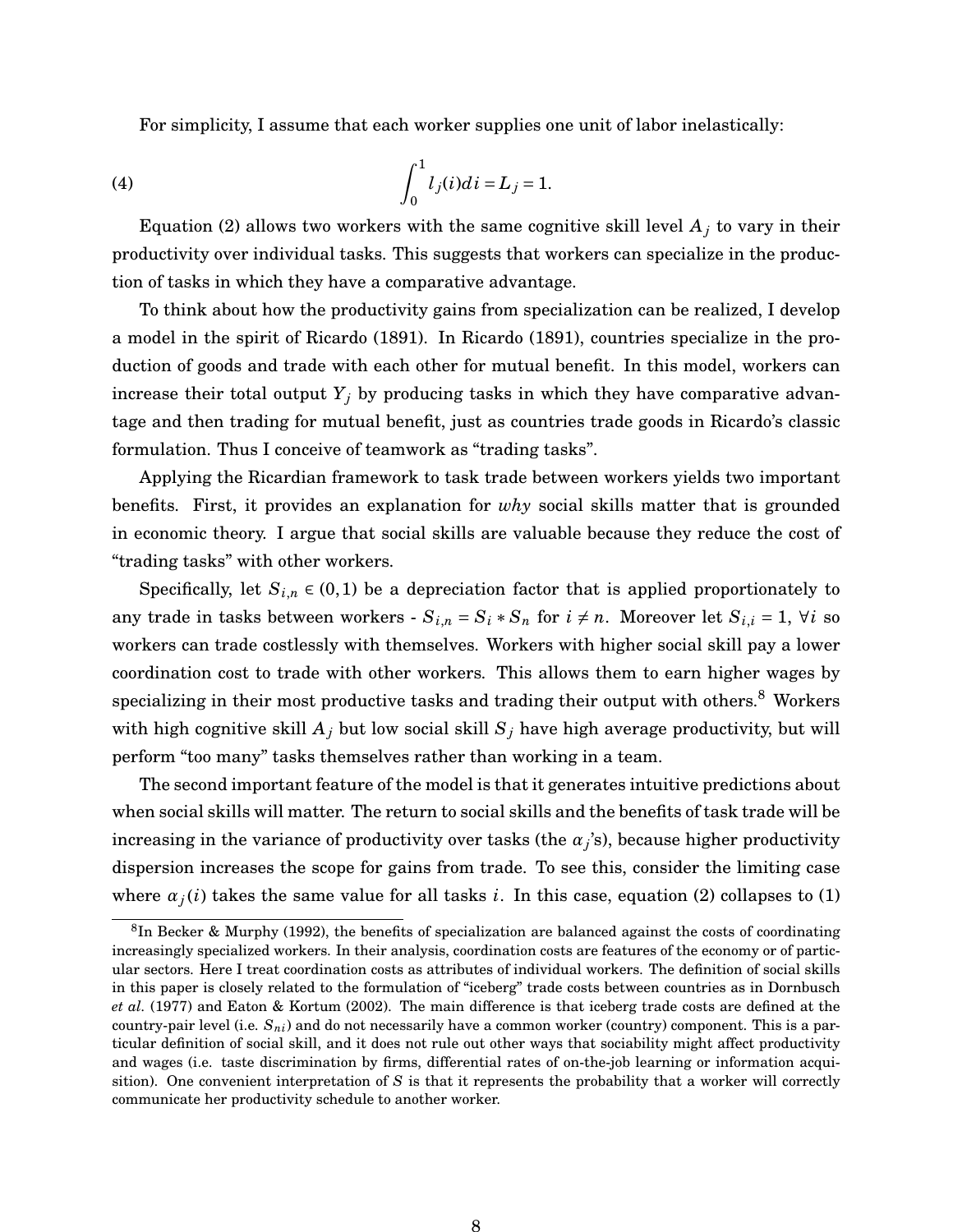and becomes the standard human capital model. With zero variance in productivity over tasks, cognitive skill  $A_j$  is the sole determinant of relative productivity and there are no gains from trade.

If a worker has very low social skills, she will produce the same combination of tasks regardless of her comparative advantage relative to others. On the other hand, the task mix of a worker with high social skills will be quite sensitive to changes in the relative productivities of her co-workers. Thus another sensible interpretation of  $S_j$  is that it represents flexibility.

Here I develop the case with bilateral task trade between two workers. This two-worker model is isomorphic to the two-country Ricardian trade model of [Dornbusch](#page-33-2) *et al.* [\(1977\)](#page-33-2). Thus I keep the presentation brief and refer the reader to the Appendix for proofs and more detailed exposition.<sup>[9](#page-8-0)</sup> With only two workers, two dimensions of skill and one final good, the model developed below is highly stylized. However, it yields a set of intuitive predictions that help guide the empirical work below.

# *II..A Setup*

Consider a competitive market where *Y* is the unique final good - produced according to (3) - and labor is the only factor of production. Identical firms hire pairs of workers and pay market wages that are equal to output  $Y_j$  times an exogenous output price  $P^*$ . Thus workers maximize output  $Y_j$ , subject to the labor supply constraint in (4). Firms maximize profits, defined as total revenue  $[P^*(Y_1+Y_2)]$  minus the wages paid to workers  $(w_1+w_2)$ .

Since the order of tasks over the unit interval is arbitary, it is convenient to index tasks in order of decreasing comparative advantage for worker 1 (i.e.  $\frac{\alpha_1(0)}{\alpha_2(0)}$  > ··· >  $\frac{\alpha_1(i)}{\alpha_2(i)}$  > ··· >  $\frac{\alpha_1(1)}{\alpha_2(1)}$ ). Define the comparative advantage schedule over tasks as:

(5) 
$$
\gamma(i) \equiv \frac{A_1 \alpha_1(i)}{A_2 \alpha_2(i)},
$$

with  $\gamma'(i) < 0$  by assumption.

For concreteness, I assume that the comparative advantage schedule takes the form:

(6) 
$$
\gamma(i) = \bar{A} \exp(\theta(1-2i)),
$$

with  $\overline{A} = A_1/A_2$ . This functional form for  $\gamma(i)$  can be derived from an underlying process where worker productivity in task *i* is drawn from a log-normal distribution with a mean

<span id="page-8-0"></span><sup>9</sup>An earlier draft of this paper developed a Ricardian model with multiple workers which closely followed [Eaton & Kortum](#page-33-3) [\(2002\)](#page-33-3). Adding multiple workers yields identical predictions and has a very similar structure, but requires a strong distributional assumption and comes with much added complexity.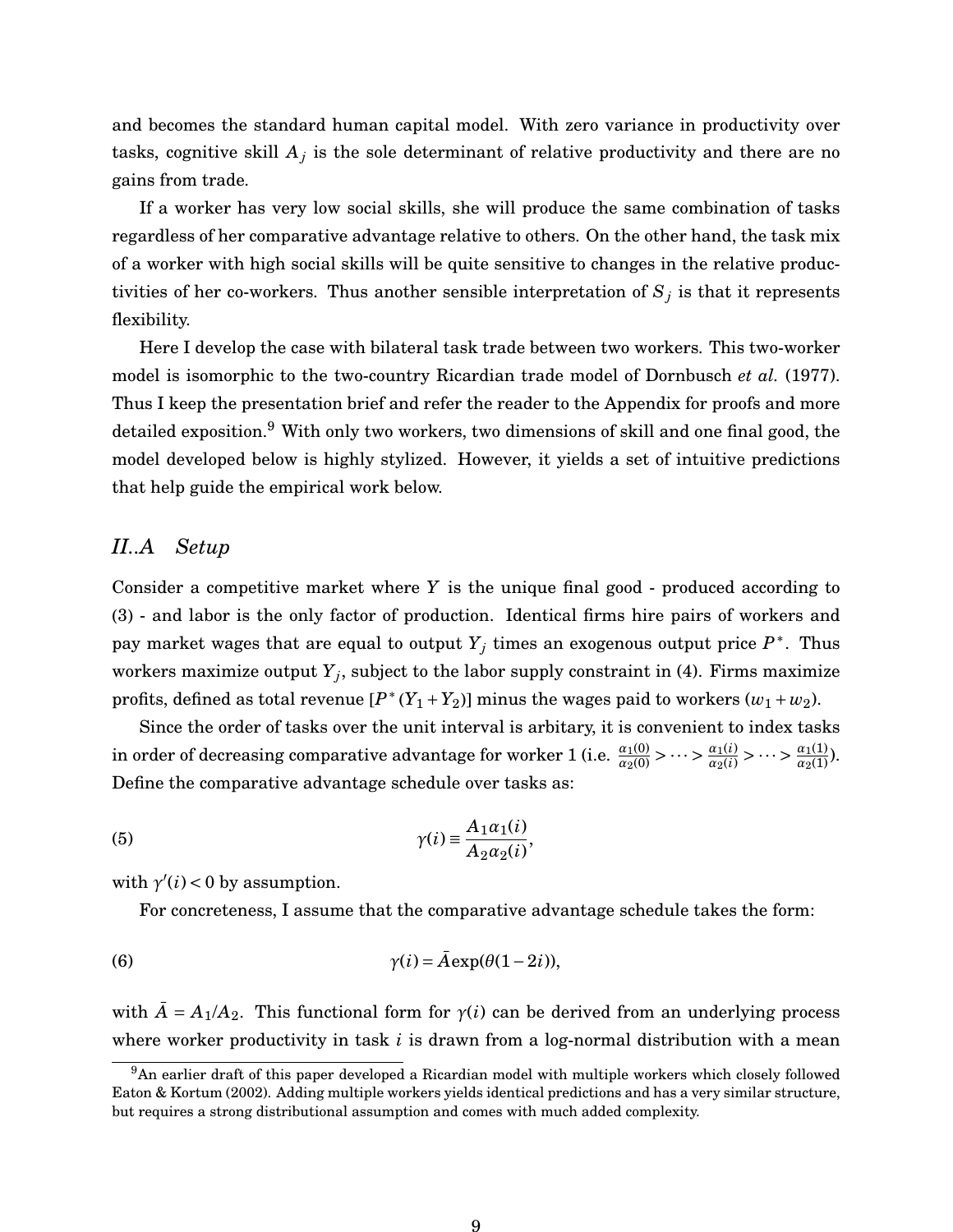that is increasing in cognitive skill  $A_j$ , and a variance that is increasing in  $\theta. ^{10}$  $\theta. ^{10}$  $\theta. ^{10}$ 

 $A_j$  indexes worker  $j$ 's mean productivity across tasks, while  $\theta$  indexes the variance of task productivities and the steepness of the comparative advantage schedule. When  $\theta = 0$ , workers with higher cognitive skill are more productive in all tasks by the same ratio  $\bar{A}$ . In that case, there is no comparative advantage and thus no possibility for gains from trade. Thus this model nests the standard human capital model as a special case when  $\theta = 0$ . As  $\theta$ increases, productivity over individual tasks is more dispersed.

# *II..B Equilibrium with Costless Trade*

Each worker maximizes output by obtaining tasks from the lowest-cost producer, including herself. Workers trade tasks with each other at "prices" defined by efficiency units of labor, with a budget equal to each worker's labor supply constraint in (4). The worker-specific price of task *i* as:

(7) 
$$
p_j(i) = \frac{w_j}{A_j \alpha_j(i)},
$$

where  $w_j$  is the endogenously determined wage paid to worker  $j$  for a unit of labor. The equilibrium price for each task is the lower of the two offered prices:  $p(i^*) = \min\{[p_1(i), p_2(i)]\}$ . Since  $\gamma'(i)$  < 0 and there is a continuum of tasks, it is clear that in equilibrium there will be a marginal task *i* ∗ such that

$$
\omega = \gamma(i^*)
$$

where  $\omega = w_1/w_2$ . Worker 1 will perform all tasks in the interval  $[0, i^*]$  and worker 2 will perform all tasks in the interval [*i*<sup>\*</sup>, 1].

The equilibrium wage  $w_j$  is also determined by the demand for tasks, which comes out of the production function for the final good *Y* in equation (3). In equilibrium, the priceadjusted quantity of output for the marginal task  $i^*$  must be the same for both workers. This, combined with the fact that the Cobb-Douglas production function implies that the same share of output is paid to each task, yields the following equilibrium condition for the demand for tasks:

$$
\omega = \frac{i^*}{1 - i^*}
$$

<span id="page-9-0"></span><sup>&</sup>lt;sup>10</sup>Specifically, imagine that worker  $j$ 's productivity is task  $t$  is a random variable with a log-normal distribution:  $a_j(t) \sim \ln \mathcal{N}(\mu_j, \sigma^2)$ . Then the ratio of worker 1 to worker 2's productivity in task *t*,  $G(t) \equiv a_1(t)/a_2(t)$ , also takes on a log-normal distribution:  $G(t) \sim \ln \mathcal{N}(\mu_G, \sigma_G^2)$ , with  $\mu_G = \mu_1 - \mu_2$  and  $\sigma_G^2 = 2\sigma^2$ . It can be shown that the quantile function for  $G(t)$  evaluated at  $(1 - i)$  corresponds closely to the chosen functional form for  $\gamma(i)$ , with  $\bar{A} \approx \exp(\mu_1 - \mu_2)$  and  $\theta \approx 2\sigma$ . See Section 1.3 of the Model Appendix for details.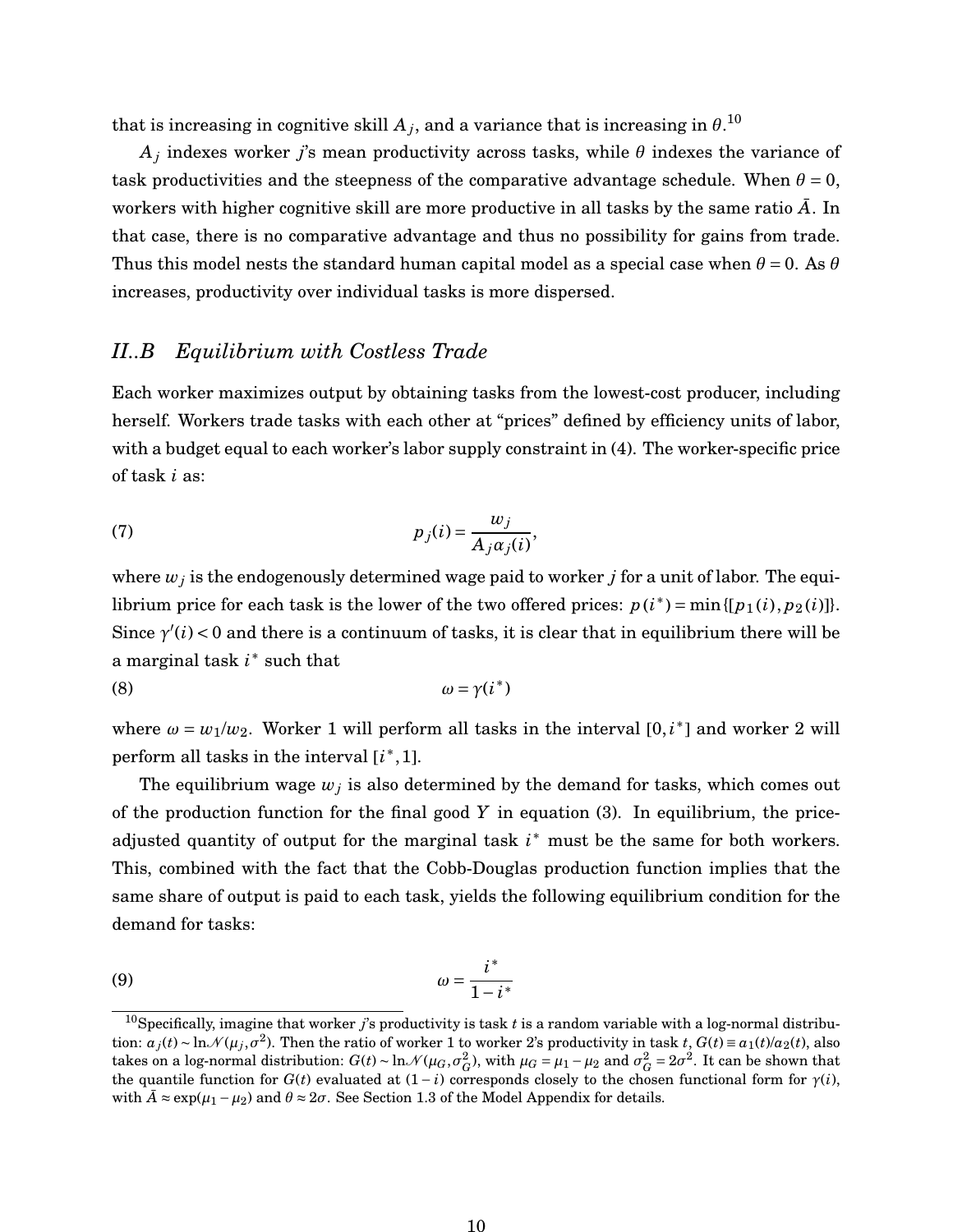Equilibrium is found by setting the downward-sloping comparative advantage condition in equation (8) equal to the upward-sloping labor demand condition in equation (9), which yields a unique marginal task as a function of worker skills and the variance of productivity  $\theta$ <sup>[11](#page-10-0)</sup>

The relative wage  $\omega$  is clearly increasing in the task threshold - for example, if  $A_1 = A_2$ , then  $i^* = \frac{1}{2}$  $\frac{1}{2}$  and  $\omega$  = 1. Equilibrium wages for worker 1 are given by:

(10) 
$$
w_1 = P^* A_1^{i^*} (A_2 \omega)^{1-i^*} \exp \left( \int_0^{i^*} \ln \alpha_1(i) di + \int_{i^*}^1 \ln \alpha_2(i) di \right)
$$

The expression for worker 2 is very similar. Thus wages are increasing in a worker's own skill  $A_i$  as well as the skill of her co-worker. Moreover, the gains from trade are also priced into absolute wages and are increasing in  $\theta^{.12}$  $\theta^{.12}$  $\theta^{.12}$ 

# *II..C Equilibrium with Social Skills*

With only two workers, we can define  $S^* = S_1 * S_2$  as the (symmetric) cost of trading tasks between the two workers, with self-trade normalized to one as above. Thus worker 1 will produce her own tasks rather than trading if:

(11)  
\n
$$
\frac{p_1(i)}{w_1} < \frac{p_2^S(i)}{w_2}
$$
\n
$$
\frac{w_1}{A_1 \alpha_1(i)} < \frac{w_2}{S^* A_2 \alpha_2(i)}
$$
\n
$$
\omega < \frac{\gamma(i)}{S^*}.
$$

Likewise, worker 2 will produce her own tasks if  $\omega > S^* \gamma(i)$ . Thus in equilibrium there will be two task thresholds, defined by:

$$
\gamma(i^H) = S^* \omega
$$

$$
\gamma(i^L) = \frac{\omega}{S^*}.
$$

Since  $\gamma'(i) < 0$ , it is clear that  $i^H > i^* > i^L$  when  $S^* < 1$ .

Tasks in the interval [0, $i^L$ ] will be produced exclusively by worker 1, tasks in the interval

<span id="page-10-1"></span><span id="page-10-0"></span><sup>&</sup>lt;sup>11</sup>The marginal task is equal to  $i^* = \frac{A_1}{A_1 + A_2 \exp(\theta(2i^* - 1))}$ 

<sup>&</sup>lt;sup>12</sup>The gains from trade can be expressed as  $\Delta Y = \frac{Y^T}{Y^A}$  $\frac{Y^2}{Y^A}$ , the ratio of worker output under trade to worker output under autarky. This is equal to  $\exp\left(\int_{i^*}^1 \ln \left|\frac{\gamma(i^*)}{\gamma(i)}\right|\right)$ *γ*(*i*)  $\left| d_i \right| = \exp(\theta[i^* - 1]^2)$  for worker 1 and  $\exp\left( \int_0^{i^*} \right)$  $\int_0^{i^*} \ln \left( \frac{\gamma(i)}{\gamma(i^*)} \right)$ *γ*(*i* ∗)  $|di|$  $\exp(\theta i^{*2})$  for worker 2.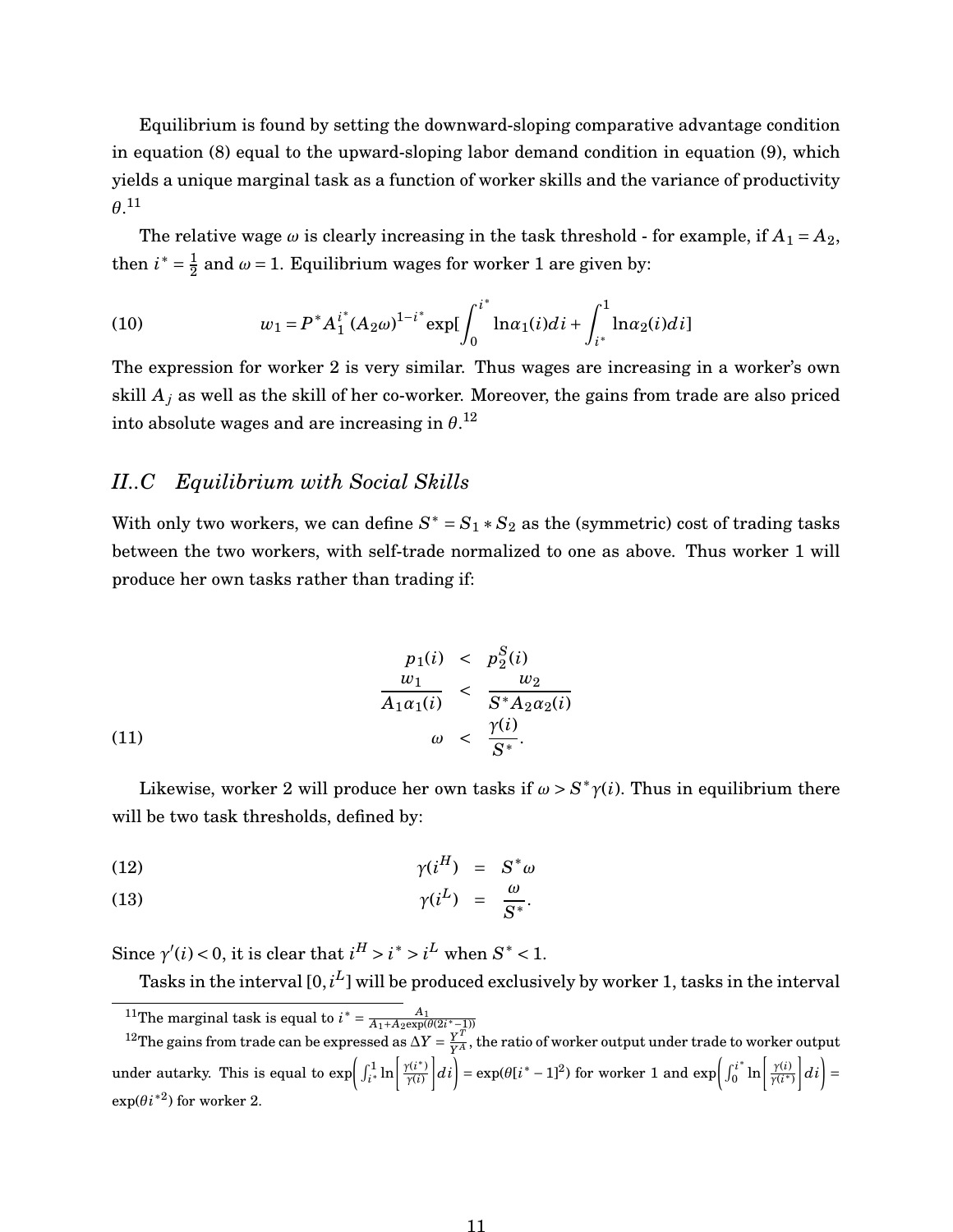$[i^H,1]$  will be produced exclusively by worker 2, and tasks in the interval  $[i^L,i^H]$  will be nontraded (produced by both workers for their own use).

As  $S^* \to 1$ , *i*<sup>L</sup> and *i*<sup>H</sup> converge to a single value *i*<sup>\*</sup>. For any values *i*<sup>L</sup>  $\leq$  0 and *i*<sup>H</sup>  $\geq$  1, workers will maximize output by producing all tasks themselves (i.e. autarky).

Figures 2A and 2B provides a visual illustration of the equilibrium task thresholds under two different values of *θ*. Figure 2A shows the case where *θ* is lower and the comparative advantage schedule is flatter, while Figure 2B shows the impact of increasing *θ* and making the comparative advantage schedule steeper.

Figures 2A and 2B show that - all else equal - the size of the nontraded zone  $[i^L, i^H]$  is decreasing in *θ*. This can also be demonstrated by solving equations (12) and (13) for *ω*, which yields:

$$
(14) \t\t\t iH - iL = -\frac{\ln S^*}{\theta}
$$

Equation (14) shows that the size of the range of nontraded tasks (inversely) scales the gains from trade. When trade is costless (i.e.  $S^* = 1$ ),  $i^L = i^H$ . On the other hand, equation (14) also shows that there are many values of  $S^*$  and  $\theta$  for which autarky is preferable (i.e. whenever  $i^H - i^L > 1$ ).

As in the case of costless trade, equilibrium can be obtained by solving for the intersection between the two comparative advantage schedules in (12) and (13) and the demand for tasks, which is given simply by:

$$
\omega = \frac{i^L}{1 - i^H}.
$$

Combining (12), (13) and (15) gives two functions with two unknowns  $(i^H \text{ and } i^L)$  and three parameters  $(\bar{A}, S^* \text{ and } \theta)$ . Plotting these two implicit functions in the  $(i^L, i^H)$  space shows that their intersection defines the unique equilibrium values of  $i^H$  and  $i^L$ .

Finally, equilibrium wages for workers 1 and 2 are given by:

(16) 
$$
w_1 = P^* A_1^{iH} (S^* A_2 \omega)^{1-iH} \exp \left( \int_0^{iH} \ln \alpha_1(i) di + \int_{iH}^1 \ln \alpha_2(i) di \right)
$$

(17) 
$$
w_2 = P^* A_2^{1-iL} (S^* A_1 \omega^{-1})^{iL} \exp\left(\int_0^{iL} \ln \alpha_1(i) di + \int_{iL}^1 \ln \alpha_2(i) di\right)
$$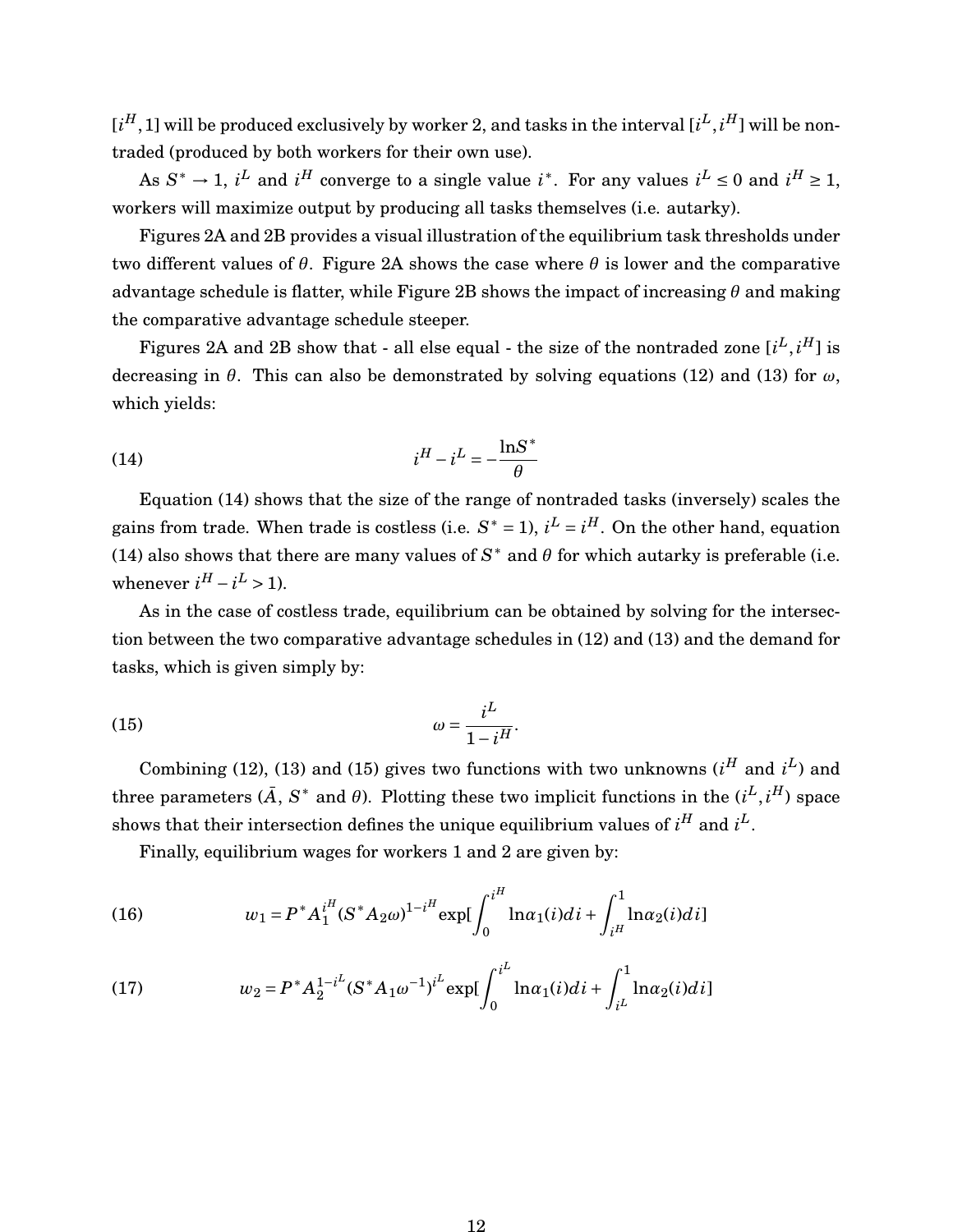# *II..D Interpreting θ*

The variance parameter  $\theta$  admits at least two interpretations. The first concerns the task content of occupations. What kinds of jobs are characterized by greater productivity dispersion over tasks? One can interpret *θ* as a measure of predictability. Some jobs require workers to perform the same set of tasks repeatedly, while others are unpredictable or require a wide range of tasks depending on the situation.

While existing data do not allow me to directly measure the variance of tasks for a particular occupation, the closest analog is routineness*.* [Autor](#page-30-1) *et al.* [\(2003\)](#page-30-1) define a task as "routine" if it can be accomplished by following explicit programmed rules. Relatedly, [Bres](#page-32-5)[nahan](#page-32-5) [\(1999\)](#page-32-5) argues that computers change the workplace by "organizing, routinizing and regularizing tasks that people- and paper-based systems did more intuitively but more haphazardly". The idea behind both of these statements is that there is a well-established, correct way to perform some tasks. For example, tasks such as complex mathematical calculations require high levels of cognitive skill but are also routine according to this definition.

Thus one interpretation of *θ* is that it indexes the share of tasks for which there is no single best approach. As *θ* increases, a lower share of tasks are routine. Thus the return to social skills should be decreasing in the routineness of an occupation. I examine this prediction in Section 4 by estimating variation in the returns to social skill across occupations at a particular point in time.

A second interpretation is that *θ* is a general production technology parameter that applies to all occupations, but is changing over time. [Autor](#page-30-1) *et al.* [\(2003\)](#page-30-1) show that the U.S. has experienced relative employment declines in routine-intensive occupations since the 1970s, and Goos *[et al.](#page-33-0)* [\(2014\)](#page-33-0) document this same pattern over a number of Western European countries.

One empirical limitation of this line of work is that it only measures shifts in the distribution of employment across occupations, not within them. Yet it is likely that all occupations are becoming less routine. Indeed the driving causal force in [Autor](#page-30-1) *et al.* [\(2003\)](#page-30-1) is an exogenous decline in the price of computer capital, a phenomenon that presumably affects all occupations to some degree. Case studies that accompany quantitative work on SBTC focus on how occupations such as bank tellers and machinists have changed in response to computerization [\(Autor](#page-30-6) *et al.* [2002;](#page-30-6) [Bresnahan](#page-32-7) *et al.* [2002;](#page-32-7) [Bartel](#page-31-7) *et al.* [2007\)](#page-31-7).

In the model, any general increase in the variance of job tasks *θ* will lead to an increase in the return to social skills. Thus increases in the variability of workplace tasks should accompany increases in team production. The organizational economics literature strongly supports this conclusion. Studies of the impact of information and communication technol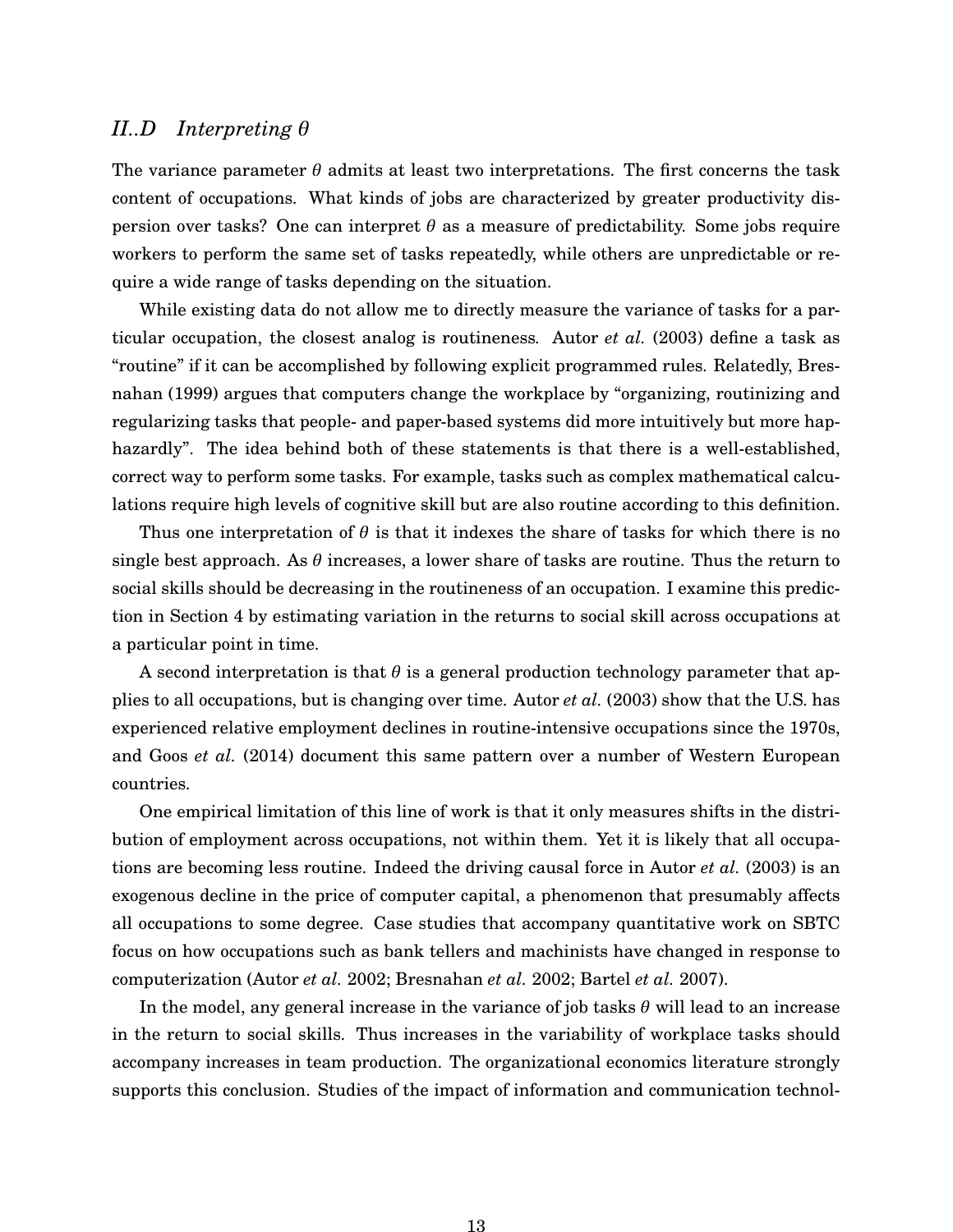ogy (ICT) suggest that job design has shifted away from unbundling of discrete tasks and toward increased job rotation and worker "multi-tasking" (e.g. [Bresnahan 1999;](#page-32-5) [Lindbeck](#page-35-3) [& Snower 2000;](#page-35-3) [Bloom & Van Reenen 2011\)](#page-31-4).

A key theme in studies of ICT and organizational change is the reallocation of skilled workers into flexible, team-based settings that facilitate group problem-solving (e.g. [Caroli](#page-32-6) [& Van Reenen 2001;](#page-32-6) [Autor](#page-30-6) *et al.* [2002;](#page-30-6) [Bresnahan](#page-32-7) *et al.* [2002;](#page-32-7) [Bartel](#page-31-7) *et al.* [2007\)](#page-31-7). [Dessein](#page-33-10) [& Santos](#page-33-10) [\(2006\)](#page-33-10) develop a model where organizations optimally choose the extent to which employees are allowed to use discretion in response to local information - whether to follow a rigid script or to be "adaptive". They show that when the business environment is more uncertain - which could be interpreted as a measure of  $\theta$  - organizations endogenously allow for more ex post coordination among employees.

This literature suggests that the variance of job tasks has increased greatly over time, even within occupations. Thus if we interpret  $\theta$  as a measure of nonroutineness, the return to social skills should have grown over time for workers in all occupations. Additionally, we should be able to observe increases over time in the importance of jobs that require social interaction.

# *II..E Empirical Predictions*

The model generates severable predictions, which I summarize here. The first four predictions concern variation in the returns to social skill across workers and occupations at a particular point in time:

- 1. *There is a positive labor market return to both cognitive skill and social skill.* This is evident from the expressions for equilibrium wages in (16) and (17). I examine this prediction using data from the National Longitudinal Survey of Youth 1979 (NLSY79), which contains direct measures of worker skills.
- 2. *Cognitive skill and social skill are complements.* This is true because the second derivatives of  $w_1$  and  $w_2$  with respect to A and  $S^*$  are positive.<sup>[13](#page-13-0)</sup> Intuitively, social skills are relatively more valuable when a worker is more productive overall, because she has more of value to "trade" with her fellow worker. I examine this prediction by interacting measures of cognitive skill and social skill from the NLSY79 in a

<span id="page-13-0"></span><sup>&</sup>lt;sup>13</sup>For simplicity, assume workers have equal cognitive skill, i.e.  $A_1 = A_2 = A$  and thus  $\overline{A} = \omega = 1$ . Then worker 1's production is  $Y_1^S = A(S^*)^{1-i^H} \exp(\int_0^{i^H}$  $\int_0^{i^H} \ln[\alpha_1(i)]di + \int_{i^H}^1 \ln[\alpha_2(i)]di$ ). The second derivative with respect to *A* and  $S^*$  is  $\frac{d^2Y_1^S}{dAdS^*} = (1 - i^H)(S^*)^{-i^H} \exp(\int_0^{i^H}$  $\int_0^{i^H} \ln[\alpha_1(i)]di + \int_{i^H}^1 \ln[\alpha_2(i)]di)$  , which is always positive. Note that the special case of equal ability matches the empirical work in section 4, which explicitly conditions on cognitive skill. See Section 3.5 of the Model Appendix for a proof.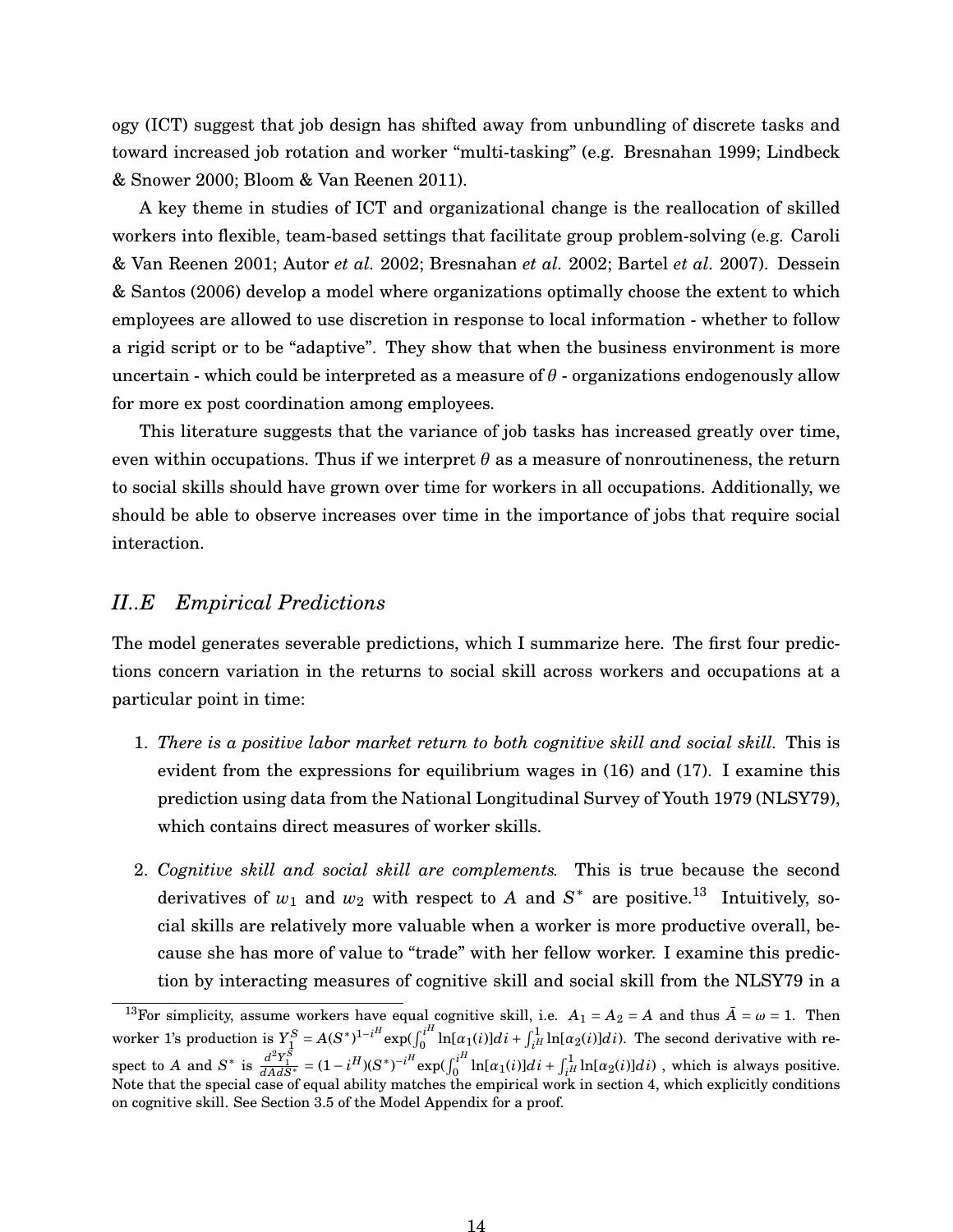Mincerian earnings regression, with a positive interaction indicating complementarity. [Weinberger](#page-36-2) [\(2014\)](#page-36-2) finds evidence for growing complementarity between cognitive skills and social skills across two cohorts of young men. The model provides a theoretical foundation for those results. This prediction contrasts with existing models of job assignment where workers have multiple skills. Such models typically feature matching of workers to firms according to Roy-type selection, and skills are assumed to be additively separable for tractability (e.g. [Heckman & Scheinkman 1987;](#page-33-6) [Lindenlaub](#page-35-5) [2014;](#page-35-5) [Lise & Postel-Vinay 2014\)](#page-35-6). While one could certainly write down a model which simply asserts that cognitive skill and social skill are complements, the model above develops complementarity from first principles.

- 3. *Workers with higher social skill sort into non-routine occupations.* This follows because *S* <sup>∗</sup> and *θ* are complements - i.e. the second derivative of wages with respect to *S* <sup>∗</sup> and *θ* is positive.<sup>[14](#page-14-0)</sup> Thus an increase in *θ* will yield a *relatively* greater gain for workers with higher social skills, leading to a greater incentive (among both workers and firms) for high *S* workers to sort into non-routine occupations. To see this, consider a simple extension of the model where there are two occupations (1 and 2) that differ in the variance of productivity,  $\theta_1 > \theta_2$ . All workers earn higher wages in higher  $\theta$  occupations, and thus in the absence of labor market frictions all workers will sort into occupation  $1<sup>15</sup>$  $1<sup>15</sup>$  $1<sup>15</sup>$  However, if jobs in 1 are limited, workers with higher social skills will obtain them first because they earn *relatively* higher wages in occupation 1 due to complementarity between  $S^*$  and  $\theta$ .<sup>[16](#page-14-2)</sup> The NLSY79 includes multiple observations of the same worker, which allows me to estimate changes in the returns to skill when workers switch occupations. I estimate models with worker fixed effects and interactions between skills and the task content of occupations.
- 4. *Workers earn more when they switch into non-routine occupations, and their relative wage gain is increasing in social skill.* This follows from the logic of prediction 3

<span id="page-14-0"></span><sup>&</sup>lt;sup>14</sup>The second derivative of wages with respect to  $\theta$  and  $S^*$  is positive because  $S^*$  and  $\theta$  are complements in the gains from trade. See Section 3.6 of the Model Appendix for a formal proof of this proposition. Since production under task trade is equal to production under autarky times the gains from trade, and since wages are equal to output times the exogenous output price  $P^*$ ,  $S^*$  and  $\theta$  are complements in output (and thus in wages) when  $S^*$  and  $\theta$  are complements in the gains from trade.

<span id="page-14-2"></span><span id="page-14-1"></span><sup>&</sup>lt;sup>15</sup>Section 3.7 of the Model Appendix (equations (78) and (84)) shows that  $\frac{dY}{d\theta} > 0$  for all workers when  $\bar{A} = 1$ .

<sup>&</sup>lt;sup>16</sup>Section 3.7 of the Model Appendix provides a formal proof of this proposition by assuming that there are two occupations characterized by different values of  $\theta$  ( $\theta_1 > \theta_2$ ). The setup of the model is the same as above, except that each firm hires two workers into a single occupation - i.e. firms are either type 1 or type 2. Workers maximize wages and can switch occupations. I show that in the simplified case where all workers have equal cognitive ability, the set of two workers with the highest combined  $S^*$  will always sort into  $\theta_1$ . Since wages are increasing in  $S^*$  and increasing in  $\theta$ , and since  $S^*$  and  $\theta$  are complements, workers with higher social skills will earn relatively higher wages in high *θ* occupations.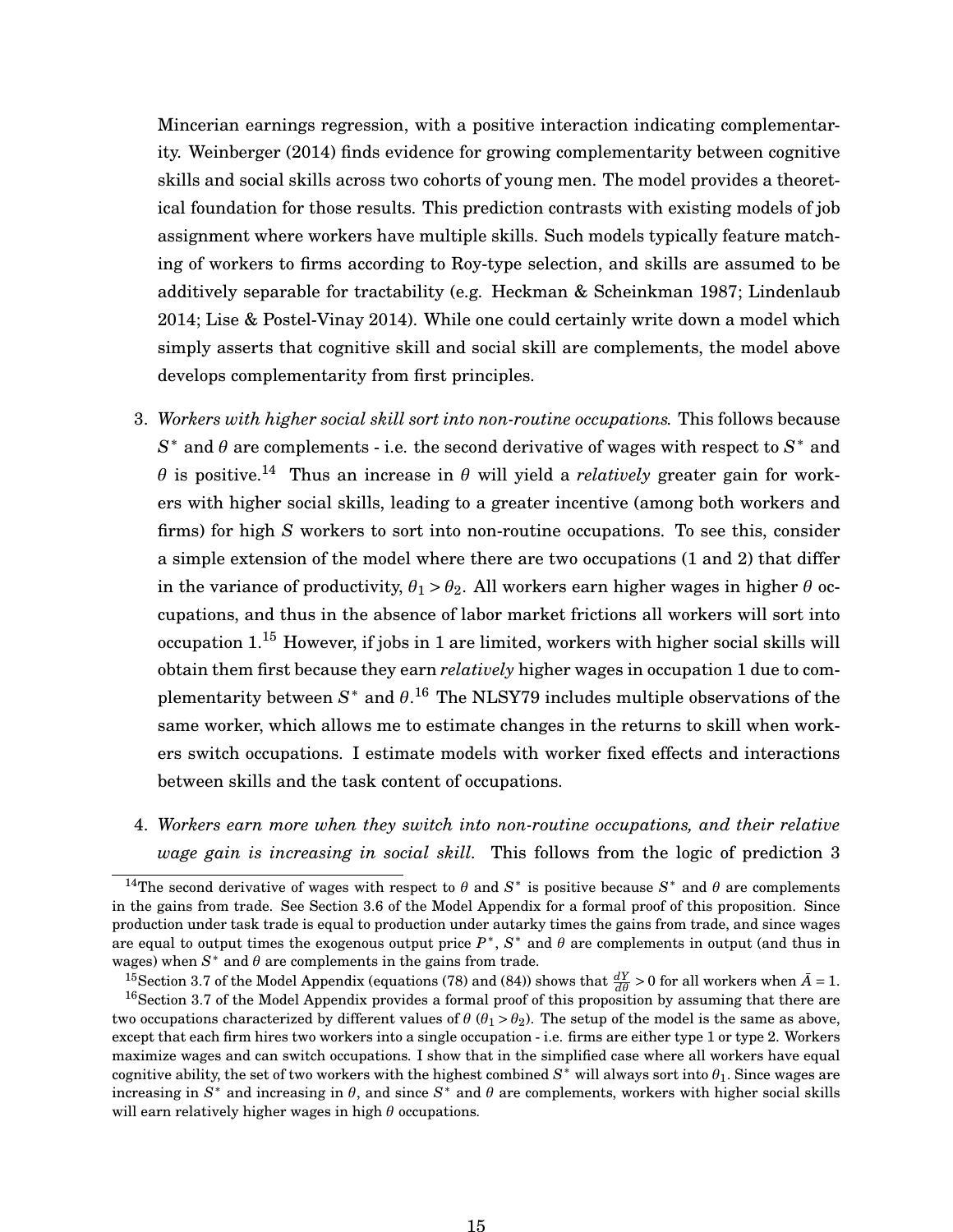above. While the prediction for occupational sorting on social skills is clear, the impact of sorting on wages is less clear, for two reasons. First, in the absence of frictions, occupational sorting implies that wages will adjust until the marginal worker is indifferent between occupations. Second, the wage equations in (16) and (17) show a clear spillover of one worker's skill to the other worker's wages. Thus wage returns cannot be identified without information about labor market frictions and about the skills of the other workers. My solution is to study whether *within-worker* sorting into non-routine occupations increases wages. While the magnitude of the coefficient will not have an economic interpretation because of the issues raised above, a positive sign is consistent with the predictions of the model.<sup>[17](#page-15-0)</sup> Moreover, because *S* and  $\theta$  are complements, any wage gain from switching into a less routine occupation should be increasing in the worker's social skills.

In addition, the model yields two predictions about changes in the return to social skills over time:

- 1. *Growth in the relative importance of jobs requiring social skills.* The decline of routine employment is widely known (e.g. [Autor](#page-30-1) *et al.* [2003\)](#page-30-1). However, I show that jobs requiring social skills have also experienced relative employment and wage growth in the U.S. over the last several decades. Indeed, these are largely the same types of jobs. I show that there is a strong negative correlation between measures of an occupation's routineness and its social skill intensity*.* Thus the decline of routine employment can also be understood as growth in social-skill intensive employment. Importantly, this is not due to growth of higher-skill jobs more generally - in fact, employment and wage growth for high math, low social jobs (including many STEM ocucpations) has been relatively slow.
- 2. *Increasing returns to social skills over time.* I explore this prediction by comparing the returns to social skills across the 1979 and 1997 waves of the NLSY. This compares youth entering the labor market in the 1980s and early 1990s to their counterparts in the early 2000s. I construct comparable age cohorts and include an identical set of covariates, which allows me to estimate changes in the returns to skills over time holding other factors constant. I also study whether the wage returns from sorting into social skill-intensive occupations have increased with time.

<span id="page-15-0"></span><sup>&</sup>lt;sup>17</sup>An alternative hypothesis - advanced by [Krueger & Schkade](#page-34-3) [\(2008\)](#page-34-3) - is that gregarious workers have a preference for social interaction, and thus will accept a *lower* wage to work in a non-routine occupation.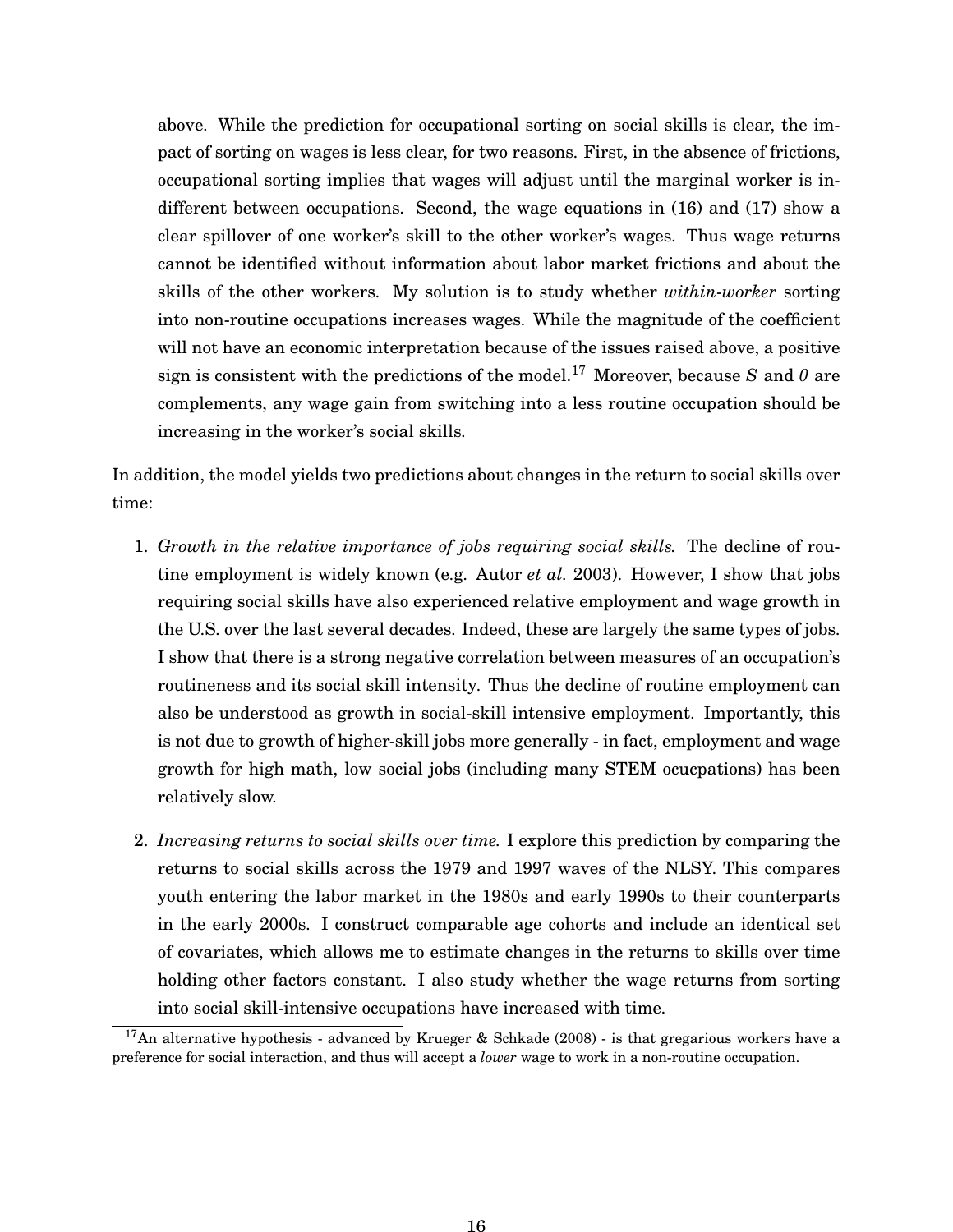#### III. Data

# *III..A O\*NET and Census/ACS Data*

I study changes in the the task content of work using data from the Occupational Information Network (O\*NET). O\*NET is a survey administered by the U.S. Department of Labor to a random sample of U.S. workers in each occupation. The O\*NET survey began in 1998 and is updated periodically. I use the 1998 O\*NET to most accurately reflect the task content of occupations in earlier years, although results with later versions of O\*NET are generally similar.

The O\*NET survey asks many different questions about the abilities, skills, knowledge and work activities required in an occupation. The questions are rated on an ordinal scale, with specific examples that illustrate the value of each number to help workers answer the question accurately. Because the scale values have no natural cardinal meaning, I follow [Autor](#page-30-1) *et al.* [\(2003\)](#page-30-1) and convert average scores by occupation on O\*NET questions to a 0-10 scale that reflects their weighted percentile rank in the 1980 distribution of task inputs.

[Autor & Dorn](#page-30-5) [\(2013\)](#page-30-5) create a balanced and consistent panel of occupation codes that cover the 1980-2000 Censuses and the 2005 American Community Survey (ACS). I extend their approach with the ACS data through 2012, updating the occupation crosswalk to reflect changes made in 2010 and making a few minor edits for consistency - see the Data Appendix for details.

I focus on changes in three key indicators of task content. First, I measure an occupation's routine task intensity as the average of the following two questions - 1) "how automated is the job?" and 2) "how important is repeating the same physical activities (e.g. key entry) or mental activities (e.g. checking entries in a ledger) over and over, without stopping, to performing this job?"[18](#page-16-0) Second, I closely follow [Autor](#page-30-1) *et al.* [\(2003\)](#page-30-1) and define nonroutine analytical (math) task intensity as the average of three O\*NET variables that capture an occupation's mathematical reasoning requirements.[19](#page-16-1) Third, I define an occupation's social skill intensity as the average of the four items in the O\*NET module on "social skills" - 1)

<span id="page-16-0"></span><sup>18</sup>This definition of routineness differs from the task measures used by [Autor](#page-30-1) *et al.* [\(2003\)](#page-30-1), who use the 1977 Dictionary of Occupational Titles (DOT) measures "set limits, tolerances or standards" (STS) and "finger dexterity" (FINGER). They call these task measures "routine cognitive" and "routine manual" respectively. [Autor & Dorn](#page-30-5) [\(2013\)](#page-30-5) and other subsequent work combine these two measures into an index of routine task intensity (RTI). Occupations that are at least 50 percentiles higher on the RTI measure compared to my O\*NET-based measure include telecom and line installers, masons, tilers and carpet installers, pharmacists, and dental assistants. Occupations that rank as much more routine according to the O\*NET measure include taxi drivers and chauffeurs, bus drivers, garbage collectors and computer scientists.

<span id="page-16-1"></span><sup>&</sup>lt;sup>19</sup>The three O\*NET variables are 1) the extent to which an occupation requires mathematical reasoning; 2) whether the occupation requires using mathematics to solve problems; and 3) whether the occupation requires knowledge of mathematics. See the Data Appendix for details.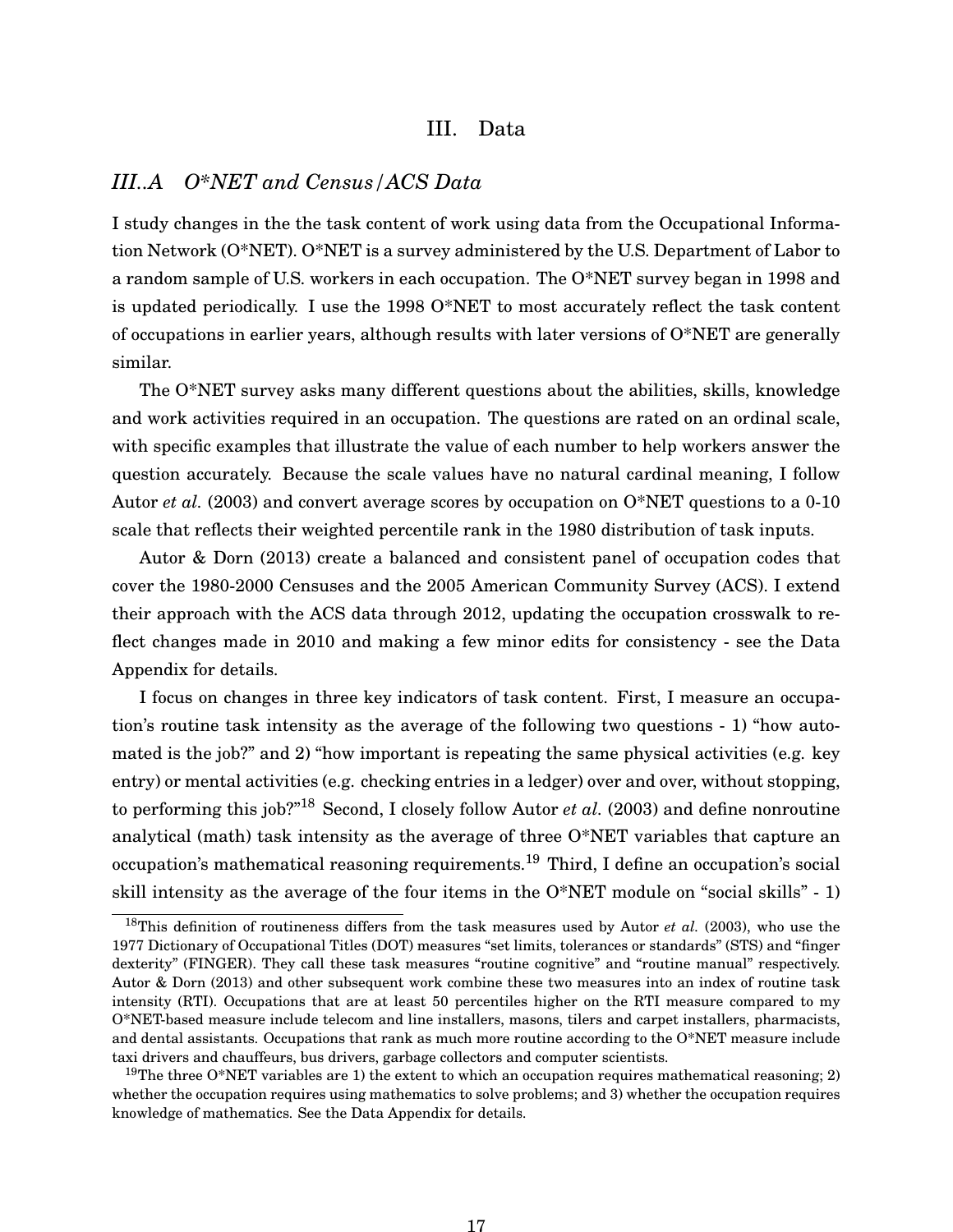coordination; 2) negotiation; 3) persuasion; and 4) social perceptiveness.<sup>[20](#page-17-0)</sup>

The measures of routiness and social skill intensity are strongly negatively correlated. Appendix Table A1 shows that the occupation-level correlation between routine task intensity and social skill task intensity is -0.68. This strong negative correlation drops only slightly  $(-0.56)$  after adding controls for ten other widely used  $O^*NET$  task measures. This suggests that a strong predictor of whether or not an occupation is routine is whether it requires social skills.

O\*NET is the successor of the Dictionary of Occupational Titles (DOT), which was used by [Autor](#page-30-1) *et al.* [\(2003\)](#page-30-1) and many others to study the changing task content of work. Appendix Figure A2 shows that the two data sources yield similar results for analogous task measures. I use the O\*NET in this paper because it is a more recent data source that is updated regularly, and because it contains many more measures of the task content of work than the DOT.

# *III..B NLSY79*

My main data source for worker skills and wages is the 1979 National Longitudinal Survey of Youth (NLSY79). The NLSY79 is a nationally representative sample of youth ages 14 to 22 in 1979. The survey was conducted yearly from 1979 to 1993 and then biannually from 1994 through 2012, and includes detailed measures of pre-market skills, schooling experience, employment and wages. My main outcome is the real log hourly wage (indexed to 2013 dollars), excluding respondents under the age of 23 or who are enrolled in school. Following [Altonji](#page-30-9) *et al.* [\(2012\)](#page-30-9), I trim values of the real hourly wage that are below 3 and above 200. The results are robust to alternative outcomes and sample restrictions such as using log annual earnings or conditioning on 20 or more weeks of full-time work.

I use respondents' standardized scores on the Armed Forces Qualifying Test (AFQT) to proxy for cognitive skill, following many other studies (e.g. [Neal & Johnson 1996;](#page-35-12) [Altonji](#page-30-9) *[et al.](#page-30-9)* [2012\)](#page-30-9). [Altonji](#page-30-9) *et al.* [\(2012\)](#page-30-9) construct a mapping of the AFQT score across NLSY waves that is designed to account for differences in age-at-test, test format and other idiosyncracies. I take the raw scores from [Altonji](#page-30-9) *et al.* [\(2012\)](#page-30-9) and normalize them to have mean zero and standard deviation one.

Several psychometrically valid and field-tested measures of social skills exist, but none

<span id="page-17-0"></span> $200*NET$  gives the following definitions for the four items designed to measure social skills: 1) Coordination - "adjusting actions in relation to others' actions"; 2) Negotiation - "bringing others together and trying to reconcile differences"; 3) Persuasion - "persuading others to change their minds or behavior"; 4) Social Perceptiveness - "being aware of others' reactions and understanding why they react as they do". Appendix Figure A1 demonstrates that my preferred measure of social skills is strongly correlated with other similar O\*NET variables that capture coordination, interaction and team production. See the Data Appendix for details.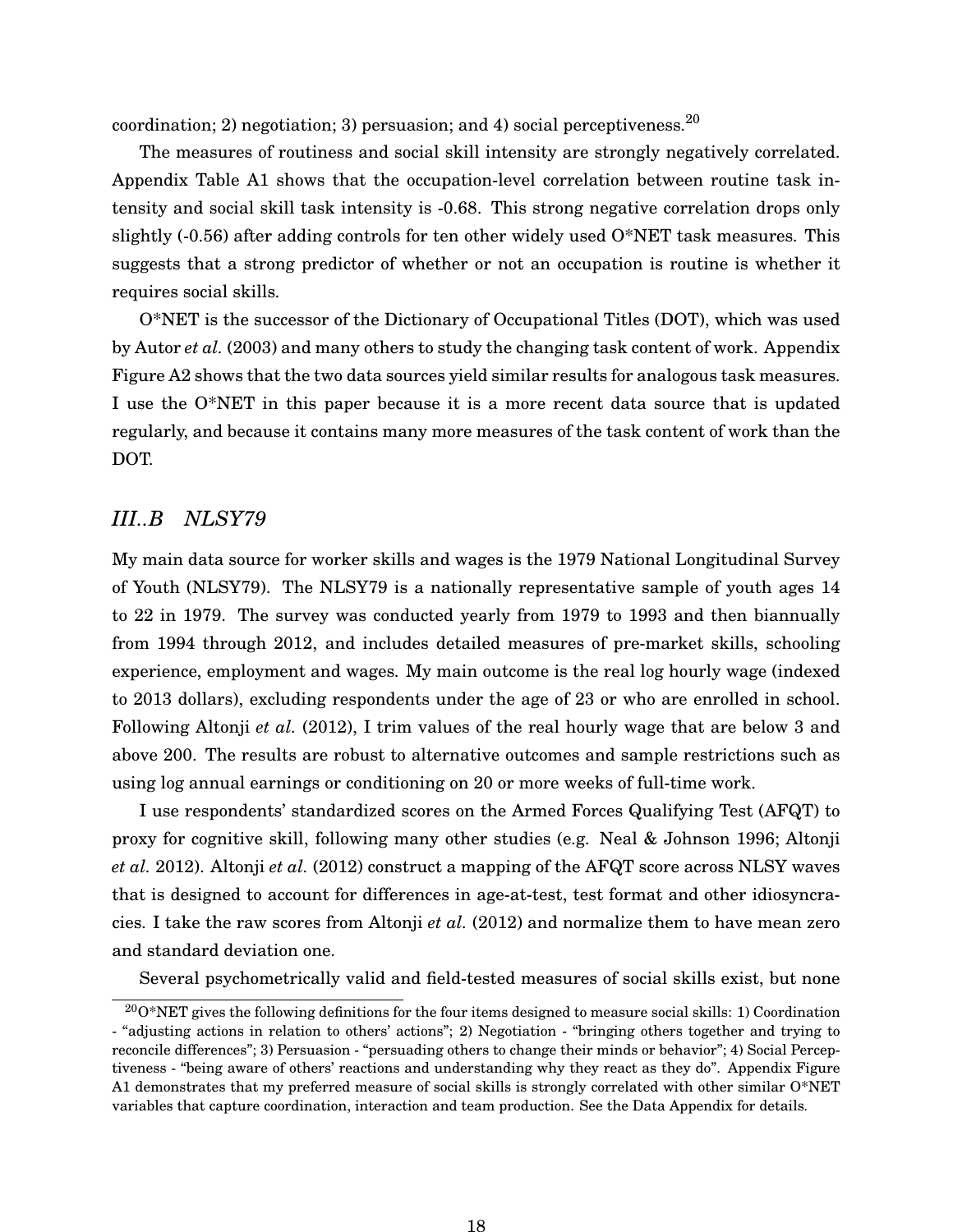are used by the NLSY or other panel surveys of adult workers. As an alternative, I construct a pre-market measure of social skills using the following four variables:

- 1. Self-reported sociability in 1981 (extremely shy, somewhat shy, somewhat outgoing, extremely outgoing)
- 2. Self-reported sociability in 1981 at age 6 (retrospective)
- 3. The number of clubs in which the respondent participated in high school
- 4. Participation in high school sports (yes/no)

I normalize each variable to have a mean of zero and a standard deviation of one. I then take the average across all 4 variables and re-standardize so that cognitive skills and social skills have the same distribution. The results are not sensitive to other reasonable choices, such as dropping any one of the four measures or constructing a composite using principal component analysis.

The first three questions measure behavioral extraversion and prosocial orientation both of which have been shown in meta-analyses to be positively correlated with measures of social and emotional intelligence [\(Lawrence](#page-34-11) *et al.* [2004;](#page-34-11) [Declerck & Bogaert 2008;](#page-32-9) [Mayer](#page-35-13) *[et al.](#page-35-13)* [2008\)](#page-35-13). Participation in team sports in high school has been associated with leadership, prosocial orientation and teamwork ability, and has been shown to positively predict labor market outcomes in adulthood [\(Barron](#page-31-10) *et al.* [2000;](#page-31-10) [Kuhn & Weinberger 2005;](#page-34-8) [Weinberger](#page-36-2) [2014\)](#page-36-2). The measures of participation in sports and clubs used here are very similar to those used in [Weinberger](#page-36-2) [\(2014\)](#page-36-2).

A key concern is that this measure of social skills may simply be a proxy for unmeasured cognitive or "non-cognitive" skills. The correlation between AFQT and social skills is about 0.26 in the analysis sample, which is consistent with the modest positive correlations (between 0.25 and 0.35) found between IQ and social and emotional intelligence across a variety of meta-analyses and independent studies [\(Mayer](#page-35-13) *et al.* [2008;](#page-35-13) [Baker](#page-31-11) *et al.* [2014\)](#page-31-11).

To account for possible bias from unmeasured ability differences, I control for completed years of education in addition to AFQT in some specifications. I also construct a measure of "non-cognitive" skills using the normalized average of the Rotter Locus of Control and the Rosenberg Self-Esteem Scale - which are also used by [Heckman](#page-34-2) *et al.* [\(2006\)](#page-34-2). This "noncognitive" skill measure is modestly positively correlated with both AFQT (0.30) and the social skills composite (0.20). To the extent that my measure of social skills is an imperfect or even poor proxy for the underlying construct, the results may understate its relative importance.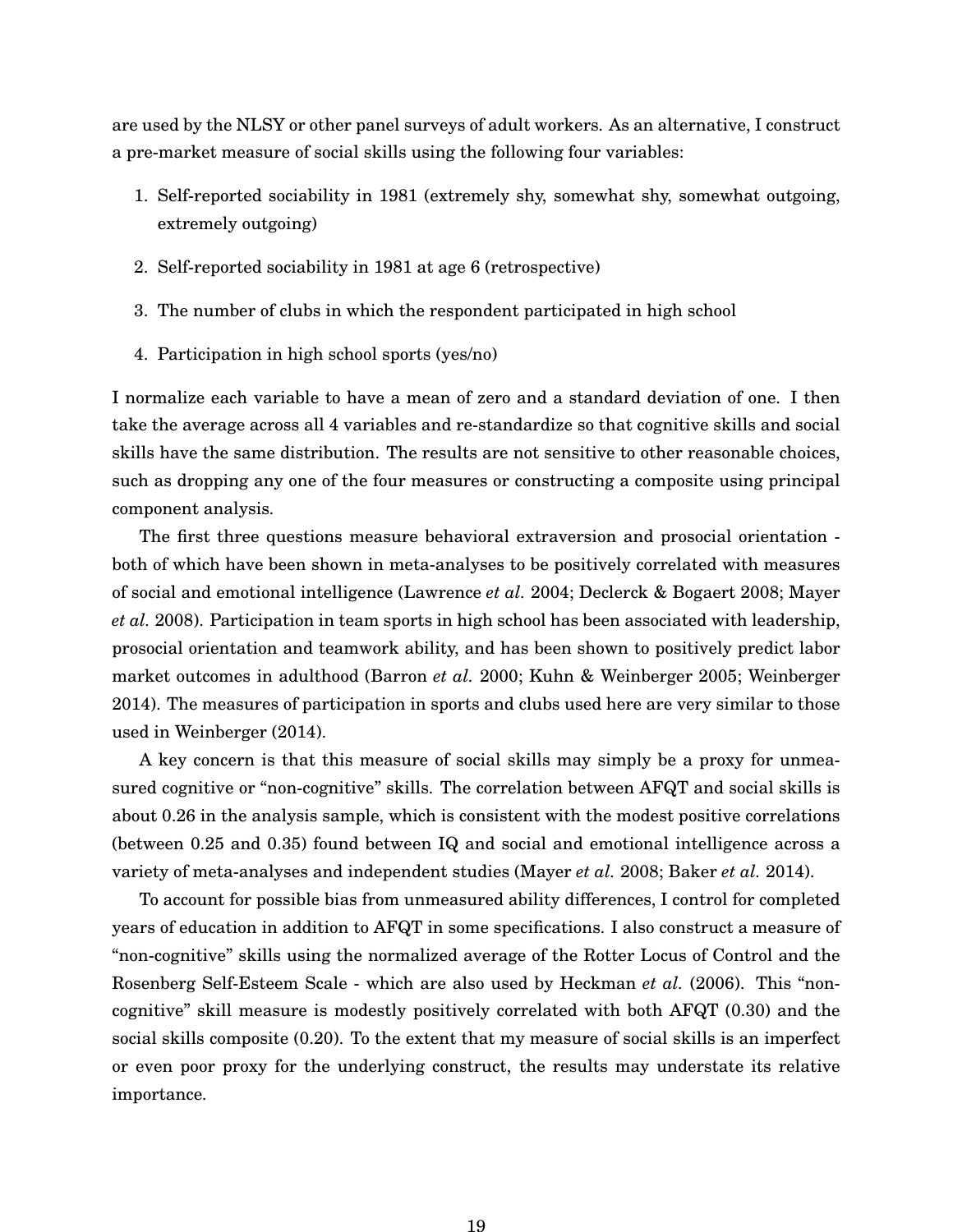The NLSY79 includes information on each respondent's occupation, which I match to the O\*NET and DOT codes using the Census occupation crosswalks developed by [Autor &](#page-30-5) [Dorn](#page-30-5) [\(2013\)](#page-30-5). The NLSY also includes Census industry codes, and I control for industry fixed effects in some specifications.

Mean self-reported sociability is 2.32 at age 6 and 2.88 as an adult, so on average respondents viewed themselves as less sociable in childhood than as adults. About 39 percent of respondents participated in athletics in high school, and the mean number of clubs was just above 1. [Kuhn & Weinberger](#page-34-8) [\(2005\)](#page-34-8) and [Weinberger](#page-36-2) [\(2014\)](#page-36-2) study the returns to leadership skills among a sample of white males who begin as high school seniors, leading to college-going rates that are about three times higher than in the NLSY79. Compared to those samples, the NLSY79 respondents are more disadvantaged and more representative of the U.S. population.

# *III..C NLSY97*

I investigate the growing importance of social skills by comparing the return to skills in the NLSY79 to the NLSY97. The NLSY97 is a nationally representative panel survey of youth age 12-16 in 1997 that follows a nearly identical structure to the NLSY79. My measure of social skills in the NLSY97 is two questions that capture the extraversion factor from the commonly-used Big 5 personality inventory (e.g. [Goldberg 1993\)](#page-33-11). Following the procedures above, I normalize these two questions, take the average and then re-normalize them. The NLSY97 does not ask questions about clubs or participation in high school sports. Like the NLSY79, the NLSY97 also includes information on non-cognitive skills (the Big 5 factor conscientiousness), as well as education, occupation and industry.

When estimating changes in the return to skills over time in Section 5.2, I modify the construction of the social skills measure from the NLSY79 so that it only uses the first two items on sociability. This maximizes the comparability of the two measures of social skills across NLSY waves. Finally, when comparing NLSY waves I restrict the sample to ages 25-33 to exploit the overlap in ages across surveys. This means I am comparing the returns to social skills for youth of similar ages during the late 1980s and early 1990s, compared to the more recent 2004-2012 period.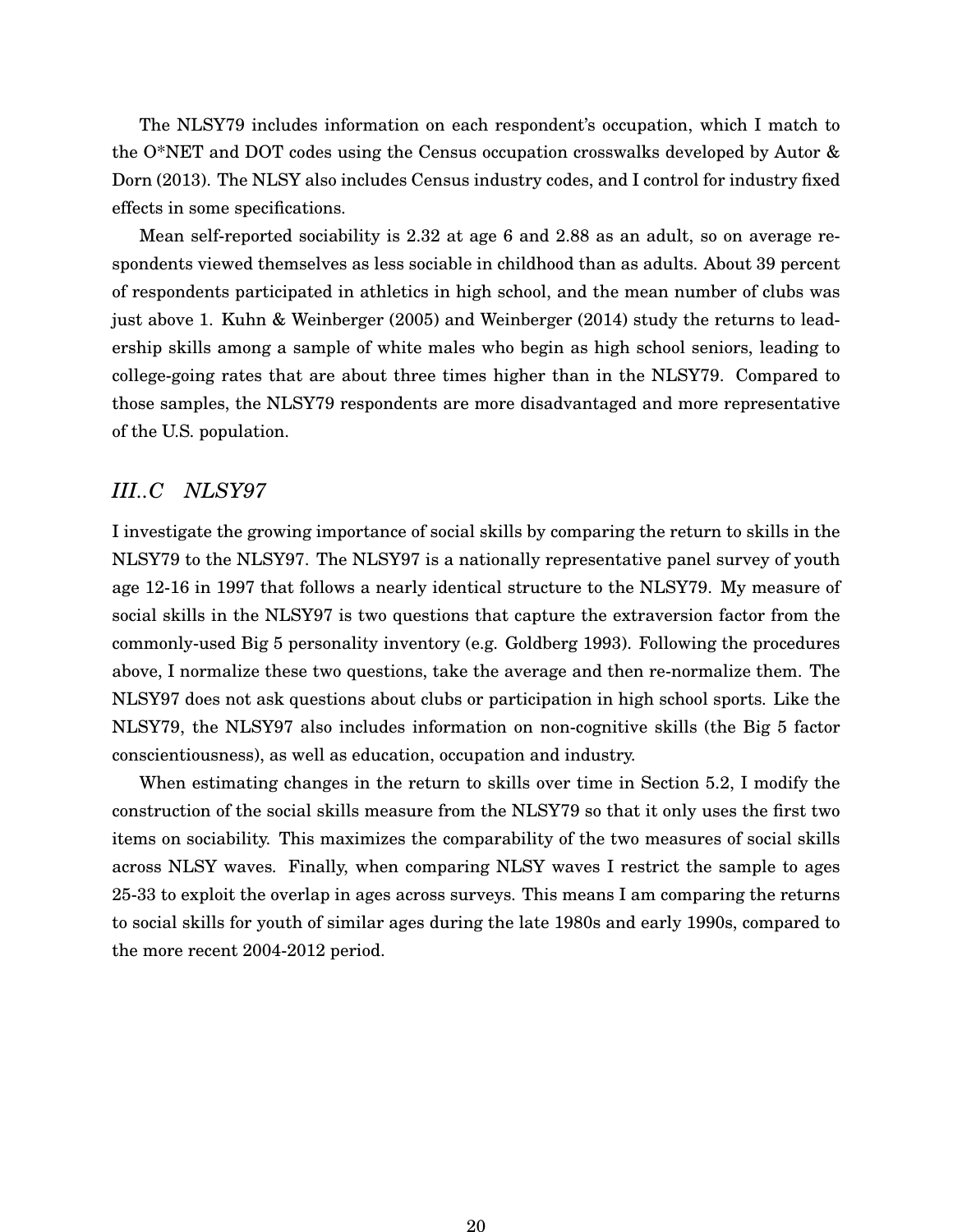#### IV. NLSY79 Results

# *IV..A Labor Market Returns to Skills and Complementarity*

The first two predictions of the model are that there will be a positive return to skills in the labor market, and that cognitive skill and social skill are complements. I regress log hourly wages on both measures of skill and their interaction, controlling for a variety of other covariates:<sup>[21](#page-20-0)</sup>

(18) 
$$
\ln(wage_{ijt}) = \alpha + \beta_1 COG_i + \beta_2 SS_i + \beta_3 COG_i * SS_i + \gamma X_{ijt} + \delta_j + \zeta_t + \epsilon_{ijt}
$$

The results are in Table 1. The baseline model includes controls for race-by-gender indicators, indicators for region and urbanicity, and age (indexed by *j*) and year (indexed by *t*) fixed effects. Each observation is a person-year, and I cluster standard errors at the individual level.

Column 1 shows that the return to social skills is positive and statistically significant. A one standard deviation increase in social skills increases real hourly wages by 10.7 percent. Column 2 adds the AFQT, my measure of cognitive skill. A one standard deviation increase in cognitive skill increase hourly wages by 20.6 percent. The addition of cognitive skill lowers the coefficient on social skills to 5.5 percent but it remains highly statistically significant.

Column 3 tests for complementarity by adding the interaction of cognitive skills and social skills, following the results in [Weinberger](#page-36-2) [\(2014\)](#page-36-2). The interaction is positive, large (0.019) and statistically significant at the less than one percent level. Column 4 adds controls for non-cognitive skills. Non-cognitive skills are highly predictive of wages (0.048, p<0.001), but their inclusion barely changes the coefficients on cognitive skill and social skill, suggesting that each measure contains independent information about productivity. Column 5 adds controls for years of completed education. Controlling for education reduces the coefficient on all the skill measures, yet they remain statistically significant predictors of wages.

One concern is that cognitive skill and social skill are noisy measures of the same underlying ability. In that case, the estimated complementarity between cognitive skills and social skills reflects measurement error. I test this in Column 6 by adding an interaction

<span id="page-20-0"></span><sup>&</sup>lt;sup>21</sup>The formal model is written in levels. However, taking logs in equations (16) and (17) would lead to a regression with the natural log of wages as the outcome and additive separability of cognitive skills and social skills. This implies that cognitive skills and social skills are complements in levels, but not in logs. However, I present main results using log wages to follow standard practice in the literature. Table 1 shows results for log wages, while Appendix Table A2 presents analogous results with hourly wages in levels. I find complementarity in both specifications, although it is stronger in levels than in logs.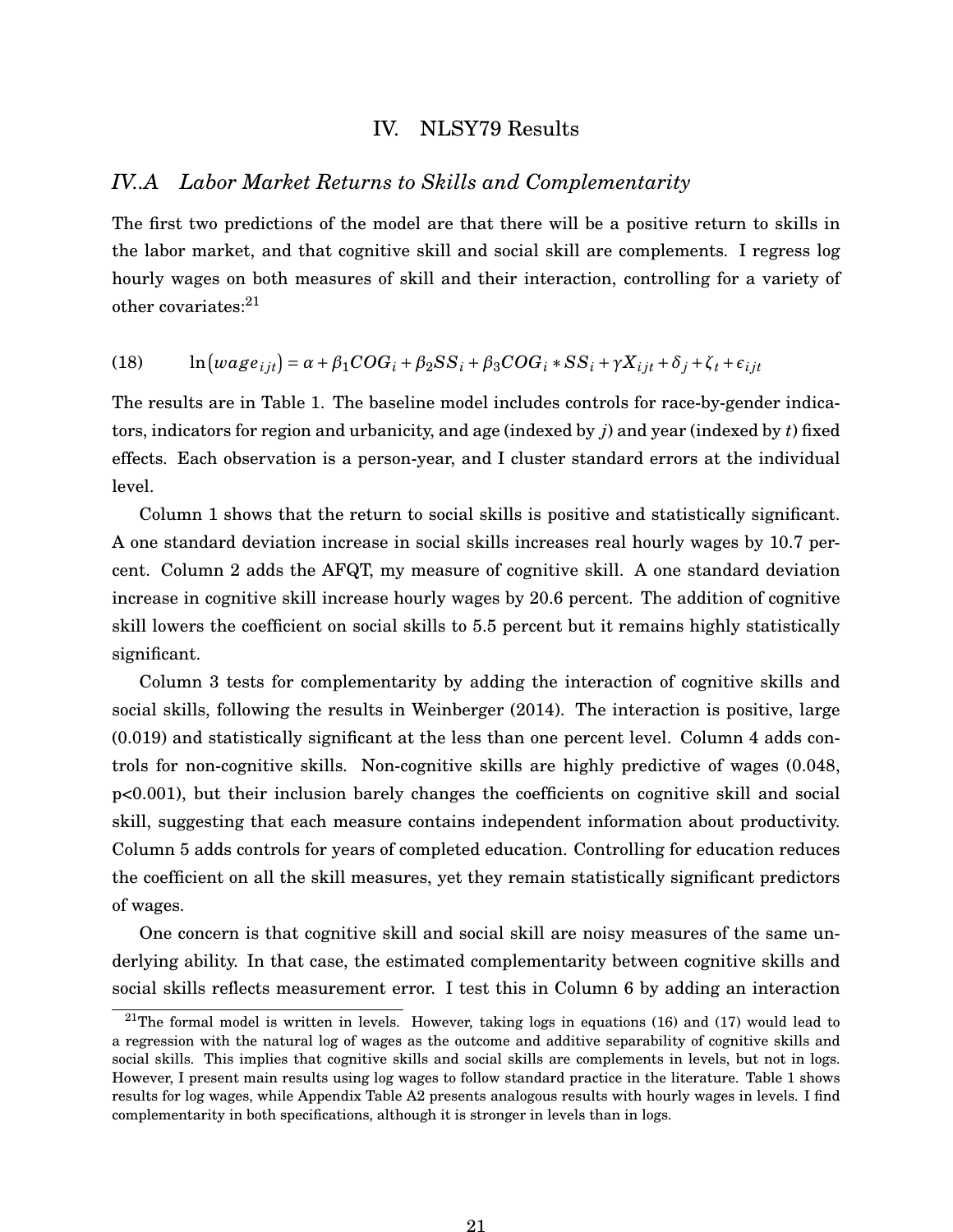between cognitive skill and non-cognitive skill. If wages are determined by a single ability that is measured by all three skills with error, all of the interaction terms will be positive. Yet Column 6 shows that the interaction between cognitive skills and non-cognitive skills is not statistically significant. Moreover, it drops to zero after adding controls for education, even as the coefficient on the cognitive skill and social skill interaction remains statistically significant (Column 7). Complementarity holds only for cognitive skills and social skills.

Appendix Tables A3 and A4 show that the labor market return to social skills is positive and statistically significant for all race, gender and education subgroups, in both logs and levels respectively. I find some evidence of greater returns to skills and greater skill complementarity among respondents who have at least some college education, which is consistent again with [Weinberger](#page-36-2) [\(2014\)](#page-36-2).

# *IV..B Occupational Sorting on Skills*

I next examine the third prediction of the model - workers with higher levels of social skill will sort into non-routine and social skill-intensive occupations. I estimate regressions like equation (18) above but with the task content of occupations (measured using  $O*NET$ ) as the dependent variable. The baseline model is identical to equation (18), and I control for the covariates in Table 1 plus years of completed education and industry fixed effects.

The results are in Table 2. Column 1 shows that a one standard deviation increase in social skills decreases the routine task intensity of a worker's occupation by 1.88 percentiles, and the coefficient is highly statistically significant. I also find a negative coefficient on cognitive skills and the interaction between cognitive skills and social skills. Column 2 adds controls for math task intensity as well as three other related  $O^*NET$  cognitive task measures. This causes the sign on cognitive skills to flip but has little impact on the other coefficients. Conditional on overall cognitive task intensity, workers in routine occupations have higher cognitive skills (0.161, p<0.001) and significantly lower social skills (-0.149, p<0.001). Combined with the negative coefficient on the interaction, these results imply that workers with high cognitive skills and low social skills sort into routine occupations.

Columns 3 and 4 estimate parallel specifications but with the social skill intensity of a worker's occupation as the outcome. The results are generally similar but opposite in sign. Overall, the results in Table 2 confirm the prediction that workers with higher social skills sort into non-routine and social skill-intensive occupations. This suggests that estimates of the return to skills within occupations should be interpreted with caution.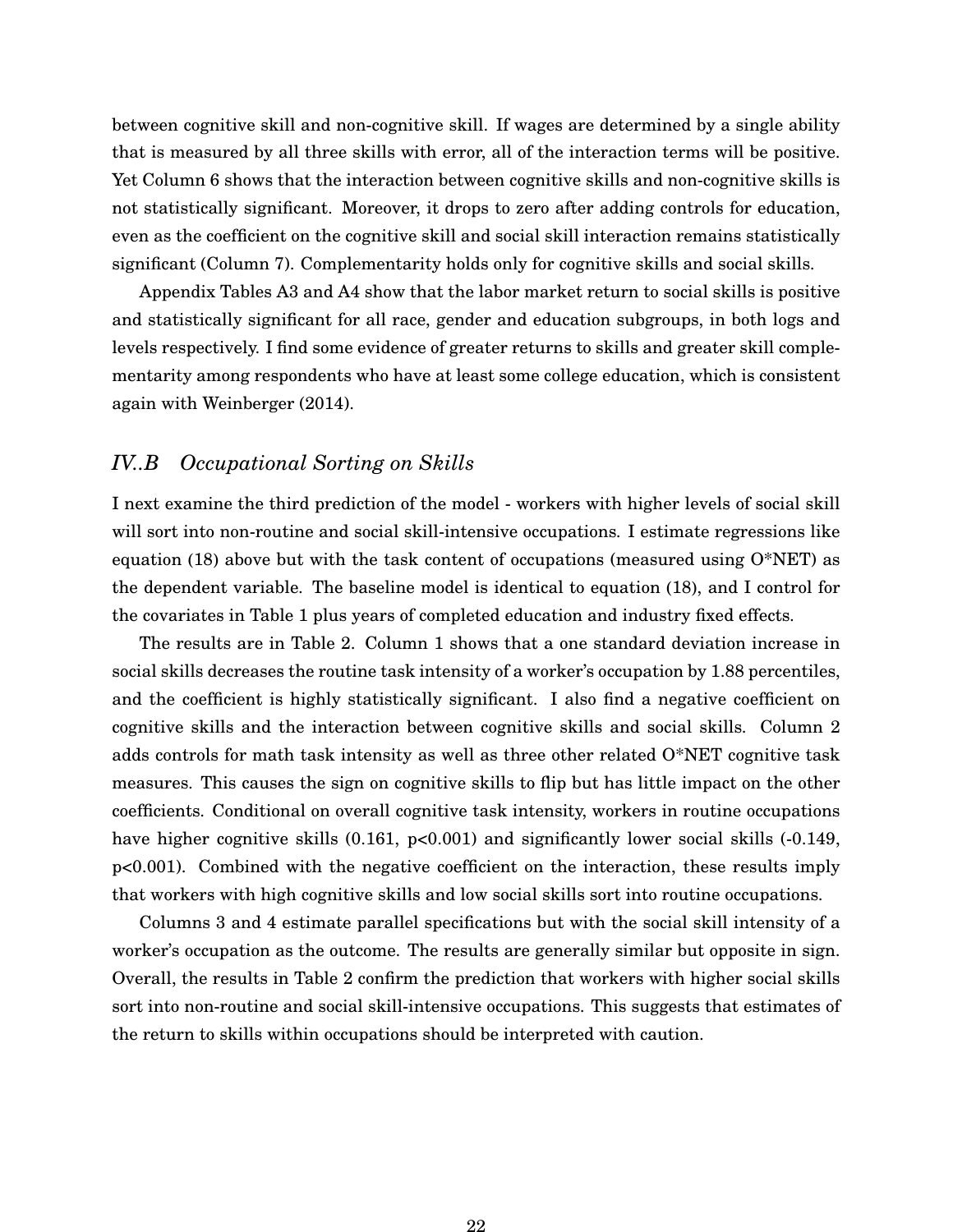# *IV..C Returns to Skills by Occupation Task Intensity*

Table 2 shows clearly that workers sort into occupations where their skills are more rewarded. This makes it difficult to estimate the returns to worker skills controlling for occupation. However, if we are willing to assume that labor market frictions prevent perfect sorting of workers to occupations, we can estimate how the return to skills changes when the same worker switches occupations. Labor market frictions may be particularly important early in one's career, when skills are imperfectly observed by employers (e.g. [Altonji](#page-30-10) *[et al.](#page-30-10)* [2001\)](#page-30-10).

The model predicts that workers will earn more when they switch into non-routine and social skill-intensive occupations, and that the wage gain from switching will be increasing in social skill. I explore these predictions by estimating:

(19) 
$$
\ln\left(wage_{ijt}\right) = \beta_1 COG_i * T_{ijt} + \beta_2 SS_i * T_{ijt} + \beta_3 COG_i * SS_i * T_{ijt} + \gamma X_{ijt} + \eta_i + \delta_j + \zeta_t + \epsilon_{ijt}
$$

where  $T_{ijt}$  indexes the task content of a worker's occupation (with the main effect included in the  $X_{ijt}$  vector),  $\eta_i$  is a worker fixed effect and the rest of the terms are defined as above. Note that with worker fixed effects only the interactions between skills and  $T_{ijt}$  are identified, not the returns to skills themselves.

The results are in Table 3. The baseline specification in Column 1 shows that workers earn significantly *higher* wages when they sort into routine occupations. However I do find that the wage return from sorting into non-routine occupations is increasing in social skills, which is consistent with the predictions of the model. Column 2 replaces routine with social skill task intensity. Workers who switch into a job that is 10 percentiles higher in the O\*NET measure of social skill intensity earn about 3.9 percent higher wages. Moreover, the worker's wage gain is significantly increasing her social skills. For example, the estimates imply a wage gain of 3.9 percent for a worker of average social skills but 8.9 percent when the worker has social skills that are one standard deviation above the mean.

Column 3 includes both the routine and social skill measures together. This causes the interactions between skills and routine task intensity to fade to near zero, while the coefficients on the social skill interactions remain statistically significant and even increase slightly. Thus the social skill O\*NET task measure is a better predictor of the returns to social skills when both measures are included together. The results in Table 3 are robust to including industry fixed effects as well as other specific job attributes such as union status or whether a position involves supervising workers. Additionally, in results not reported I find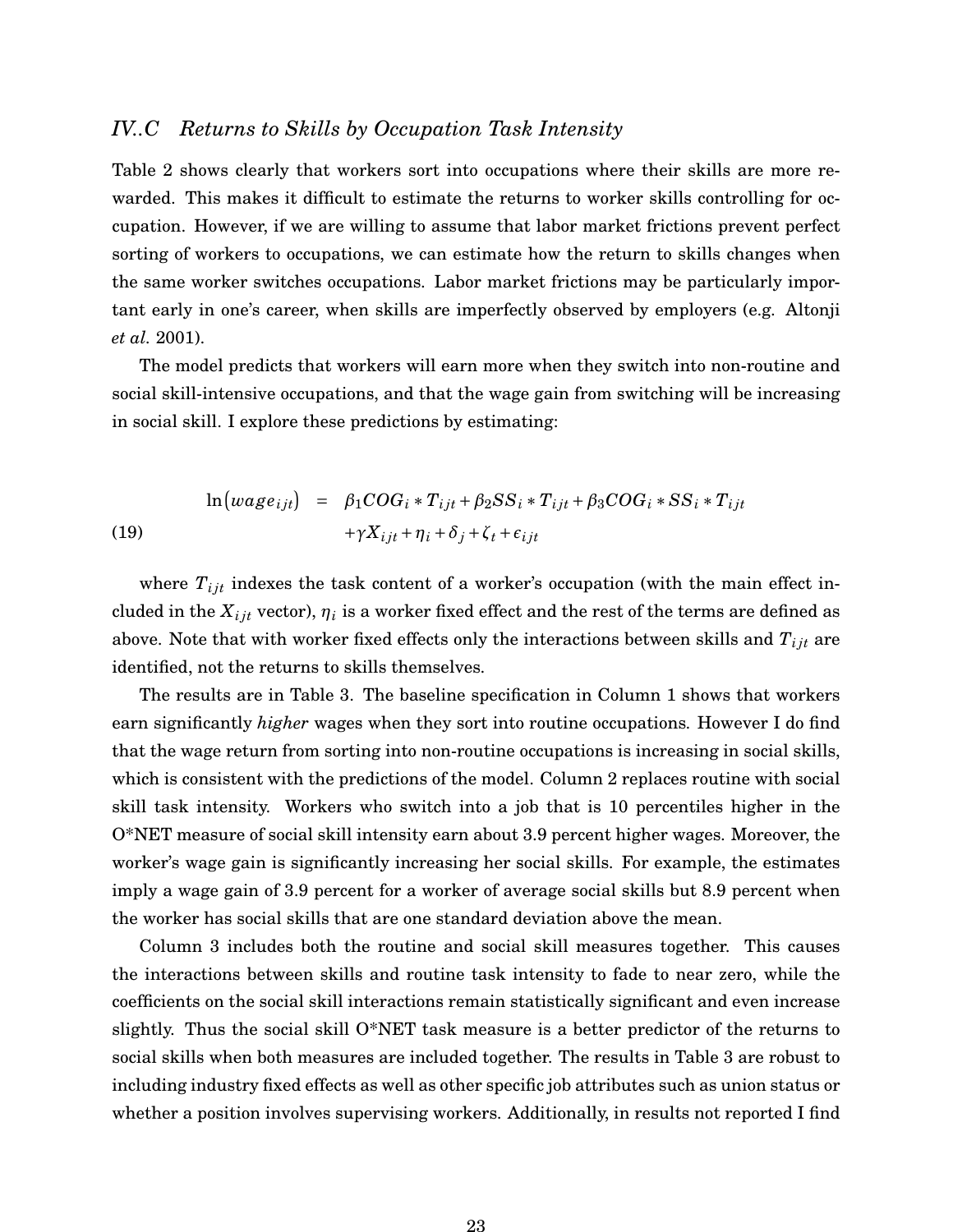that interactions between skills and math task intensity are not statistically significant. This shows that relatively higher returns to skill in social skill-intensive occupations are not simply a proxy for job complexity or overall skill requirements.

While [Krueger & Schkade](#page-34-3) [\(2008\)](#page-34-3) do not estimate within-worker wage changes, their compensating differentials explanation implies that workers are willing to accept a wage penalty for a job with more social interaction. However, the wage gains from switching into a social skill-intensive occupation show in Table 3 are not consistent with a compensating differentials story. Instead, the results support the predictions of the model, which suggest that higher social skills are more beneficial in occupations where there is more potential gain from "task trade".

# V. The Growing Importance of Social Skills

#### *V..A Employment and Wage Growth in Social Skill-Intensive Occupations*

I begin by presenting trends in employment and wage growth in the U.S. between 1980 and 2012. Figure 3 replicates Figure I of [Autor](#page-30-1) *et al.* [\(2003\)](#page-30-1) for the 1980-2012 period using the three O\*NET task measures described above. By construction, each task variable has a mean of 50 centiles in 1980. Thus subsequent movement should be interpreted as changes in the employment-weighted mean of each task relative to its importance in 1980. The data are aggregated to the industry-education-sex level, which implicitly controls for changes in task inputs that are due to changes in the industry and skill mix of the U.S. economy over time. There is no adding-up constraint for tasks in a given year, and so changes over time can also reflect changes in total labor supply.

Like [Autor & Price](#page-30-11) [\(2013\)](#page-30-11), I find that the labor input of routine tasks has continued to decline, and that nonroutine analytical (math) task inputs stopped growing and even declined modestly after 2000. However, social skill task inputs grew by 24 percent from 1980 to 2012, compared to only about 11 percent for nonroutine analytical tasks. Moreover, while nonroutine analytical task inputs have declined since 2000, social skills task inputs held steady (growing by about 2 percent) through the 2000s. Not surprisingly, the decline in routine tasks mirrors the growing importance of social skills between 1980 and 2012.

Since the math and social skill task measures are highly correlated, growth in the importance of social skills could simply reflect general skill upgrading. I address this by dividing occupations into four mutually exclusive categories based on whether they are above or below the median percentile in both math and social skill task intensity. I then compute the share of all labor supply-weighted employment in each category and year.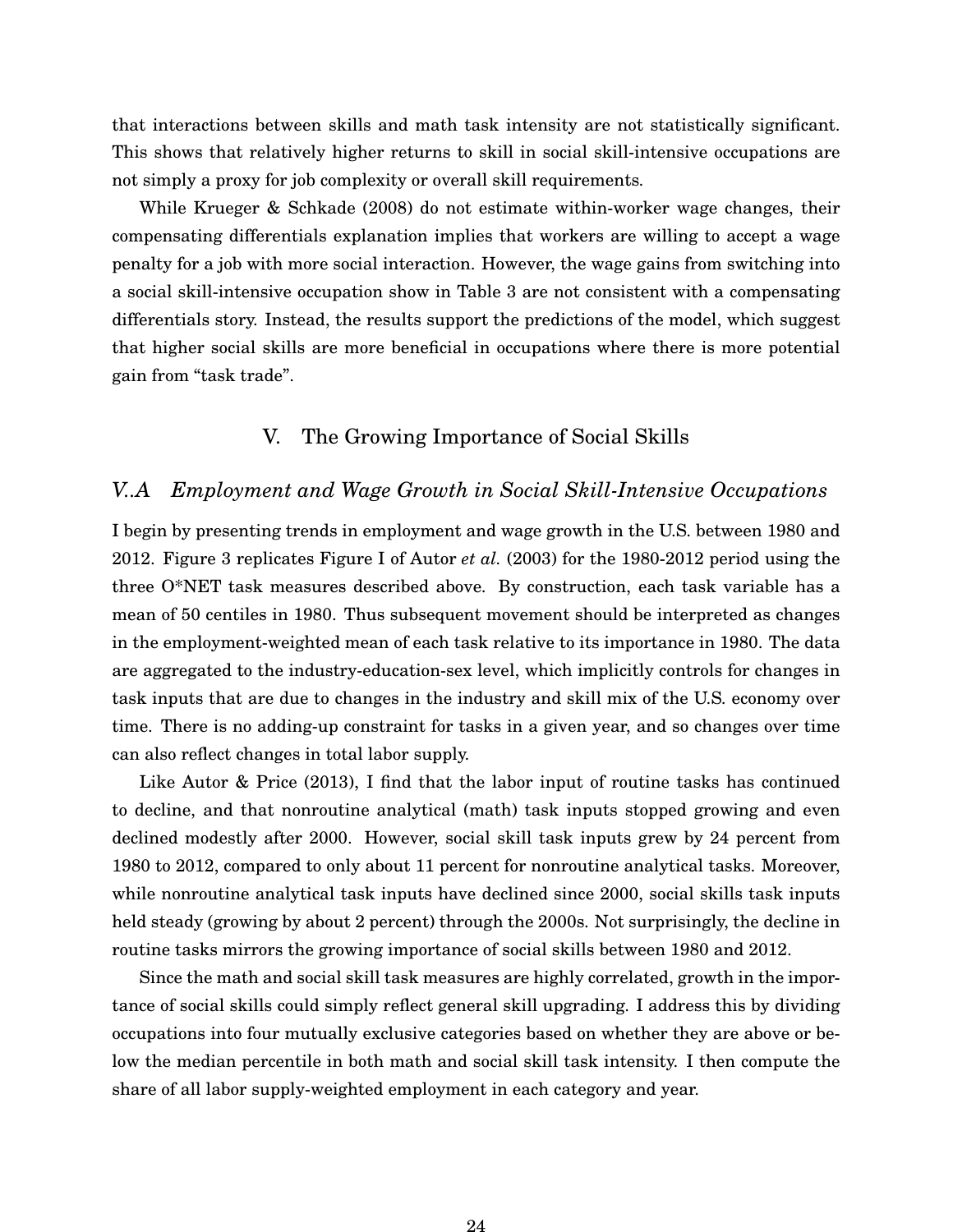Figure 4 plots the growth of employment shares - relative to a 1980 baseline - in each category. Jobs with high math and high social skill intensity grew by about 7.2 percentage points as a share of the U.S. labor force between 1980 and 2012. Low math, high social skill jobs grew by about 4.6 percentage points, for a total increase of 11.8 percentage points in the employment share of social skill-intensive occupations since 1980. In contrast, the employment share of jobs with high math but low social skill intensity shrank by about 3.3 percentage points over the same period. This includes many of the STEM jobs shown in Figure 1. The basic pattern in Figure 4 is robust to choosing cutoffs other than the 50th percentile for each type of task.

One possible explanation for the slow growth of high math, low social skill jobs is that employers cannot find workers to fill technical and math-intensive positions. In that case, we would expect relatively greater wage growth for these occupations. Figure 5 plots the change since 1980 in real hourly wages for occupations in each of the four categories. I find that wages for high math, low social skill jobs grew by only about 5.9 percent between 1980 and 2012, compared to about 26 percent for high math, high social skill occupations.

Appendix Figures A3 and A4 show that employment and wage growth for social skillintensive occupations has occurred throughout the skill distribution and is not concentrated in particularly low- or high-paying jobs.

Appendix Tables A5 and A6 estimate employment and wage growth for jobs requiring different bundles of tasks in a multivariate framework. The results generally support the growing importance of social skills after controlling for changes in sex, education and industry mix. I find particularly strong employment growth for jobs that are high in both math and social skills. This pattern has accelerated since 2000. Finally, I note that the strong growth of social skill-intensive jobs is robust to excluding all managerial, health care and education occupations from the sample, although these jobs are important drivers of the overall trend.

Overall, the evidence from aggregate labor market data suggests that jobs requiring social skills have experience strong relative employment and wage growth since 1980.

# *V..B Increasing Returns to Social Skill Across NLSY Waves*

Here I present direct evidence on the growing importance of social skills by studying changes in the returns to skills across the 1979 and 1997 waves of the NLSY. The cognitive skill and social skill measures are designed to be closely comparable across waves. As a reminder, I restrict the age range to 25-33 and use an alternative definition of social skills for this analysis to maximize comparability across waves - see Section 3 for details. I estimate: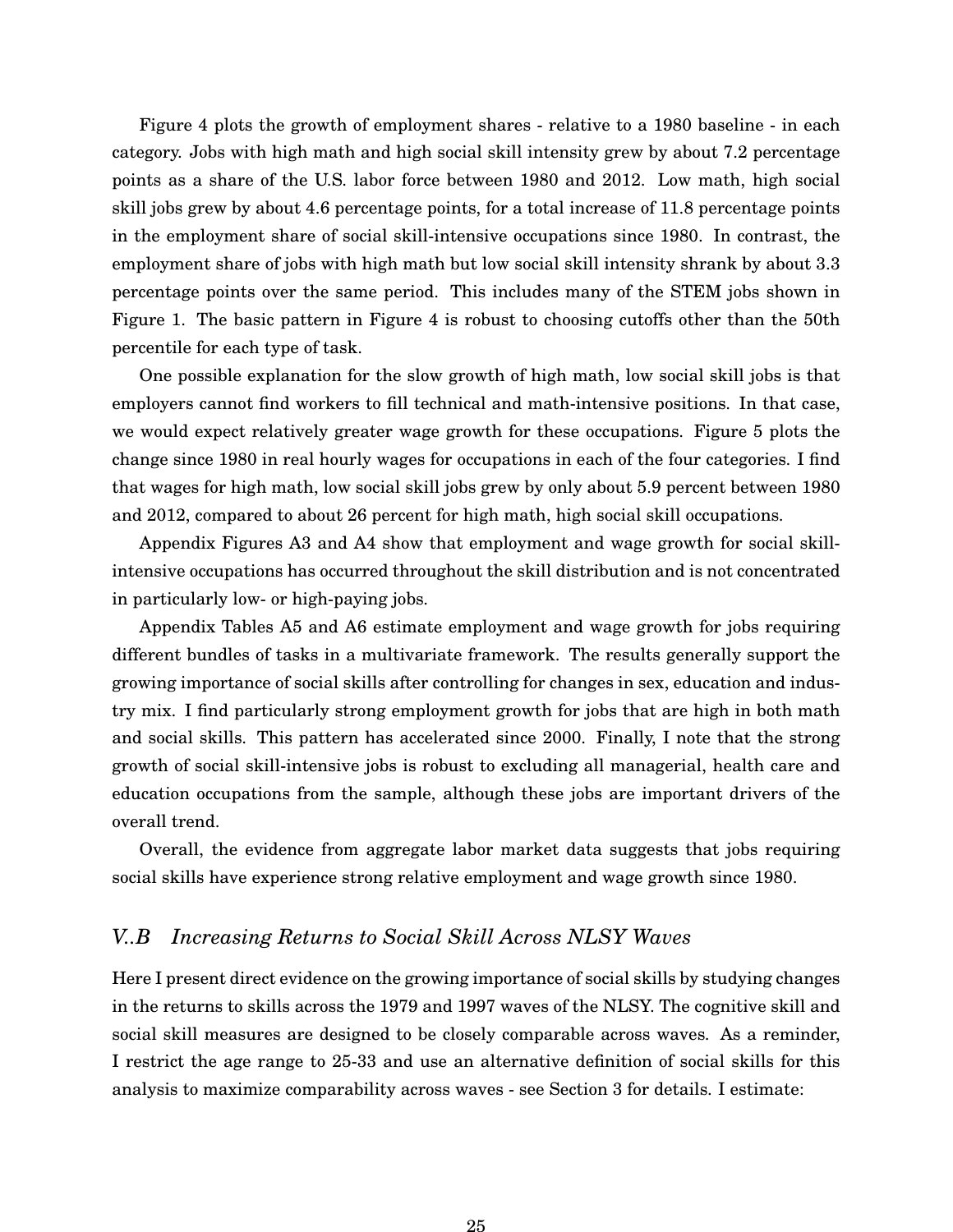(20) 
$$
y_{ijt} = \alpha + \sum_{s=1}^{S} [\beta_s SKILL_i + \gamma_s (SKILL_i * NLSY97_i)] + \zeta X_{ijt} + \delta_j + \zeta_t + \epsilon_{ijt}
$$

The skill vector includes cognitive skills, social skills and their interaction, as well as non-cognitive skills in some specifications. The interaction between skills and an indicator for being in the NLSY97 sample allows me to directly test the hypothesis that the returns to skills have changed over time. The *Xi jt* vector includes a standard set of demographic controls, age and year fixed effects, and an indicator variable for whether the respondent is in the NLSY97 sample. In order to study changing selection into the labor force, I allow  $y_{ij}$ to be either an indicator for full-time employment or the log real hourly wage (conditional on employment).

The results are in Table 4. Columns 1 through 3 show results for full-time employment. Column 1 shows that a one standard deviation increase in cognitive skills increases the probability of full-time employment by 6.8 percentage points, relative to a baseline mean of about 85 percent. However, the interaction with the NLSY97 sample indicator is not statistically significant, suggesting that the returns to cognitive skill in terms of full-time work have not changed very much across survey waves.

In contrast, the association between social skills and the probability of full-time work has increased more than fourfold. A one standard deviation increase in social skills is associated with an increase in the probability of full-time employment of only about 0.7 percentage points (p=0.006) in the NLSY79 sample, compared to 3.0 percentage points in the NLSY97 sample (p<0.001).

The NLSY97 sample was in the 25-33 age range between 2004 and 2012, which matches up closely to the labor market trends shown in Section 5.1. In results not shown, I find that the difference in returns to skills across NLSY waves is slightly larger for males, which suggests that differences in female labor force participation across the last few decades are not directly driving the results.

Column 2 adds controls for years of completed education, which reduces the impact of skills overall but has almost no impact on the change in returns to skills over time. Column 3 adds controls for non-cognitive skills. Interestingly, I find that the impact of a one standard deviation gain in non-cognitive skills on the probability of full-time work has increased from 0.8 to 2.1 percentage points. However, the coefficients on social skills are qualitatively unchanged.

Columns 4 through 6 study changes in the impact of skills on wages, among workers who are employed full-time. The large change in the impact of skills on full-time work in Columns 1 through 3 suggests that these results should be interpreted with caution,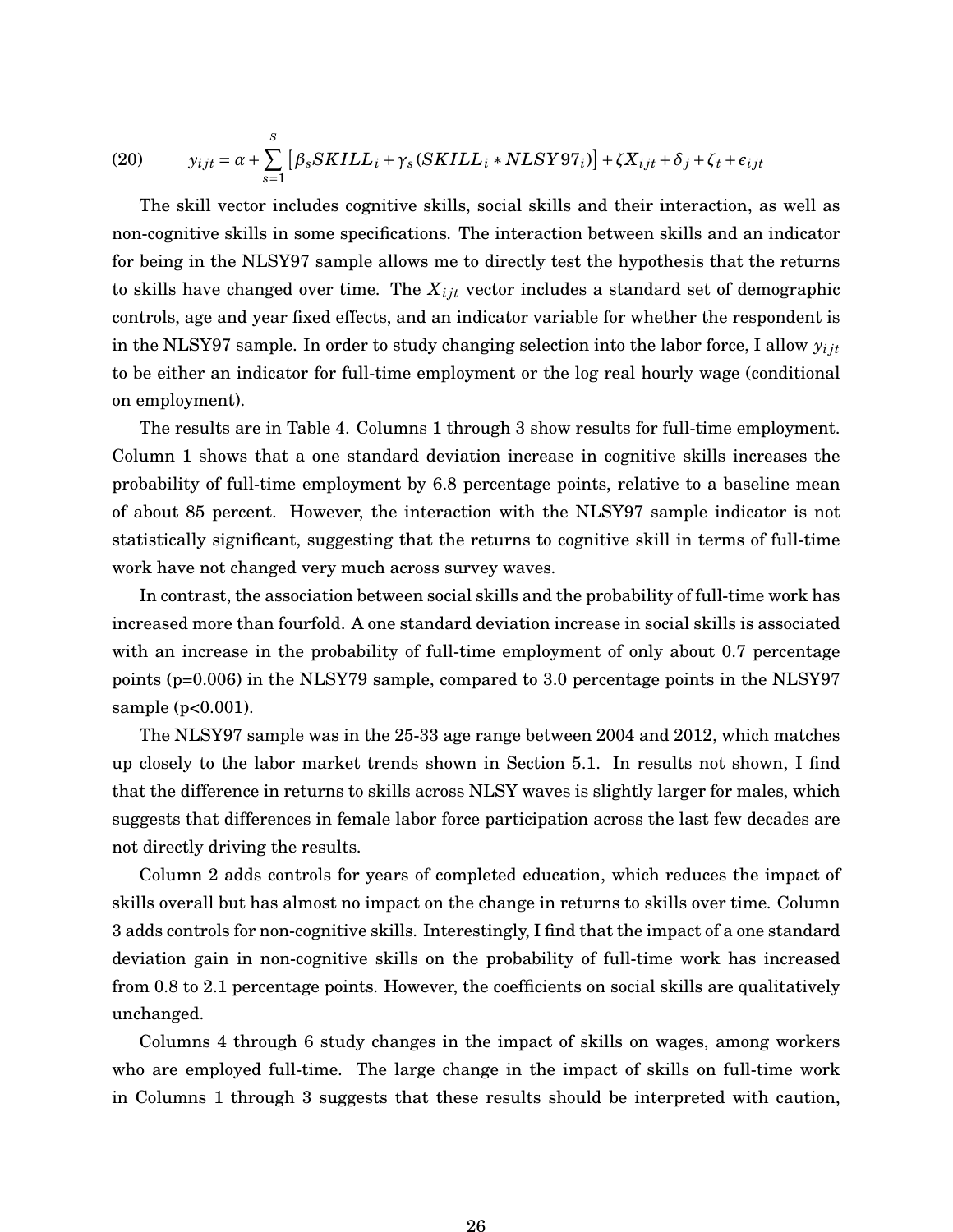although under reasonable assumptions about labor market sorting they provide a lower bound estimate of the changing returrn to skills.

Interestingly, the wage return to cognitive skills appears to have declined modestly over time. The estimates in Column 4 imply that a one standard deviation increase in cognitive skills increased wages by 20.3 percent in the NLSY79 but only 15.1 percent in the NLSY97.<sup>[22](#page-26-0)</sup> This is consistent with [Castex & Dechter](#page-32-0) [\(2014\)](#page-32-0), who also study the changing returns to cognitive skill using the NLSY79 and NLSY97.

In contrast, the returns to social skill among full-time workers have grown significantly across NLSY waves. The estimates in Column 4 imply that a one standard deviation increase in social skills yields a wage gain of 2.0 percent in the NLSY79, compared to 3.7 percent in the NLSY97. Adding controls for years of completed education and non-cognitive skills has little impact on the estimates. Overall, the results in Table 4 show that social skills are a significantly more important predictor of labor market success for youth in the 2004 to 2012 period, compared to the late 1980s and 1990s.

# *V..C Changes in the Relative Returns to Skill Across Occupations*

Finally, I study 1) whether the wage gain from sorting into social skill-intensive occupations has changed across survey waves; and 2) whether this wage gain (if any) is increasing in a worker's social skills. I estimate:

$$
\ln(wage_{ijt}) = \sum_{s=1}^{S} [\beta_s(SKILL_i * T_{ijt}) + \vartheta_s(T_{ijt} * NLSY97_i) + \gamma_s(SKILL_i * T_{ijt} * NLSY97_i)]
$$
  
(21) 
$$
+ \zeta X_{ijt} + \eta_i + \delta_j + \phi_t + \epsilon_{ijt}
$$

Equation (21) takes the same general form as equation (19), with worker fixed effects and interactions between skills and occupation task intensities from O\*NET. The key difference is that I also include three-way interactions between skills, task measures and an indicator for being in the NLSY97 panel.

The results are in Table 5. Columns 1 and 2 include only the two-way interactions between the task measures  $T_{ijt}$  and the NLSY97 indicator. In Column 1, I find that the wage

<span id="page-26-0"></span> $^{22}$ Unlike Table 1, the results in Columns 4 through 6 show little evidence of complementarity between cognitive skills and social skills. The results are different for two reasons. First, the sample in Table 4 is restricted to ages 25-33, whereas Table 1 estimates returns to skills for prime-age workers. Skill complementarity is about 30 percent smaller when I restrict to ages 25-33 in Table 1. Second, the definition of social skills in Table 4 only includes self-reported sociability, whereas the measurement of social skills in Table 1 also includes participation in clubs and sports. Complementarity is about 50 percent smaller (but still statistically significant at the 5 percent level) when I use only survey responses to measure social skills in Table 1.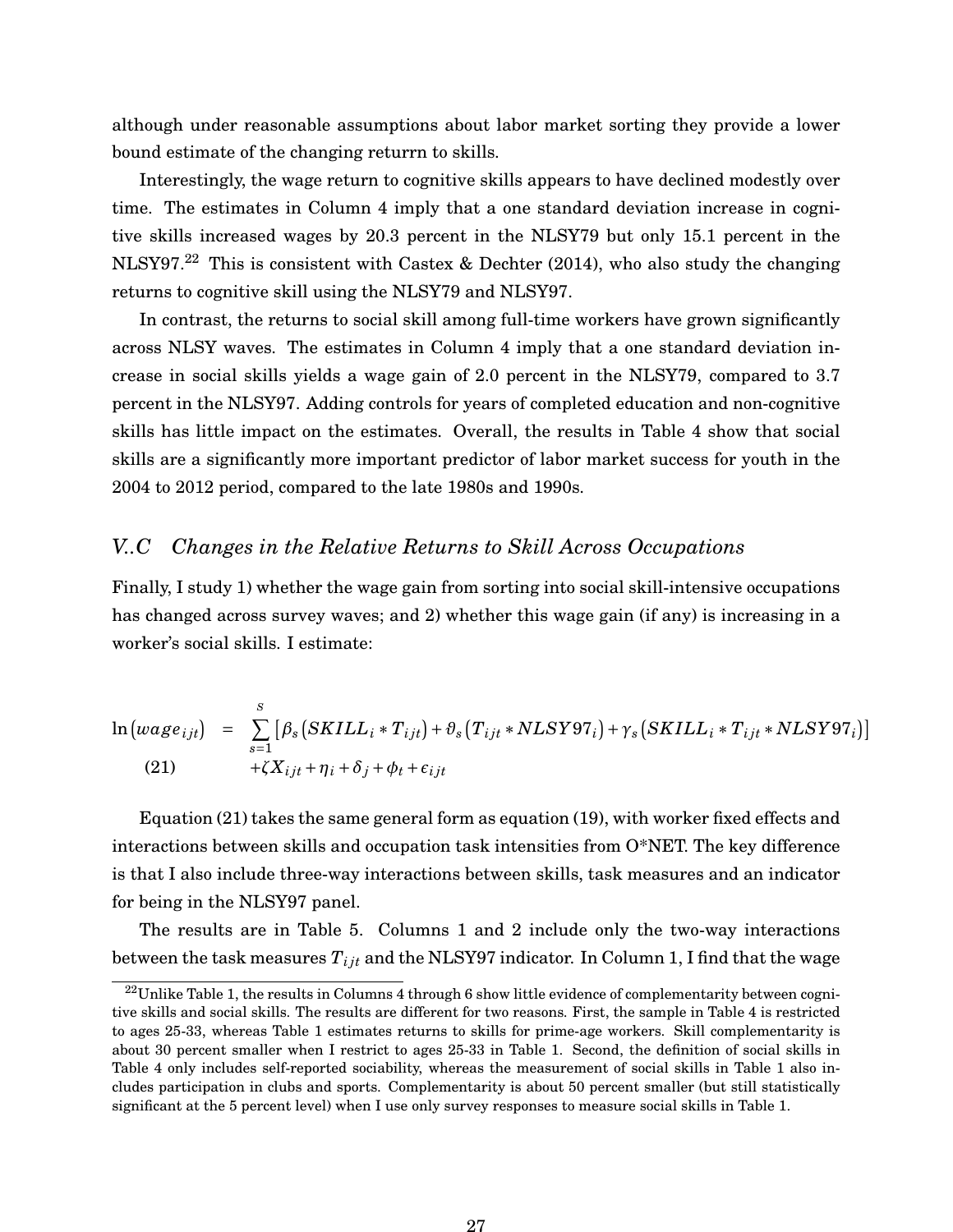gain for a worker who switches into a more social skill-intensive occupation is significantly greater in more recent years. The within-worker wage return to a 10 percentile increase in skill intensity is equal to zero in the NLSY79 wave, compared to about 2.1 percent in the NLSY97 wave. $^{23}$  $^{23}$  $^{23}$  Column 2 adds the math task measure plus an interaction with the NLSY97 indicator. In contrast to the results for social skills, the wage return to mathintensive occupations declined from about 1.7 percent to 0.8 percent between the 1979 and 1997 NLSY cohorts. Thus the evidence in Table 5 suggests that the wage gain from sorting into social skill-intensive jobs has increased over time.

Columns 3 and 4 add the three-way interactions with skills shown in equation (22). I add summary tests of statistical significance across multiple coefficients on skills at the bottom of Table 5. The complementarity between social skills and jobs requiring social interaction has increased in the NLSY97 sample. The coefficient on the triple interaction in Column 3 is positive but not statistically significant, and the sum of the coefficients barely fails to reject at the 10 percent level (p=0.108). Column 4 adds interactions between skills, the NLSY97 indicator, and math task intensity. To conserve space, I do not show these coefficients. However, adding math task intensity makes the triple interaction between social skills, social skill task intensity and the NLSY97 indicator larger and more precise, and it is now statistically significant at the 10 percent level  $(0.0069, p=0.071)$ . In contrast, the triple interaction with math task intensity (not shown) is negative and not statistically different from zero.

In sum, comparing the returns to skills and the impact of job changes across survey waves suggests that social skills have become more important over time, and that growth in the return to social skills has been greater for workers who sort into social skill-intensive occupations.

#### VI. Conclusion

This paper presents evidence of growing demand for social skills over the last several decades. What explains the growing importance of social skills in the labor market? One reason is that computers are still very poor at simulating human interaction. Reading the minds of others and reacting is an unconscious process, and skill in social settings has evolved in humans over thousands of years. Human interaction in the workplace involves team pro-

<span id="page-27-0"></span> $^{23}$ Note that this estimate differs from the worker fixed effects models in Table 3, because those are estimated using a much larger age range. This suggests that the wage gain from switching to a social skill-intensive occupation was greater for older workers in the NLSY79 survey. Unfortunately, the panel design of the NLSY does not allow me to distinguish between age effects and cohort effects (i.e. whether the larger return for older workers is because the return to social skills increased over time or whether the return is constant but larger for later-career workers.)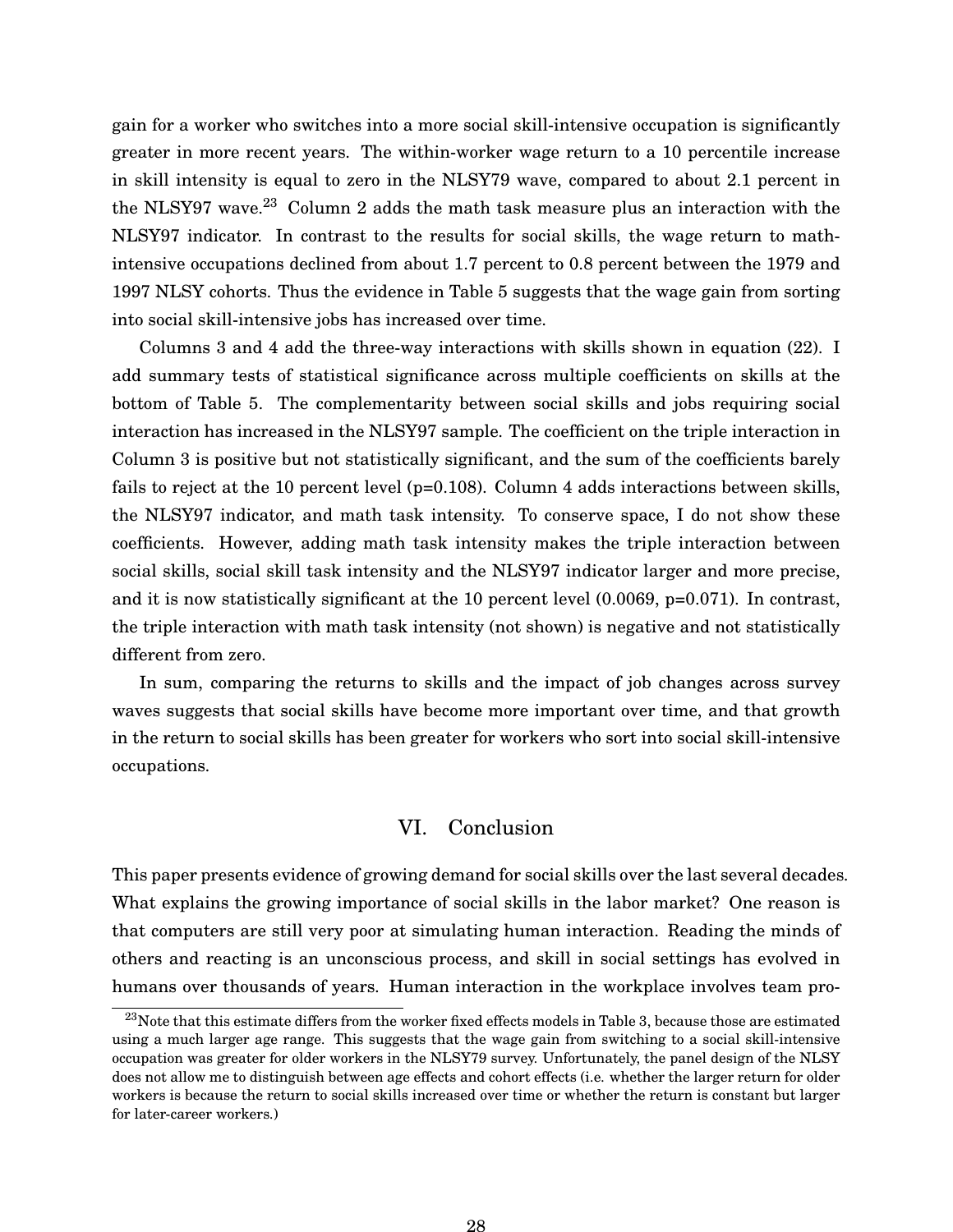duction, with workers playing off of each other's strengths and adapting flexibly to changing circumstances. Such nonroutine interaction is at the heart of the human advantage over machines.

I formalize the importance of social skills with a model of team production in the workplace. Because workers naturally vary in their ability to perform the great variety of workplace tasks, teamwork increases productivity through comparative advantage. I model social skills as reducing the worker-specific cost of coordination, or "trading tasks" with others. Workers with high social skills can trade tasks at a lower cost, enabling them to work with others more efficiently.

The model generates intuitive predictions about sorting and the relative returns to skills across occupations, which I investigate using two panel surveys - the NLSY79 and NLSY97 - that contain comparable measures of worker skills and repeated observations of occupational choice and wages. I find that the wage return to social skills is positive even after conditioning on cognitive skill, non-cognitive skill, and a wide variety of other covariates, and that cognitive skill and social skill are complements. I also find that workers with higher social skills are more likely to work in social skill-intensive occupations, and that they earn a relatively higher wage return when they sort into these occupations.

I show evidence of strong relative employment and wage growth for social skill-intensive occupations between 1980 and 2012. Jobs that require high levels of cognitive skill *and* social skill have fared particularly well, while high math, low social skill jobs (including many STEM occupations) have fared especially poorly. I also study changes in the returns to social skill between the NLSY79 and NLSY97, using nearly identical measures of skills and other covariates across survey waves. I find that social skills were a much stronger predictor of employment and wages for young adults age 25 to 33 in the mid 2000s, compared to the 1980s and 1990s. In contrast, the importance of cognitive skills has declined modestly.

This paper argues for the importance of social skills, yet it is silent about where social skills come from and whether they can be affected by education or public policy. A robust finding in the literature on early childhood interventions is that long-run impacts on adult outcomes can persist can even when short-run impacts on test scores "fade out" (e.g. [Deming](#page-32-10) [2009;](#page-32-10) [Chetty](#page-32-11) *et al.* [2011\)](#page-32-11).

It is possible that increases in social skills are a key mechanism for long-run impacts of early childhood interventions. [Heckman](#page-34-12) *et al.* [\(2013\)](#page-34-12) find that the long-run impacts of the Perry Preschool project on employment, earnings and criminal activity were mediated primarily by program-induced increases in social skills. The Perry Preschool curriculum placed special emphasis on developing children's skills in cooperation, resolution of interpersonal conflicts and self-control. Recent longitudinal studies have found strong correlations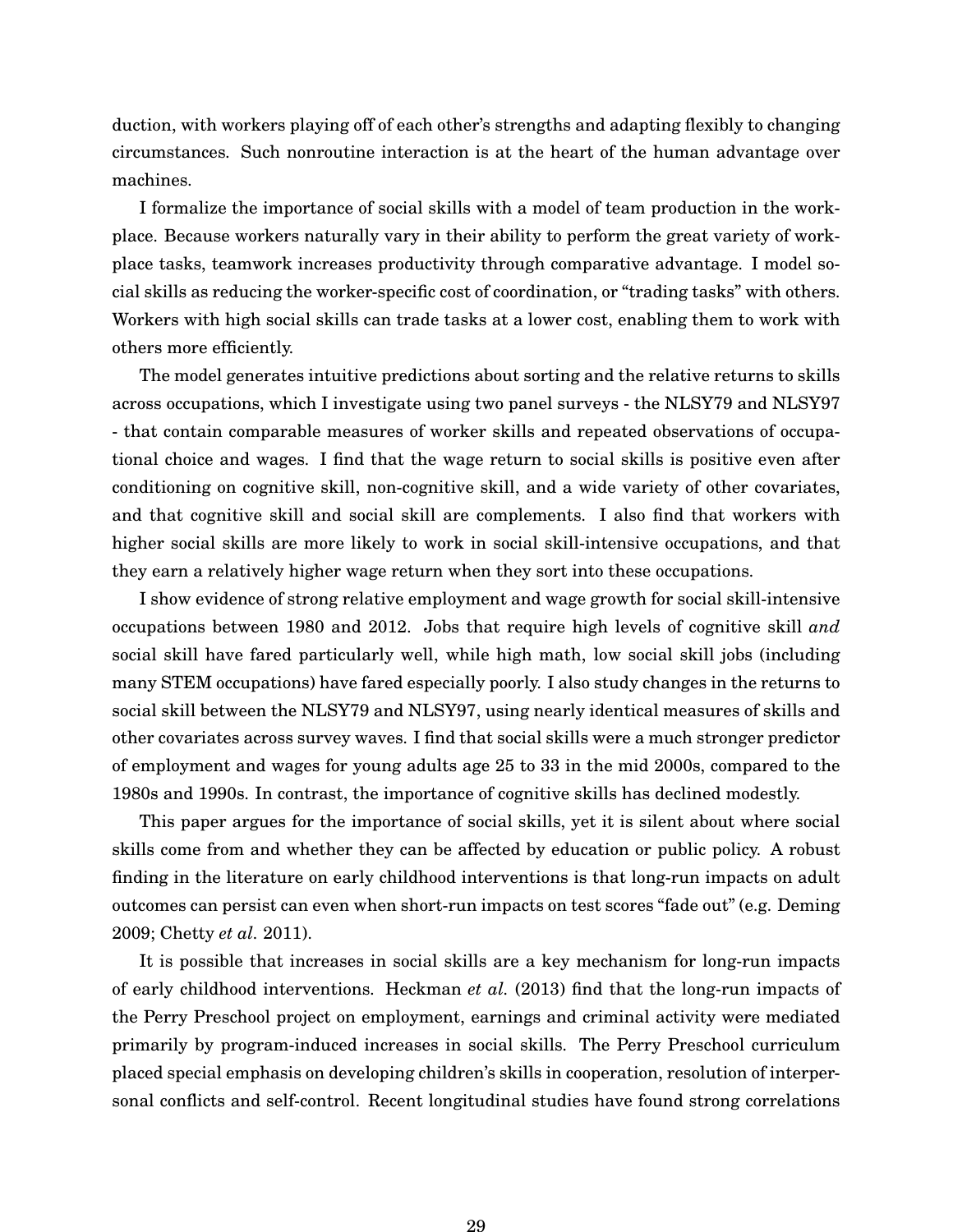between a measure of socio-emotional skills in kindergarten and important young adult outcomes such as employment, earnings, health and criminal activity [\(Dodge](#page-33-12) *et al.* [2014;](#page-33-12) [Jones](#page-34-13) *[et al.](#page-34-13)* [2015\)](#page-34-13).

If social skills are learned early in life, not expressed in academic outcomes such as reading and math achievement, but important for adult outcomes such as employment and earnings, this would generate the "fade out" pattern that is commonly observed for early life interventions. Indeed, preschool classrooms focus much more on the development of social and emotional skills than elementary school classrooms, which emphasize "hard" academic skills such as literacy and mathematics. Still, these conclusions are clearly speculative, and the impact of social skill development on adult labor market outcomes is an important question for future work.

HARVARD UNIVERSITY AND NBER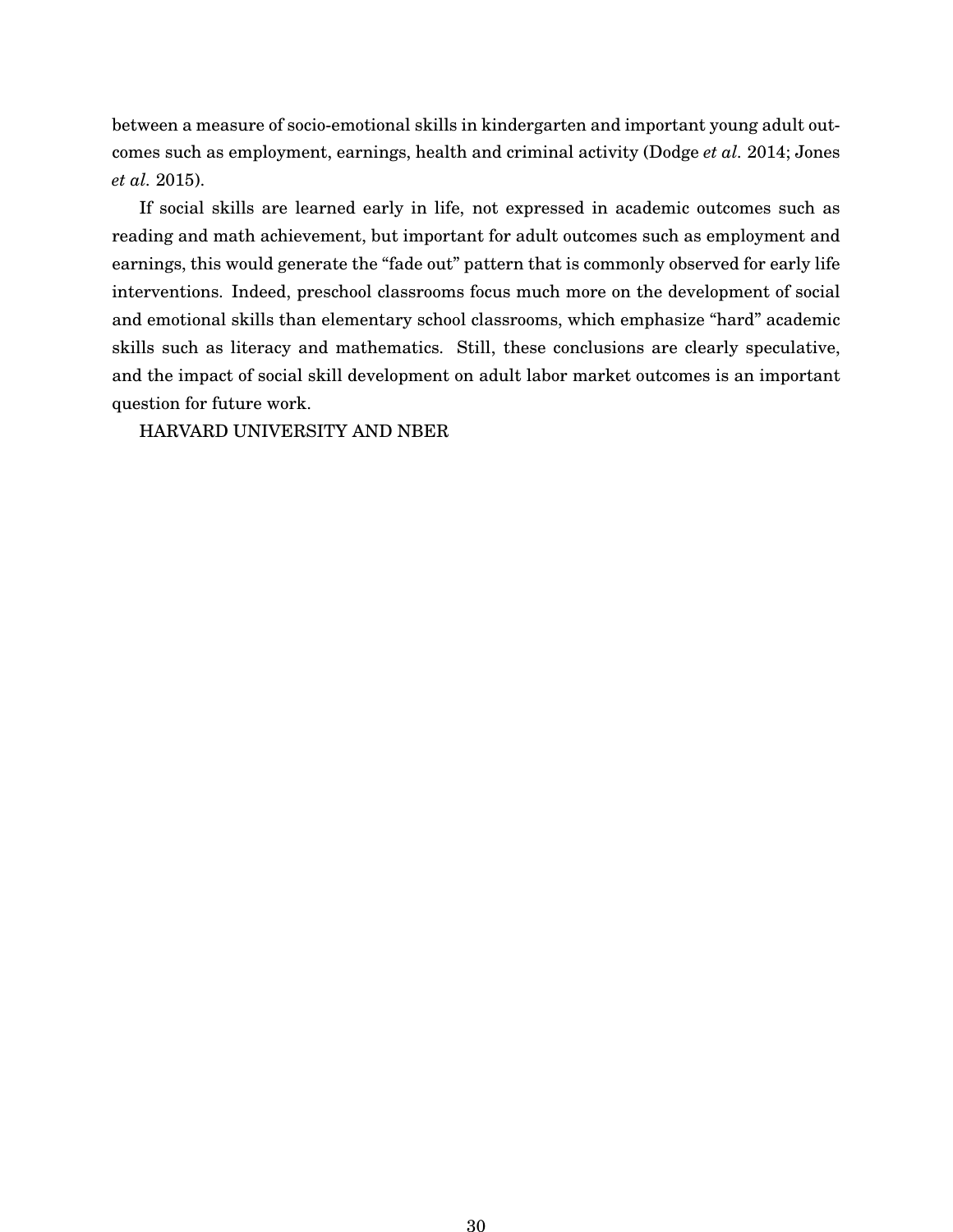#### References

- <span id="page-30-0"></span>Acemoglu, Daron, & Autor, David. 2011. Skills, tasks and technologies: Implications for employment and earnings. *Handbook of labor economics*, **4**, 1043–1171.
- <span id="page-30-10"></span>Altonji, Joseph G, Pierret, Charles R, *et al.* 2001. Employer Learning and Statistical Discrimination. *The Quarterly Journal of Economics*, **116**(1), 313–350.
- <span id="page-30-9"></span>Altonji, Joseph G, Bharadwaj, Prashant, & Lange, Fabian. 2012. Changes in the Characteristics of American Youth: Implications for Adult Outcomes. *Journal of Labor Economics*, **30**(4), 783–828.
- <span id="page-30-3"></span>Autor, David. 2014. *Polanyi's paradox and the shape of employment growth*. National Bureau of Economic Research.
- <span id="page-30-8"></span>Autor, David, & Handel, Michael J. 2013. Putting tasks to the test: Human capital, job tasks, and wages. *Journal of labor Economics*, **31**(2 Part 2), S59–S96.
- <span id="page-30-1"></span>Autor, David, Levy, Frank, & Murnane, Richard J. 2003. THE SKILL CONTENT OF RE-CENT TECHNOLOGICAL CHANGE: AN EMPIRICAL EXPLORATION. *Quarterly Journal of Economics*, **118**(4).
- <span id="page-30-7"></span>Autor, David, Dorn, David, & Hanson, Gordon. 2015. Untangling Trade and Technology: Evidence from Local Labour Markets. *Economic Journal*, 621–646.
- <span id="page-30-4"></span>Autor, David H. 2015. Why are there still so many jobs? the history and future of workplace automation. *The Journal of Economic Perspectives*, **29**(3), 3–30.
- <span id="page-30-5"></span>Autor, David H, & Dorn, David. 2013. The growth of low-skill service jobs and the polarization of the US labor market. *The American Economic Review*, **103**(5), 1553–1597.
- <span id="page-30-6"></span>Autor, David H, Levy, Frank, & Murnane, Richard J. 2002. Upstairs, downstairs: Computers and skills on two floors of a large bank. *Industrial & Labor Relations Review*, **55**(3), 432– 447.
- <span id="page-30-2"></span>Autor, David H, Katz, Lawrence F, & Kearney, Melissa S. 2006. The Polarization of the US Labor Market. *The American Economic Review*, 189–194.
- <span id="page-30-11"></span>Autor, DH, & Price, Brendan. 2013. *The changing task composition of the US labor market: An update of Autor, Levy, and Murnane (2003)*.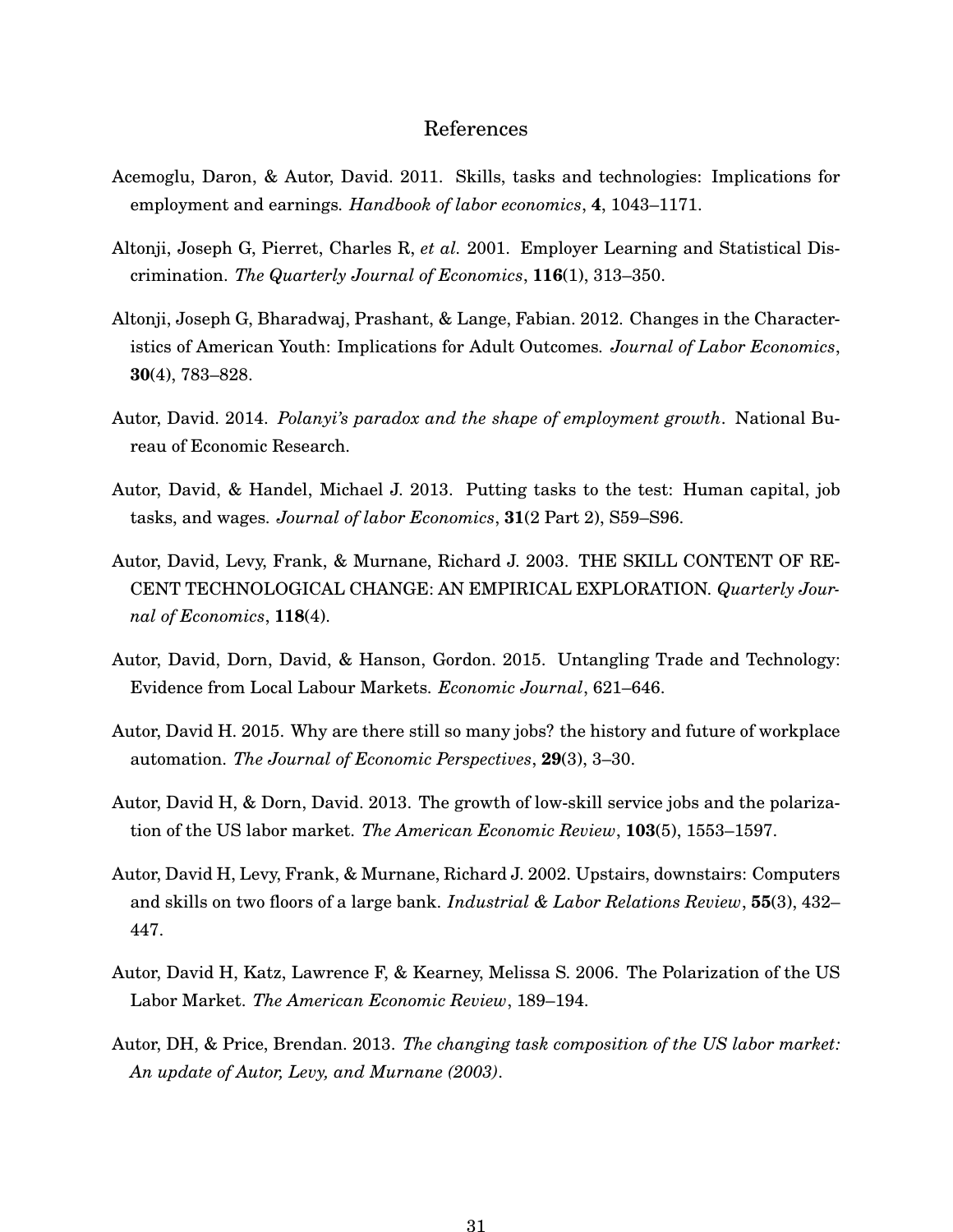- <span id="page-31-11"></span>Baker, Crystal A, Peterson, Eric, Pulos, Steven, & Kirkland, Rena A. 2014. Eyes and IQ: a meta-analysis of the relationship between intelligence and Reading the Mind in the Eyes. *Intelligence*, **44**, 78–92.
- <span id="page-31-3"></span>Baron-Cohen, Simon. 2000. Theory of mind and autism: A fifteen year review.
- <span id="page-31-9"></span>Baron-Cohen, Simon, Wheelwright, Sally, Hill, Jacqueline, Raste, Yogini, & Plumb, Ian. 2001. The Reading the Mind in the Eyes test revised version: A study with normal adults, and adults with Asperger syndrome or high-functioning autism. *Journal of child psychology and psychiatry*, **42**(2), 241–251.
- <span id="page-31-10"></span>Barron, John M, Ewing, Bradley T, & Waddell, Glen R. 2000. The effects of high school athletic participation on education and labor market outcomes. *Review of Economics and Statistics*, **82**(3), 409–421.
- <span id="page-31-7"></span>Bartel, Ann, Ichniowski, Casey, & Shaw, Kathryn. 2007. How Does Information Technology Affect Productivity? Plant-Level Comparisons of Product Innovation, Process Improvement, and Worker Skills. *The Quarterly Journal of Economics*, **122**(4), 1721–1758.
- <span id="page-31-1"></span>Beaudry, Paul, Green, David A, & Sand, Benjamin M. 2014. The declining fortunes of the young since 2000. *The American Economic Review*, **104**(5), 381–386.
- <span id="page-31-2"></span>Beaudry, Paul, Green, David A, & Sand, Benjamin M. 2016. The great reversal in the demand for skill and cognitive tasks. *Journal of Labor Economics*, **34**(S1), S199–S247.
- <span id="page-31-5"></span>Becker, Gary S., & Murphy, Kevin M. 1992. The Division of Labor, Coordination Costs, and Knowledge. *The Quarterly Journal of Economics*, **107**(4), 1137–1160.
- <span id="page-31-4"></span>Bloom, Nicholas, & Van Reenen, John. 2011. Human resource management and productivity. *Handbook of labor economics*, **4**, 1697–1767.
- <span id="page-31-6"></span>Bolton, Patrick, & Dewatripont, Mathias. 1994. The firm as a communication network. *The Quarterly Journal of Economics*, 809–839.
- <span id="page-31-8"></span>Borghans, Lex, Ter Weel, Bas, & Weinberg, Bruce A. 2014. People skills and the labormarket outcomes of underrepresented groups. *Industrial & Labor Relations Review*, **67**(2), 287–334.
- <span id="page-31-0"></span>Bound, John, & Johnson, George E. 1992. Changes in the Structure of Wages in the 1980's: An Evaluation of Alternative Explanations. *American Economic Review*, **82**(3), 371–92.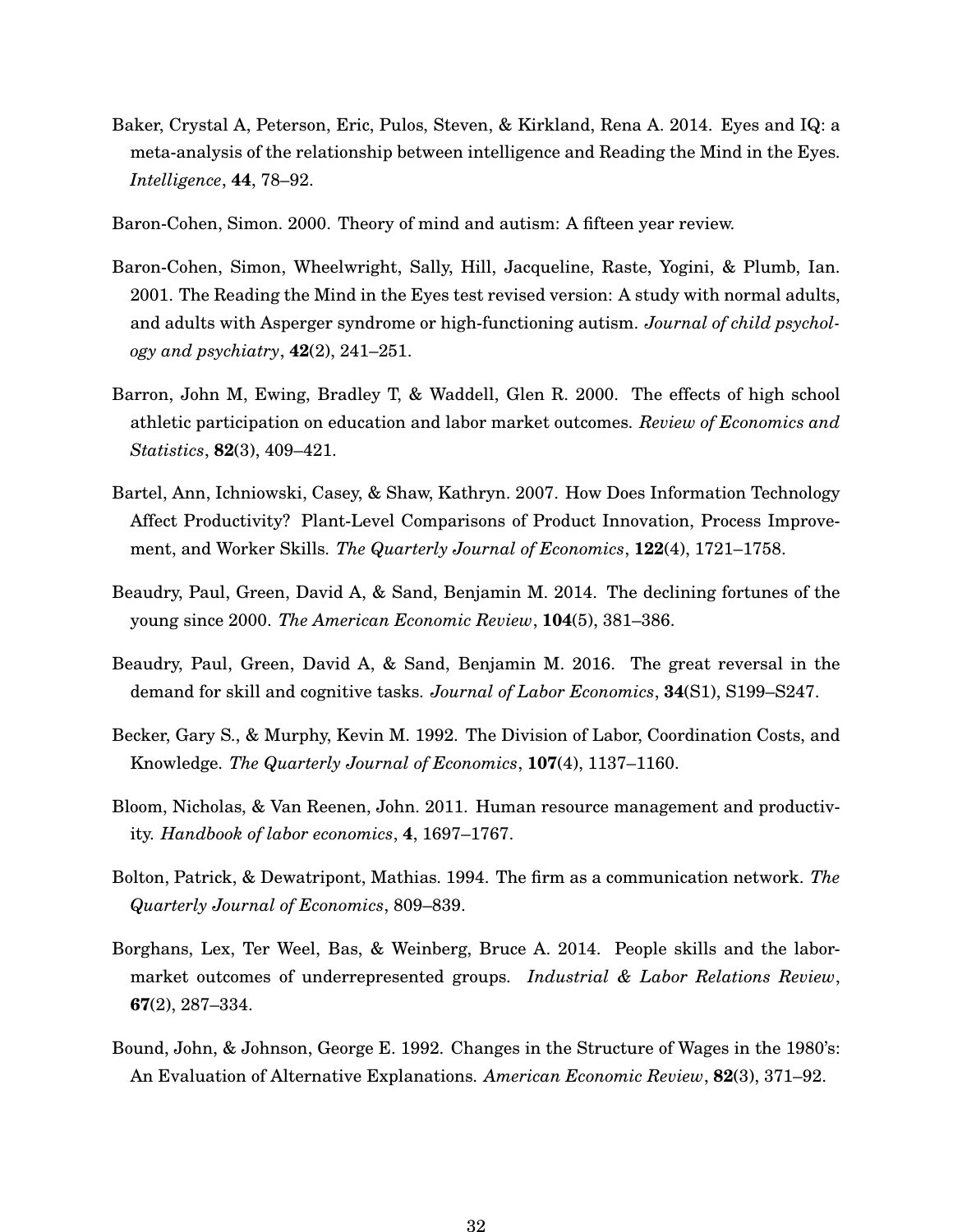- <span id="page-32-5"></span>Bresnahan, Timothy. 1999. Computerisation and Wage Dispersion: An Analytical Reinterpretation. *Economic Journal*, **109**(456), F390–415.
- <span id="page-32-7"></span>Bresnahan, Timothy F, Brynjolfsson, Erik, & Hitt, Lorin M. 2002. Information Technology, Workplace Organization, and the Demand for Skilled Labor: Firm-Level Evidence. *Quarterly Journal of Economics*, 339–376.
- <span id="page-32-3"></span>Brynjolfsson, Erik, & McAfee, Andrew. 2014. *The second machine age: work, progress, and prosperity in a time of brilliant technologies*. WW Norton & Company.
- <span id="page-32-4"></span>Camerer, Colin, Loewenstein, George, & Prelec, Drazen. 2005. Neuroeconomics: How neuroscience can inform economics. *Journal of economic Literature*, 9–64.
- <span id="page-32-1"></span>Card, David, Heining, Jörg, & Kline, Patrick. 2013. Workplace Heterogeneity and the Rise of West German Wage Inequality\*. *The Quarterly Journal of Economics*, **128**(3), 967–1015.
- <span id="page-32-2"></span>Card, David, Cardoso, Ana Rute, & Kline, Patrick. 2016. Bargaining, sorting, and the gender wage gap: Quantifying the impact of firms on the relative pay of women. *The Quarterly Journal of Economics*, **131**(2), 633–686.
- <span id="page-32-6"></span>Caroli, Eve, & Van Reenen, John. 2001. Skill-biased organizational change? Evidence from a panel of British and French establishments. *Quarterly journal of economics*, 1449–1492.
- <span id="page-32-8"></span>Casner-Lotto, Jill, & Barrington, Linda. 2006. *Are They Really Ready to Work? Employers' Perspectives on the Basic Knowledge and Applied Skills of New Entrants to the 21st Century US Workforce.* ERIC.
- <span id="page-32-0"></span>Castex, Gonzalo, & Dechter, Evgenia Kogan. 2014. The Changing Roles of Education and Ability in Wage Determination. *Journal of Labor Economics*, **32**(4), 685–710.
- <span id="page-32-11"></span>Chetty, Raj, Friedman, John N, Hilger, Nathaniel, Saez, Emmanuel, Schanzenbach, Diane Whitmore, & Yagan, Danny. 2011. How Does Your Kindergarten Classroom Affect Your Earnings? Evidence from Project Star\*. *The Quarterly journal of economics*, **126**(4), 1593–1660.
- <span id="page-32-9"></span>Declerck, Carolyn H, & Bogaert, Sandy. 2008. Social value orientation: related to empathy and the ability to read the mind in the eyes. *The Journal of social psychology*, **148**(6), 711–726.
- <span id="page-32-10"></span>Deming, David. 2009. Early childhood intervention and life-cycle skill development: Evidence from Head Start. *American Economic Journal: Applied Economics*, 111–134.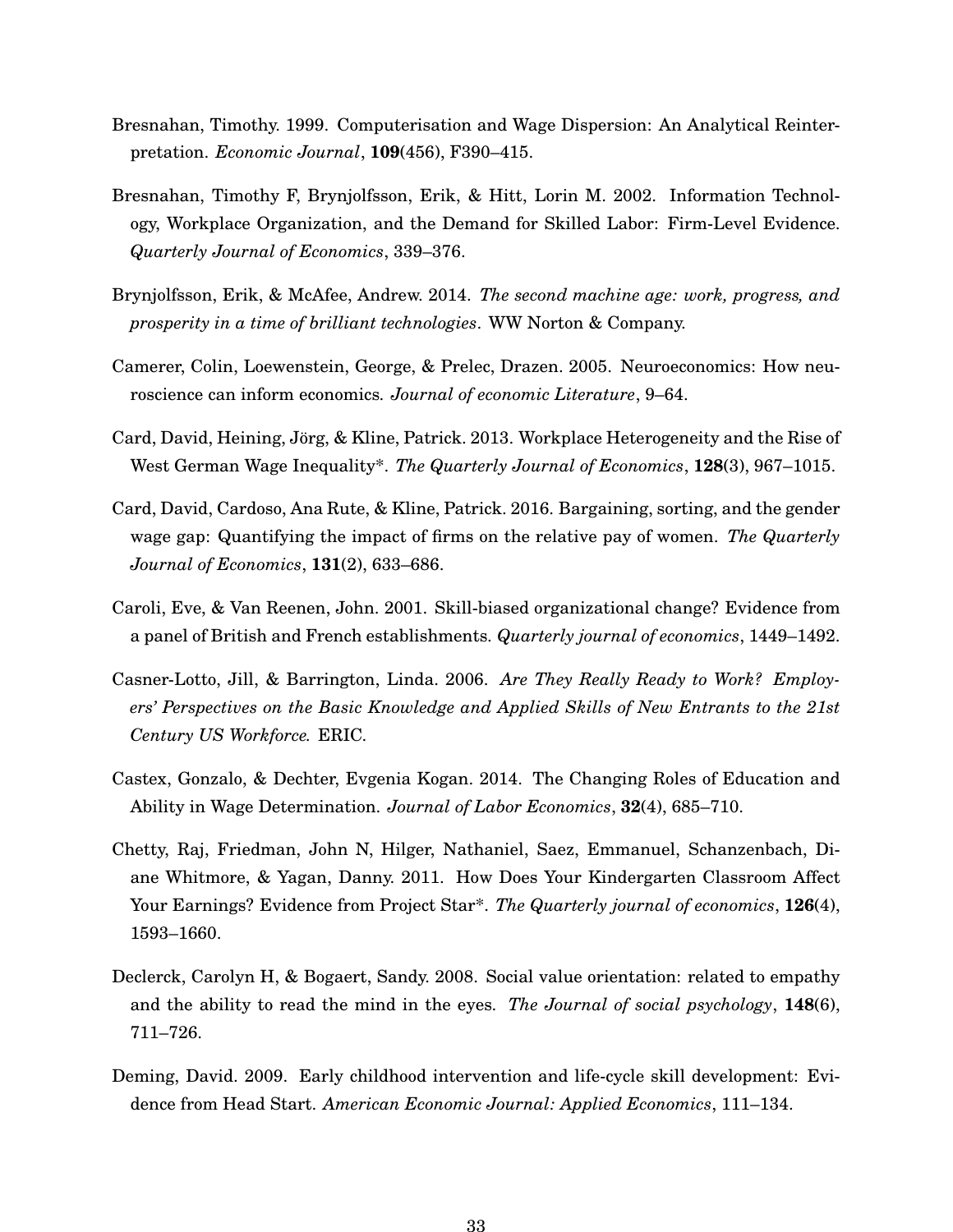- <span id="page-33-10"></span>Dessein, Wouter, & Santos, Tano. 2006. Adaptive organizations. *Journal of Political Economy*, **114**(5), 956–995.
- <span id="page-33-12"></span>Dodge, Kenneth A, Bierman, Karen L, Coie, John D, Greenberg, Mark T, Lochman, John E, McMahon, Robert J, & Pinderhughes, Ellen E. 2014. Impact of early intervention on psychopathology, crime, and well-being at age 25. *American journal of psychiatry*, **172**(1), 59–70.
- <span id="page-33-2"></span>Dornbusch, Rudiger, Fischer, Stanley, & Samuelson, Paul Anthony. 1977. Comparative advantage, trade, and payments in a Ricardian model with a continuum of goods. *The American Economic Review*, 823–839.
- <span id="page-33-3"></span>Eaton, Jonathan, & Kortum, Samuel. 2002. Technology, geography, and trade. *Econometrica*, **70**(5), 1741–1779.
- <span id="page-33-8"></span>Edmondson, Amy C. 2012. *Teaming: How organizations learn, innovate, and compete in the knowledge economy*. John Wiley & Sons.
- <span id="page-33-4"></span>Garicano, Luis. 2000. Hierarchies and the Organization of Knowledge in Production. *Journal of political economy*, **108**(5), 874–904.
- <span id="page-33-5"></span>Garicano, Luis, & Rossi-Hansberg, Esteban. 2006. Organization and Inequality in a Knowledge Economy\*. *The Quarterly journal of economics*, **121**(4), 1383–1435.
- <span id="page-33-11"></span>Goldberg, Lewis R. 1993. The structure of phenotypic personality traits. *American psychologist*, **48**(1), 26.
- <span id="page-33-9"></span>Goleman, Daniel. 2006. *Emotional intelligence*. Bantam.
- <span id="page-33-0"></span>Goos, Maarten, Manning, Alan, & Salomons, Anna. 2014. Explaining job polarization: Routine-biased technological change and offshoring. *The American Economic Review*, **104**(8), 2509–2526.
- <span id="page-33-1"></span>Gordon, Robert J. 2012. *Is US economic growth over? Faltering innovation confronts the six headwinds*. Tech. rept. National Bureau of Economic Research.
- <span id="page-33-7"></span>Hackman, J Richard. 2002. *Leading teams: Setting the stage for great performances*. Harvard Business Press.
- <span id="page-33-6"></span>Heckman, James, & Scheinkman, Jose. 1987. The importance of bundling in a Gorman-Lancaster model of earnings. *The Review of Economic Studies*, **54**(2), 243–255.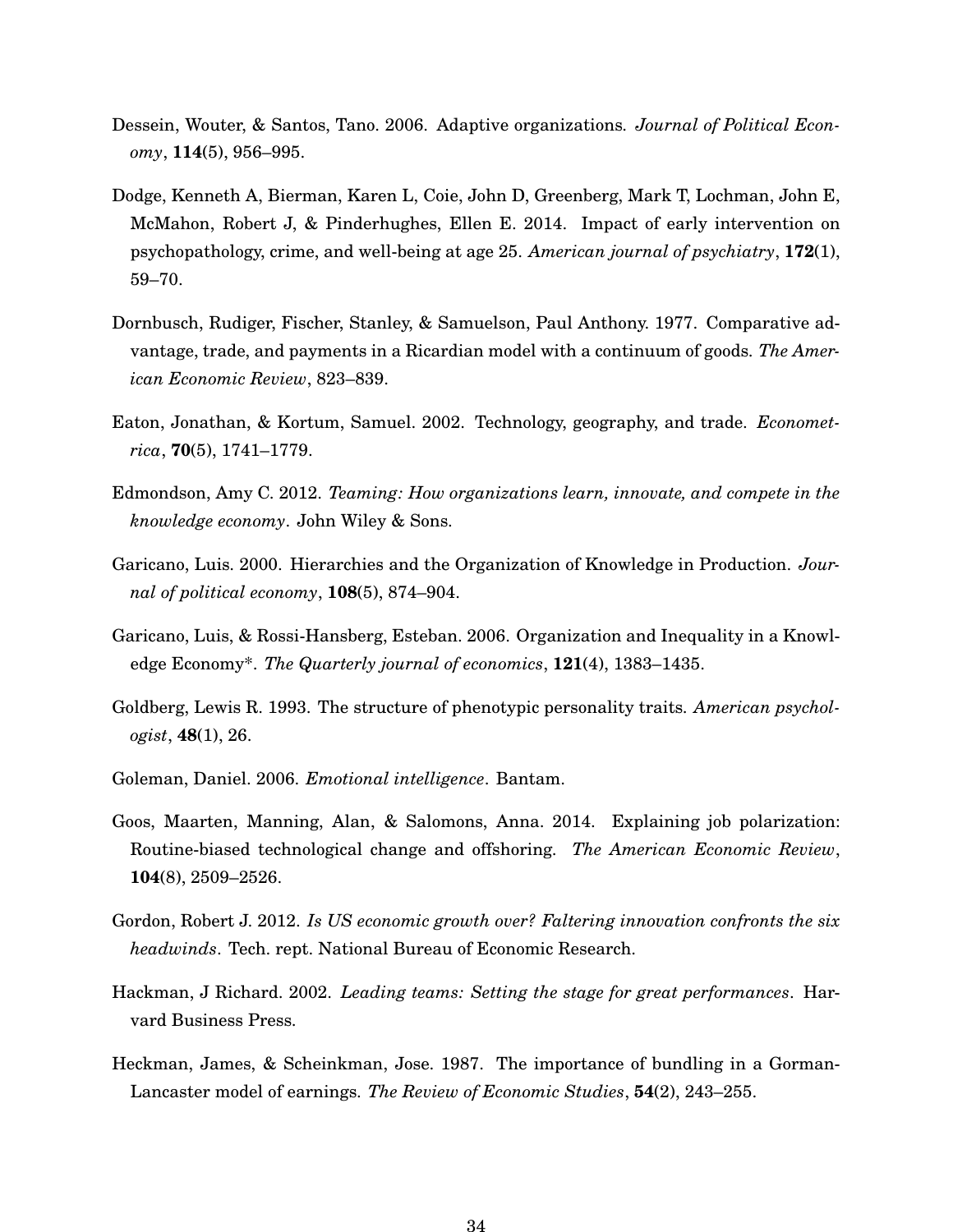- <span id="page-34-12"></span>Heckman, James, Pinto, Rodrigo, & Savelyev, Peter. 2013. Understanding the Mechanisms Through Which an Influential Early Childhood Program Boosted Adult Outcomes. *The American Economic Review*, **103**(6), 1–35.
- <span id="page-34-9"></span>Heckman, James J. 1995. Lessons from the bell curve. *Journal of Political Economy*, 1091– 1120.
- <span id="page-34-10"></span>Heckman, James J, & Kautz, Tim. 2012. Hard evidence on soft skills. *Labour economics*, **19**(4), 451–464.
- <span id="page-34-2"></span>Heckman, James J, Stixrud, Jora, & Urzua, Sergio. 2006. The Effects of Cognitive and Noncognitive Abilities on Labor Market Outcomes and Social Behavior. *Journal of Labor Economics*, **24**(3), 411–482.
- <span id="page-34-7"></span>Jerald, Craig D. 2009. Defining a 21st century education. *Center for Public education*.
- <span id="page-34-13"></span>Jones, Damon E, Greenberg, Mark, & Crowley, Max. 2015. Early Social-Emotional Functioning and Public Health: The Relationship Between Kindergarten Social Competence and Future Wellness. *American journal of public health*, e1–e8.
- <span id="page-34-1"></span>Juhn, Chinhui, Murphy, Kevin M, & Pierce, Brooks. 1993. Wage inequality and the rise in returns to skill. *Journal of political Economy*, 410–442.
- <span id="page-34-4"></span>Kambourov, Gueorgui, Siow, Aloysius, & Turner, Laura. 2013. Relationship Skills in the Labor and Marriage Markets.
- <span id="page-34-5"></span>Karabarbounis, Loukas, & Neiman, Brent. 2014. The Global Decline of the Labor Share. *The Quarterly Journal of Economics*, **129**(1), 61–103.
- <span id="page-34-6"></span>Katz, Lawrence F. 2014. *Get a liberal arts B.A., not a business B.A., for the coming artisan economy*.
- <span id="page-34-0"></span>Katz, Lawrence F, & Murphy, Kevin M. 1992. Changes in relative wages, 1963–1987: supply and demand factors. *The quarterly journal of economics*, **107**(1), 35–78.
- <span id="page-34-3"></span>Krueger, Alan B, & Schkade, David. 2008. Sorting in the Labor Market Do Gregarious Workers Flock to Interactive Jobs? *Journal of Human Resources*, **43**(4), 859–883.
- <span id="page-34-8"></span>Kuhn, Peter, & Weinberger, Catherine. 2005. Leadership skills and wages. *Journal of Labor Economics*, **23**(3), 395–436.
- <span id="page-34-11"></span>Lawrence, EJ, Shaw, P, Baker, D, Baron-Cohen, S, & David, AS. 2004. Measuring empathy: reliability and validity of the Empathy Quotient. *Psychological medicine*, **34**(05), 911–920.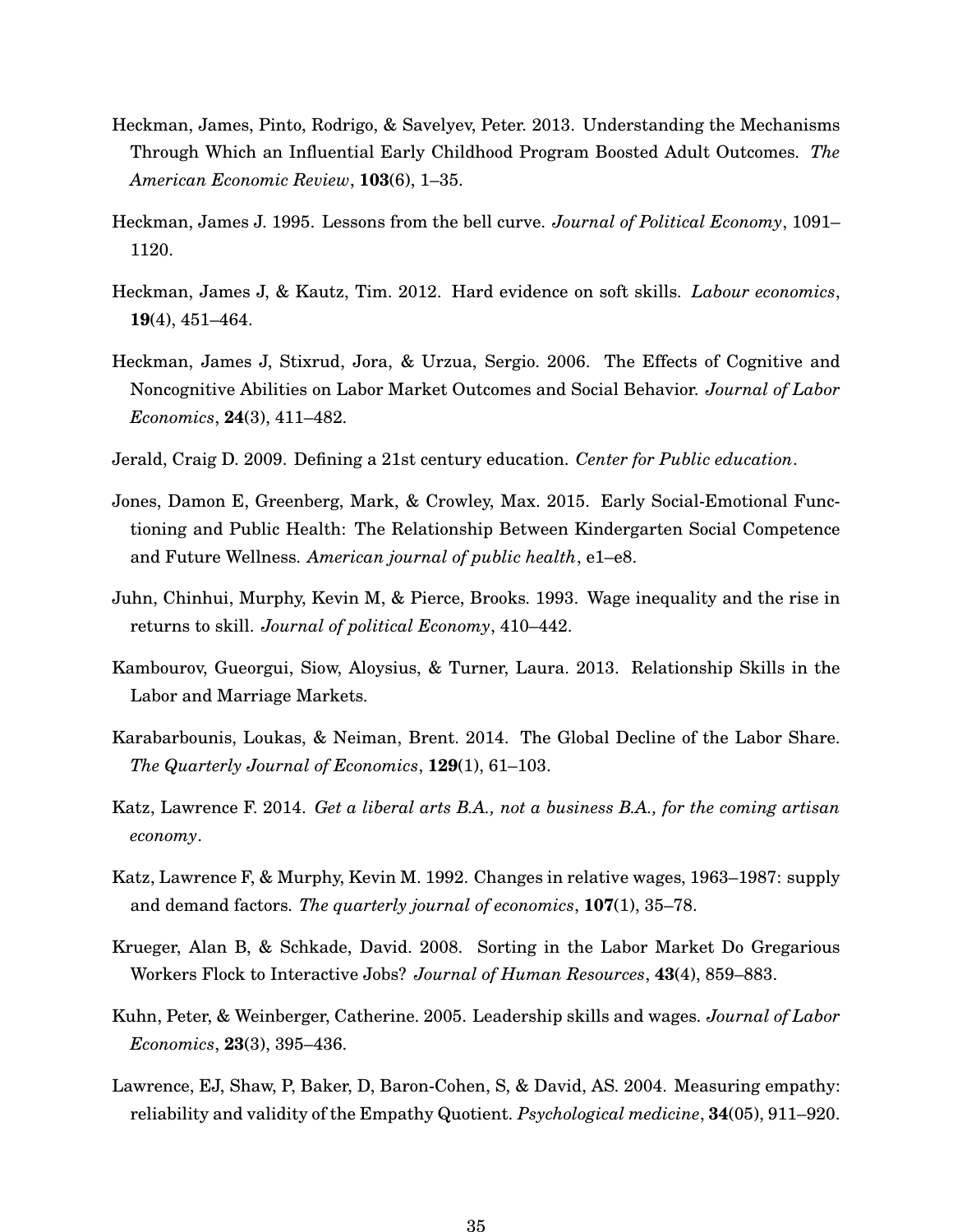- <span id="page-35-4"></span>Lazear, Edward P. 1999. Globalisation and the market for team-mates. *The Economic Journal*, **109**(454), 15–40.
- <span id="page-35-1"></span>Levy, Frank, & Murnane, Richard J. 2012. *The new division of labor: How computers are creating the next job market*. Princeton University Press.
- <span id="page-35-3"></span>Lindbeck, Assar, & Snower, Dennis J. 2000. Multitask learning and the reorganization of work: from tayloristic to holistic organization. *Journal of labor economics*, **18**(3), 353–376.
- <span id="page-35-5"></span>Lindenlaub, Ilse. 2014. Sorting Multidimensional Types: Theory and Application.
- <span id="page-35-11"></span>Lindqvist, Erik, & Vestman, Roine. 2011. The Labor Market Returns to Cognitive and Noncognitive Ability: Evidence from the Swedish Enlistment. *American Economic Journal: Applied Economics*, 101–128.
- <span id="page-35-6"></span>Lise, Jeremy, & Postel-Vinay, Fabien. 2014. *Multidimensional Skills, Sorting, and Human Capital Accumulation*. Tech. rept. Mimeo.
- <span id="page-35-2"></span>Lu, Qian. 2015. The End of Polarization? Technological Change and Employment in the US Labor Market.
- <span id="page-35-10"></span>Mayer, John D, Caruso, David R, & Salovey, Peter. 1999. Emotional intelligence meets traditional standards for an intelligence. *Intelligence*, **27**(4), 267–298.
- <span id="page-35-13"></span>Mayer, John D, Roberts, Richard D, & Barsade, Sigal G. 2008. Human abilities: Emotional intelligence. *Annu. Rev. Psychol.*, **59**, 507–536.
- <span id="page-35-8"></span>McCann, Robert J, Shi, Xianwen, Siow, Aloysius, & Wolthoff, Ronald. 2014. Becker Meets Ricardo: Multisector Matching with Communication and Cognitive Skills.
- <span id="page-35-0"></span>Michaels, Guy, Natraj, Ashwini, & Van Reenen, John. 2014. Has ICT polarized skill demand? Evidence from eleven countries over twenty-five years. *Review of Economics and Statistics*, **96**(1), 60–77.
- <span id="page-35-9"></span>NACE. 2015. 2015 Job Outlook. *Bethlehem, Pennsylvania, November*.
- <span id="page-35-12"></span>Neal, Derek A, & Johnson, William R. 1996. The Role of Premarket Factors in Black-White Wage Differences. *The Journal of Political Economy*, **104**(5), 869–895.
- <span id="page-35-7"></span>Oldenski, Lindsay. 2012. Export versus FDI and the Communication of Complex Information. *Journal of International Economics*, **87**(2), 312–322.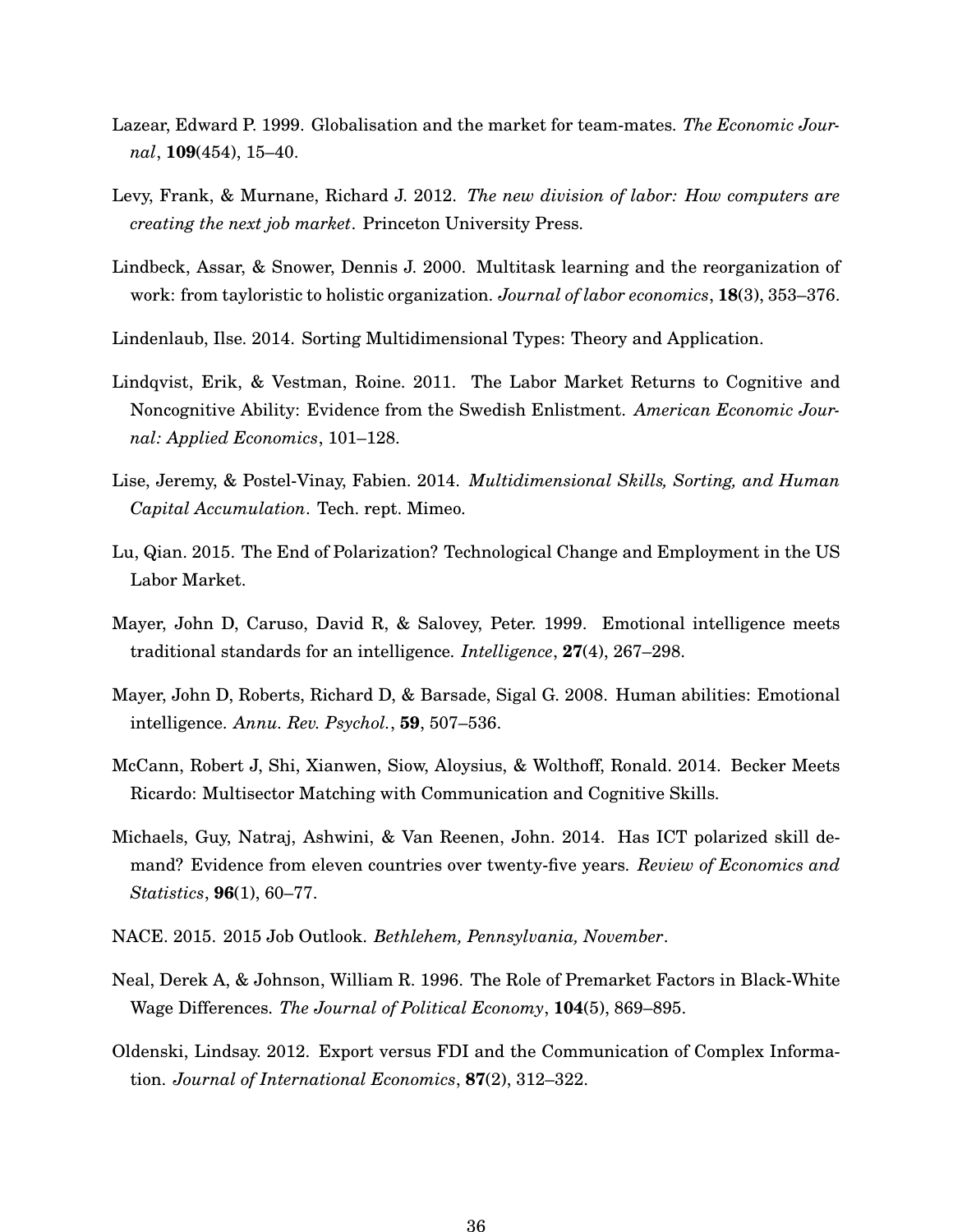- <span id="page-36-1"></span>Premack, David, & Woodruff, Guy. 1978. Does the chimpanzee have a theory of mind? *Behavioral and brain sciences*, **1**(04), 515–526.
- <span id="page-36-0"></span>Remus, Dana, & Levy, Frank S. 2015. Can robots be lawyers? computers, lawyers, and the practice of law.
- <span id="page-36-6"></span>Ricardo, David. 1891. *Principles of political economy and taxation*. G. Bell and sons.
- <span id="page-36-4"></span>Salovey, Peter, & Mayer, John D. 1990. Emotional intelligence. *Imagination, cognition and personality*, **9**(3), 185–211.
- <span id="page-36-2"></span>Weinberger, Catherine J. 2014. The increasing complementarity between cognitive and social skills. *Review of Economics and Statistics*, **96**(4), 849–861.
- <span id="page-36-5"></span>Woolley, Anita Williams, Chabris, Christopher F, Pentland, Alex, Hashmi, Nada, & Malone, Thomas W. 2010. Evidence for a collective intelligence factor in the performance of human groups. *science*, **330**(6004), 686–688.
- <span id="page-36-3"></span>Yamaguchi, Shintaro. 2012. Tasks and heterogeneous human capital. *Journal of Labor Economics*, **30**(1), 1–53.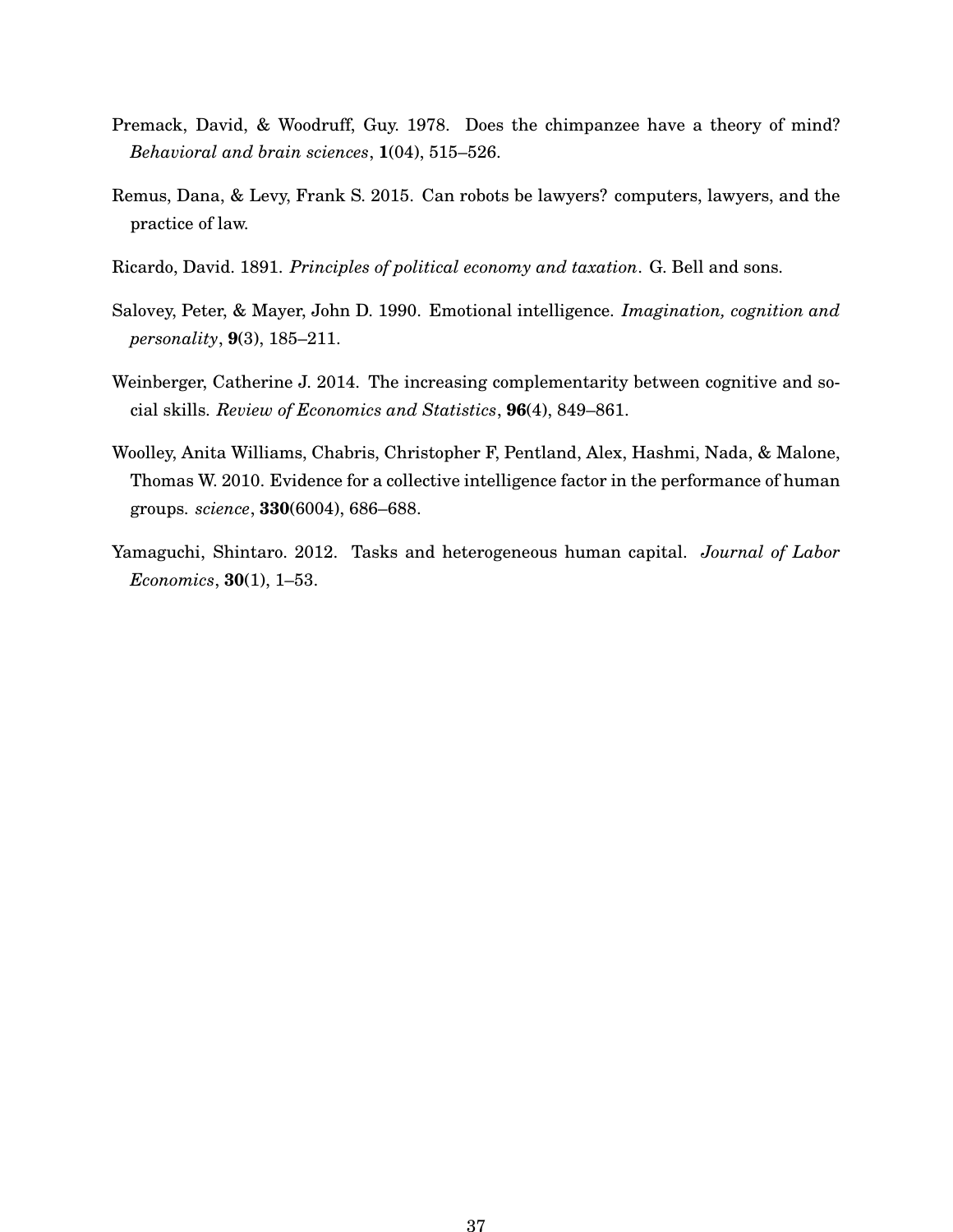# FIGURE I

# Change in Relative Employment for Cognitive Occupations, 2000-2012

100 x Change in Employment Share



Source: 2000 Census and 2011-2013 ACS

Each row presents 100 times the change in employment share between 2000 and 2012 for the indicated occupation. Consistent occupation codes for 1980-2012 are updated from Autor and Dorn (2013) and Autor and Price (2013) and consolidated to conserve space – see the Data Appendix for details.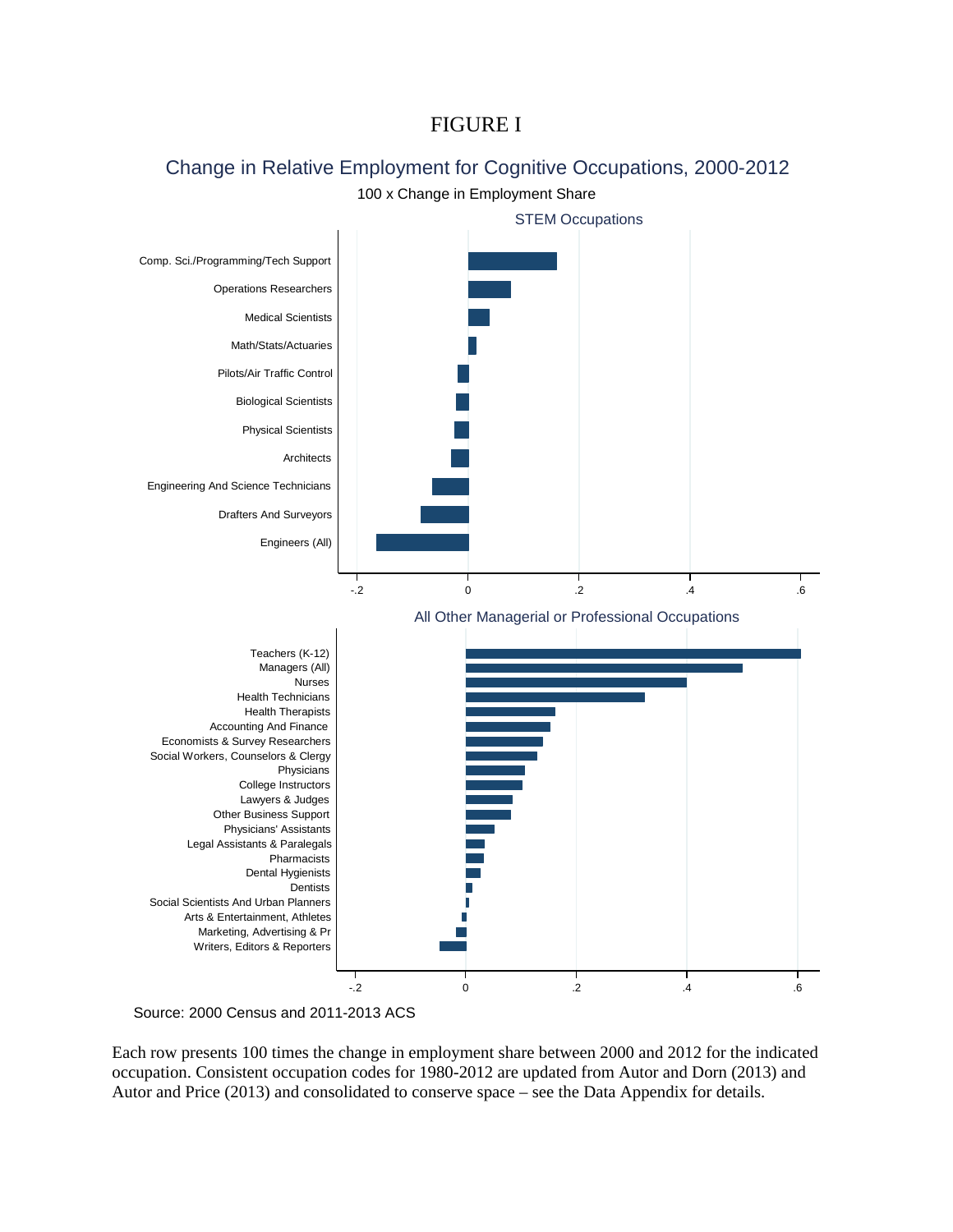#### FIGURE II.A



Figure 2A illustrates the equilibrium task thresholds  $i^L$  and  $i^H$  from the Model in Section 2 of the paper when  $S^* = \frac{2}{3}$ ,  $\theta = 1$  and  $\omega^* = 1$ – see the text for details.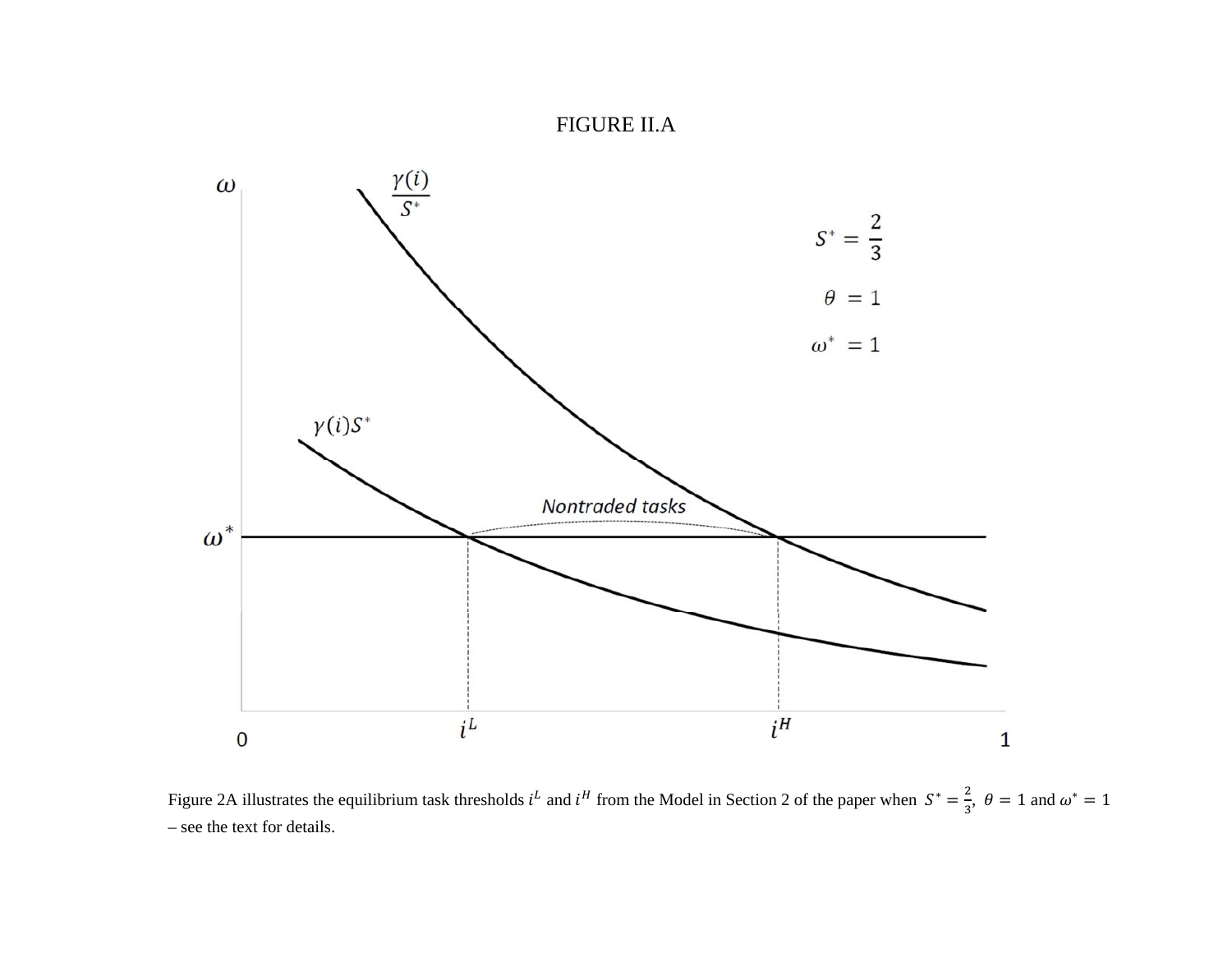



Figure 2B illustrates the equilibrium task thresholds  $i^L$  and  $i^H$  from the Model in Section 2 of the paper when  $S^* = \frac{2}{3}$ ,  $\theta = 2$  and  $\omega^* = 1$ – see the text for details.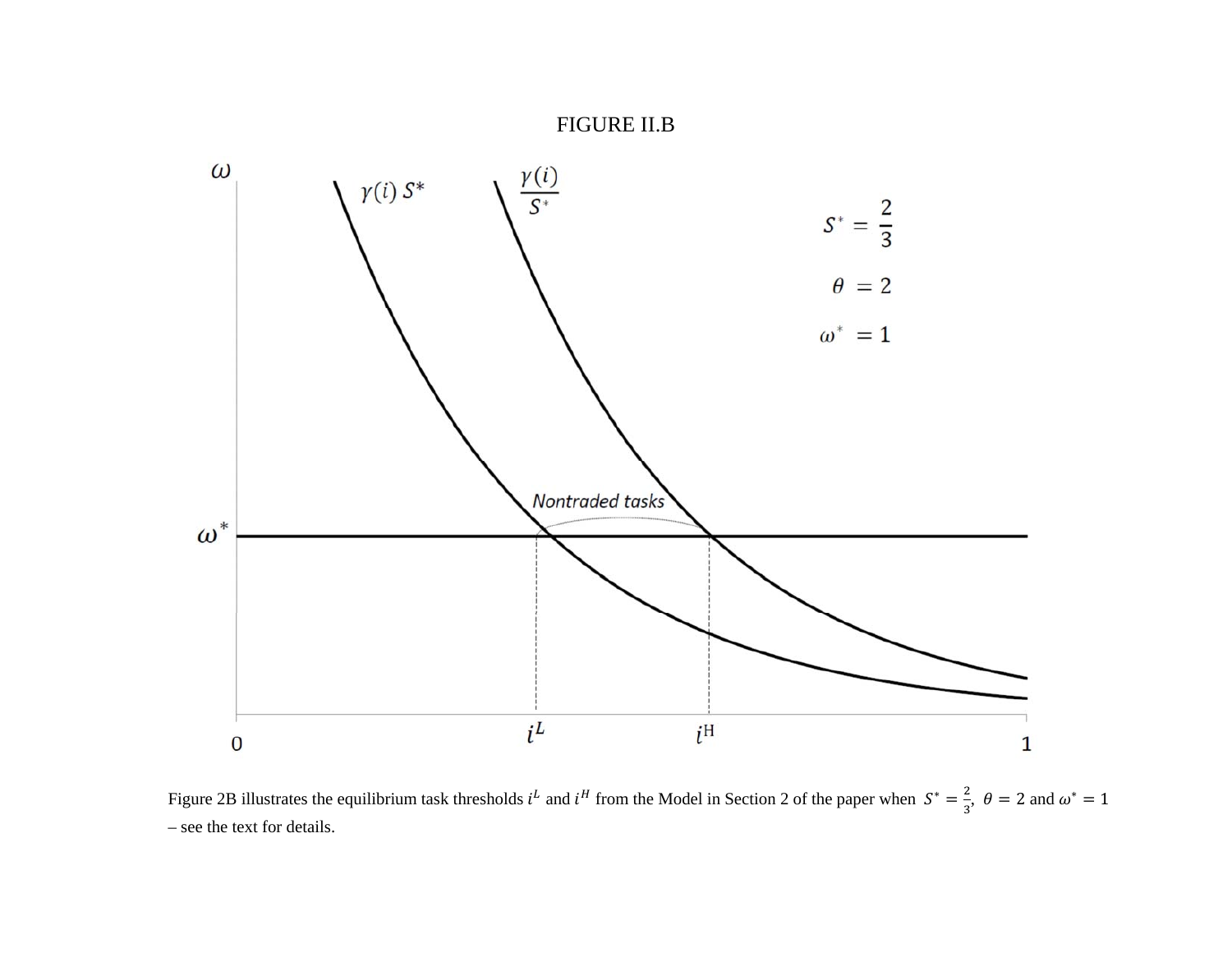

Figure 3 is constructed to parallel Figure I of Autor, Levy and Murnane (2003). O\*NET 1998 task measures by occupation are paired with data from the IPUMS 1980-2000 Censuses and the 2005-2013 American Community Survey samples. Consistent occupation codes for 1980-2012 are from Autor and Dorn (2013) and Autor and Price (2013). Data are aggregated to industry-education-sex cells by year, and each cell is assigned a value corresponding to its rank in the 1980 distribution of task input. Plotted values depict the employment-weighted mean of each assigned percentile in the indicated year. See the text and Appendix for details on the construction of O\*NET task measures.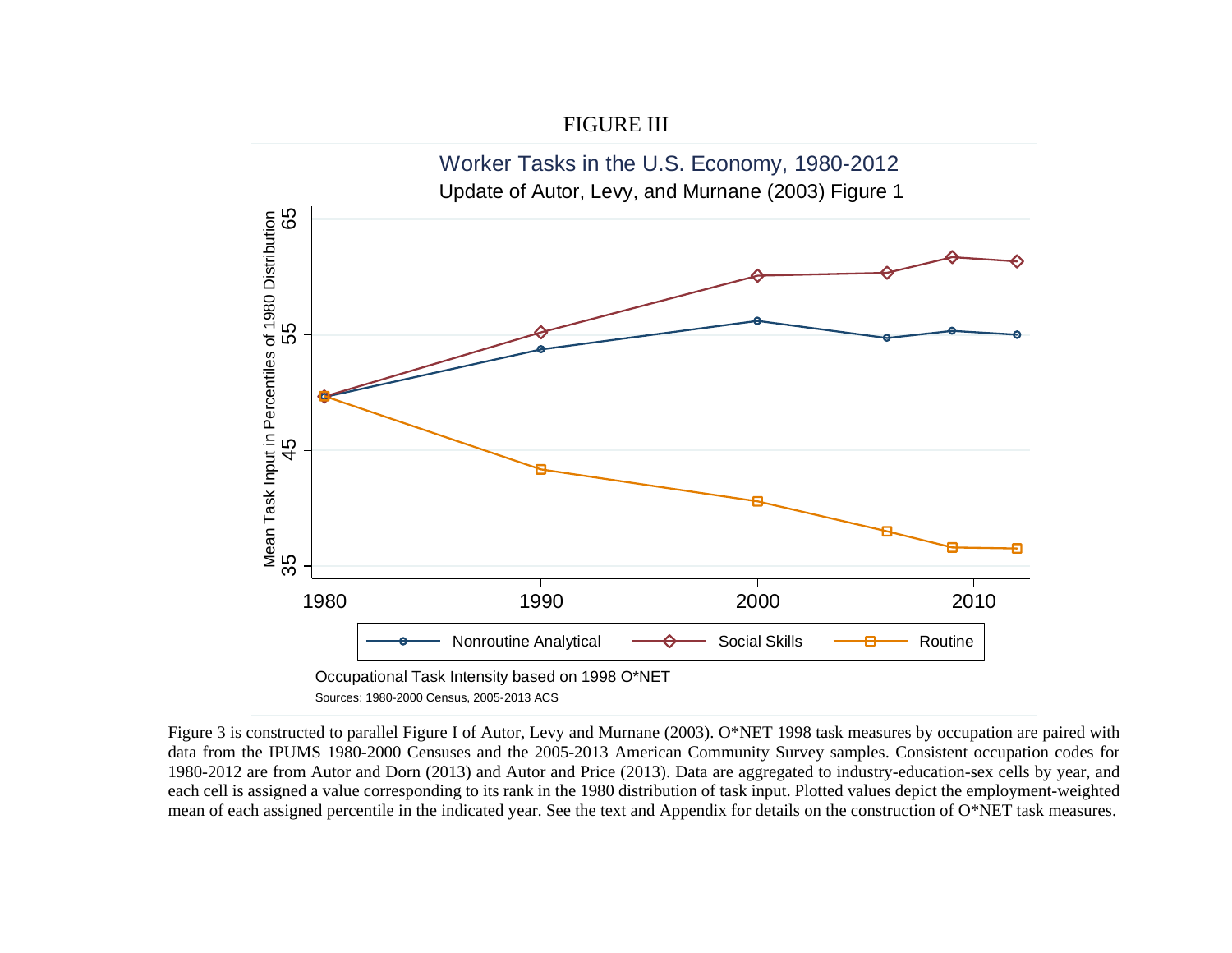



Each line plots 100 times the change in employment share – relative to a 1980 baseline - between 1990 and 2012 for occupations that are above and/or below the 50<sup>th</sup> percentile in nonroutine analytical and social skill task intensity as measured by the 1998 O\*NET. Consistent occupation codes for 1980-2012 are updated from Autor and Dorn (2013) and Autor and Price (2013). See the text and Appendix for details on the construction of O\*NET task measures and for examples of occupations in each of the four categories.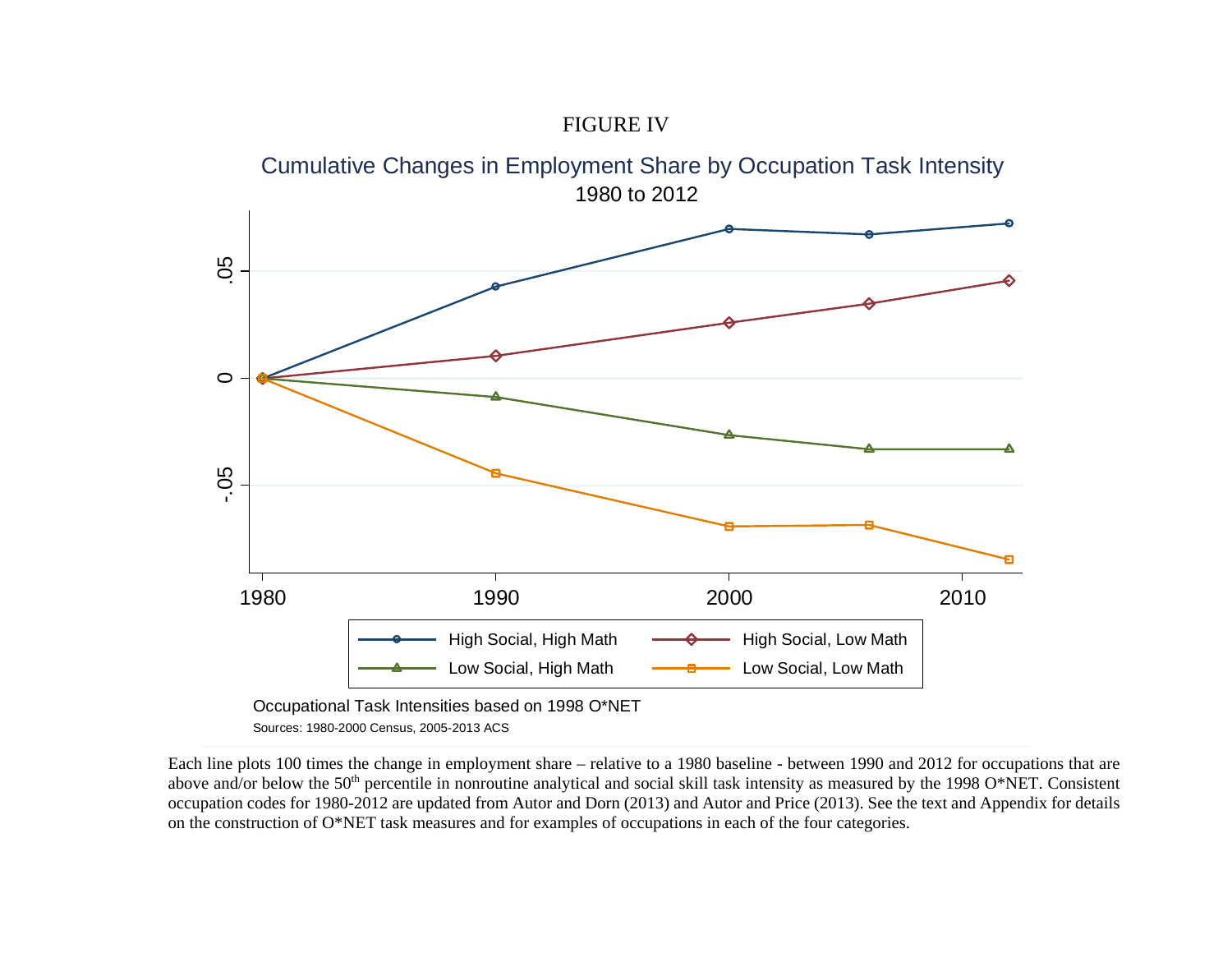



Each line plots the percent change in mean hourly wages – relative to a 1980 baseline and in constant 2012 dollars - between 1990 and 2012 for occupations that are above and/or below the 50<sup>th</sup> percentile in nonroutine analytical and social skill task intensity as measured by the 1998 O\*NET. Consistent occupation codes for 1980-2012 are updated from Autor and Dorn (2013) and Autor and Price (2013). See the text and Appendix for details on the construction of O\*NET task measures and for examples of occupations in each of the categories.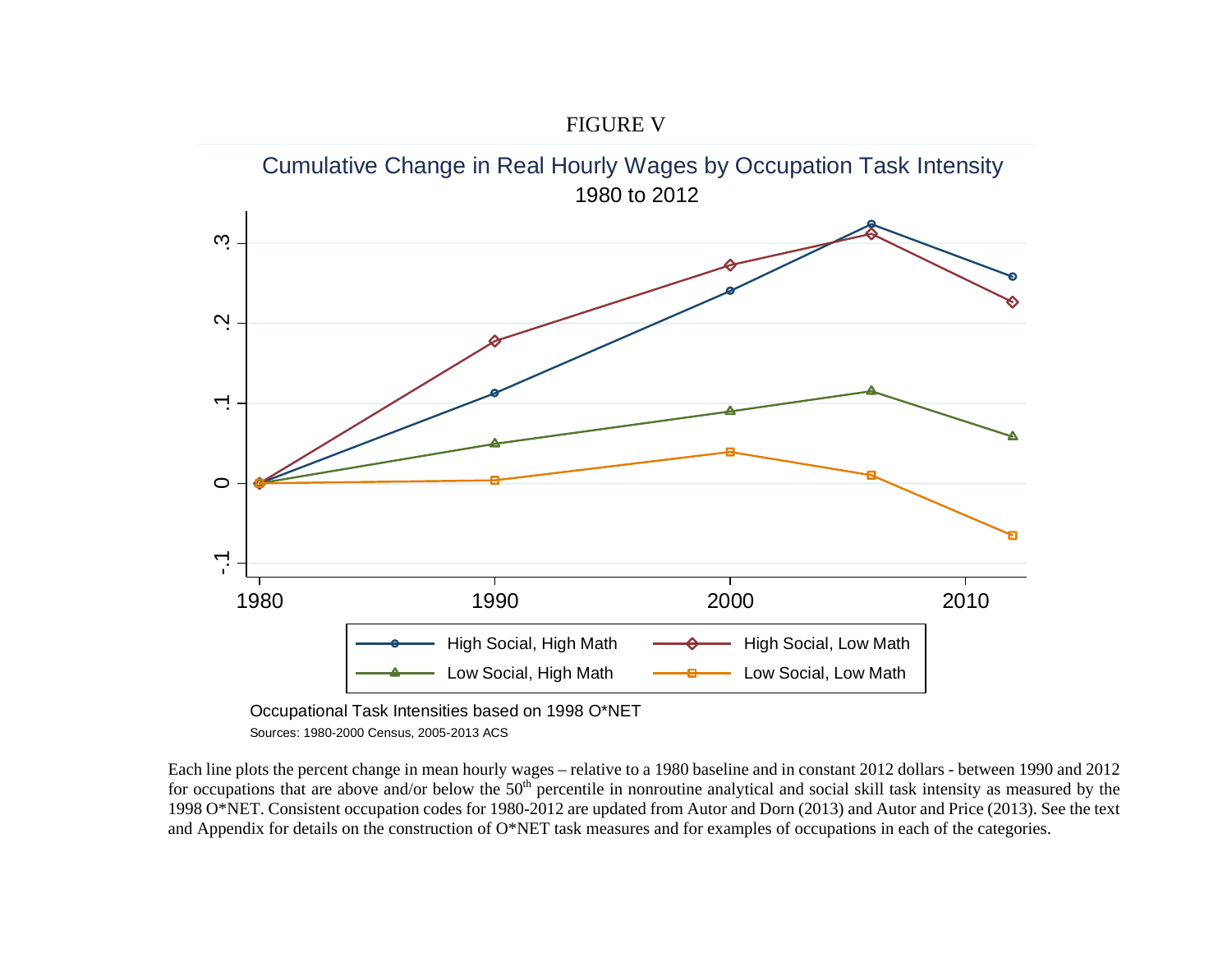| Outcome is Log Hourly Wage (in 2012 dollars) | (1)        | (2)        | (3)        | (4)        | (5)        | (6)        | (7)        |
|----------------------------------------------|------------|------------|------------|------------|------------|------------|------------|
| Cognitive Skills (AQT, standardized)         |            | $0.206***$ | $0.206***$ | $0.189***$ | $0.126***$ | $0.190***$ | $0.126***$ |
|                                              |            | [0.007]    | [0.007]    | [0.007]    | [0.008]    | [0.007]    | [0.008]    |
| Social Skills (standardized)                 | $0.107***$ | $0.055***$ | $0.049***$ | $0.043***$ | $0.029***$ | $0.044***$ | $0.029***$ |
|                                              | [0.006]    | [0.006]    | [0.006]    | [0.006]    | [0.006]    | [0.006]    | [0.006]    |
| Cognitive * Social                           |            |            | $0.019***$ | $0.019***$ | $0.011*$   | $0.017***$ | $0.010*$   |
|                                              |            |            | [0.006]    | [0.006]    | [0.006]    | [0.006]    | [0.006]    |
| Non-cognitive Skills (standardized)          |            |            |            | $0.048***$ | $0.040***$ | $0.046***$ | $0.040***$ |
|                                              |            |            |            | [0.006]    | [0.006]    | [0.006]    | [0.006]    |
| Cognitive * Noncognitive                     |            |            |            |            |            | 0.008      | 0.001      |
|                                              |            |            |            |            |            | [0.006]    | [0.006]    |
| Demographics and Age / Year Fixed Effects    |            | X          | x          | X          | Χ          | х          | x          |
| Years of completed education                 |            |            |            |            | Χ          |            | х          |
| R-squared                                    | 0.300      | 0.343      | 0.344      | 0.347      | 0.359      | 0.347      | 0.359      |
| <b>Observations</b>                          | 126,251    | 126,251    | 126,251    | 126,191    | 126,191    | 126,191    | 126,191    |

TABLE I LABOR MARKET RETURNS TO COGNITIVE SKILLS AND SOCIAL SKILLS IN THE NLSY79

*Notes*: Each column reports results from an estimate of equation (18) in the paper, with real log hourly wages as the outcome and person‐year as the unit of observation. The data source is the National Longitudinal Survey of Youth 1979 cohort (NLSY79). Cognitive skills are measured by each NLSY79 respondent's score on the Armed Forces Qualifying Test (AFQT), and are normalized to have <sup>a</sup> mean of zero and <sup>a</sup> standard deviation of one. I use the AFQT score crosswalk developed by Altonji, Bharadwaj and Lange (2012). Social skills is <sup>a</sup> standardized composite of four variables ‐ 1) sociability in childhood; 2) sociability in adulthood; 3) participation in high school clubs; and 4) participation in team sports ‐ see the text for details on construction of the social skills measure. My measure of "non-cognitive" skills is the normalized average of the Rotter and Rosenberg scores in the NLSY. The regression also controls for race‐by‐gender indicator variables, age, year, census region, and urbanicity fixed effects ‐ plus additional controls as indicated. Standard errors are in brackets and clustered at the individual level. \*\*\* p<0.01, \*\* p<0.05, \* p<0.10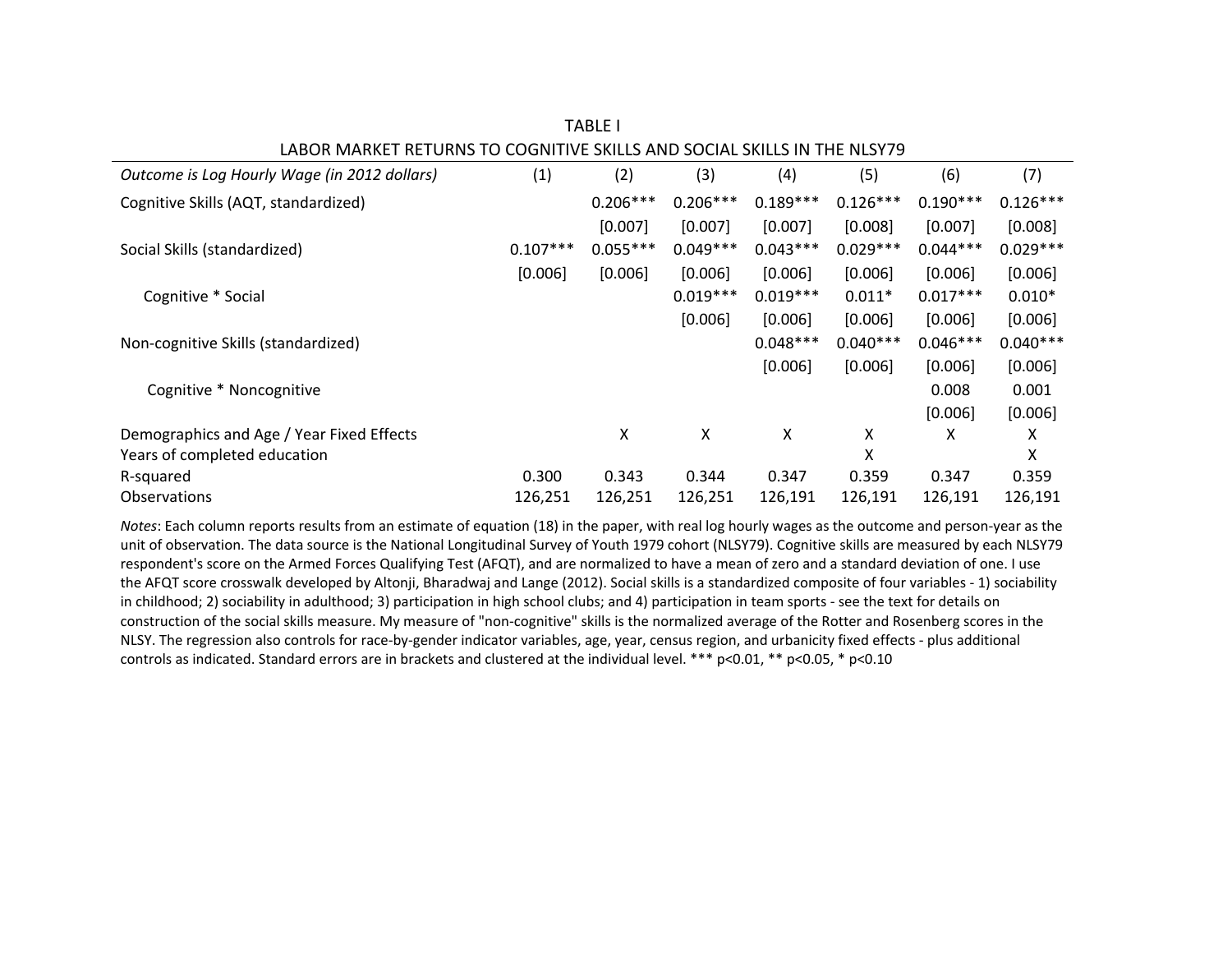| OCCUPATIONAL SORTING ON SKILLS IN THE NLSY79 |             |             |            |               |  |  |
|----------------------------------------------|-------------|-------------|------------|---------------|--|--|
|                                              | Routine     |             |            | Social Skills |  |  |
| Outcomes are O*NET Task Measures             | (1)         | (2)         | (3)        | (4)           |  |  |
| Cognitive Skills (AQT, standardized)         | $-0.055*$   | $0.161***$  | $0.345***$ | $-0.044**$    |  |  |
|                                              | [0.030]     | [0.032]     | [0.028]    | [0.019]       |  |  |
| Social Skills (standardized)                 | $-0.188***$ | $-0.149***$ | $0.208***$ | $0.119***$    |  |  |
|                                              | [0.022]     | [0.024]     | [0.020]    | [0.014]       |  |  |
| Cognitive * Social                           | $-0.058***$ | $-0.054**$  | 0.014      | 0.013         |  |  |
|                                              | [0.021]     | [0.023]     | [0.019]    | [0.014]       |  |  |
| Demogs, Age / Year, Education Fixed Effects  | x           | X           | x          | X             |  |  |
| Controls for O*NET Cognitive Tasks           |             | X           |            | x             |  |  |
| Observations                                 | 133,599     | 133,599     | 133,599    | 133,599       |  |  |
| R-squared                                    | 0.204       | 0.237       | 0.305      | 0.668         |  |  |

TABLE II

*Notes*: Each column reports results from an estimate of equation (18) in the paper, with the indicated 1998 O\*NET task intensity of an occupation as the outcome and person‐year as the unit of observation. The task measures are percentiles that range from 0 to 10 and are weighted by labor supply to conform to the 1980 occupation distribution. The additional O\*NET cognitive task measures are Nonroutine Analytical, Number Facility, Inductive/Deductive Reasoning, and Analyze/Use Information. See the text and Appendix for details on the construction of each O\*NET task measure. The data source is the National Longitudinal Survey of Youth 1979 cohort (NLSY79). Cognitive skills are measured by each NLSY79 respondent's score on the Armed Forces Qualifying Test (AFQT), and are normalized to have <sup>a</sup> mean of zero and <sup>a</sup> standard deviation of one. I use the AFQT score crosswalk developed by Altonji, Bharadwaj and Lange (2012). Social skills is <sup>a</sup> standardized composite of four variables ‐ 1) sociability in childhood; 2) sociability in adulthood; 3) participation in high school clubs; and 4) participation in team sports ‐ see the text for details on construction of the social skills measure. My measure of "non‐cognitive" skills is the normalized average of the Rotter and Rosenberg scores in the NLSY. The regression also controls for race‐ by‐gender indicator variables, age, year, census region, and urbanicity fixed effects ‐ plus additional controls as indicated. Standard errors are in brackets and clustered at the individual level. \*\*\* p<0.01, \*\* p<0.05, \* p<0.10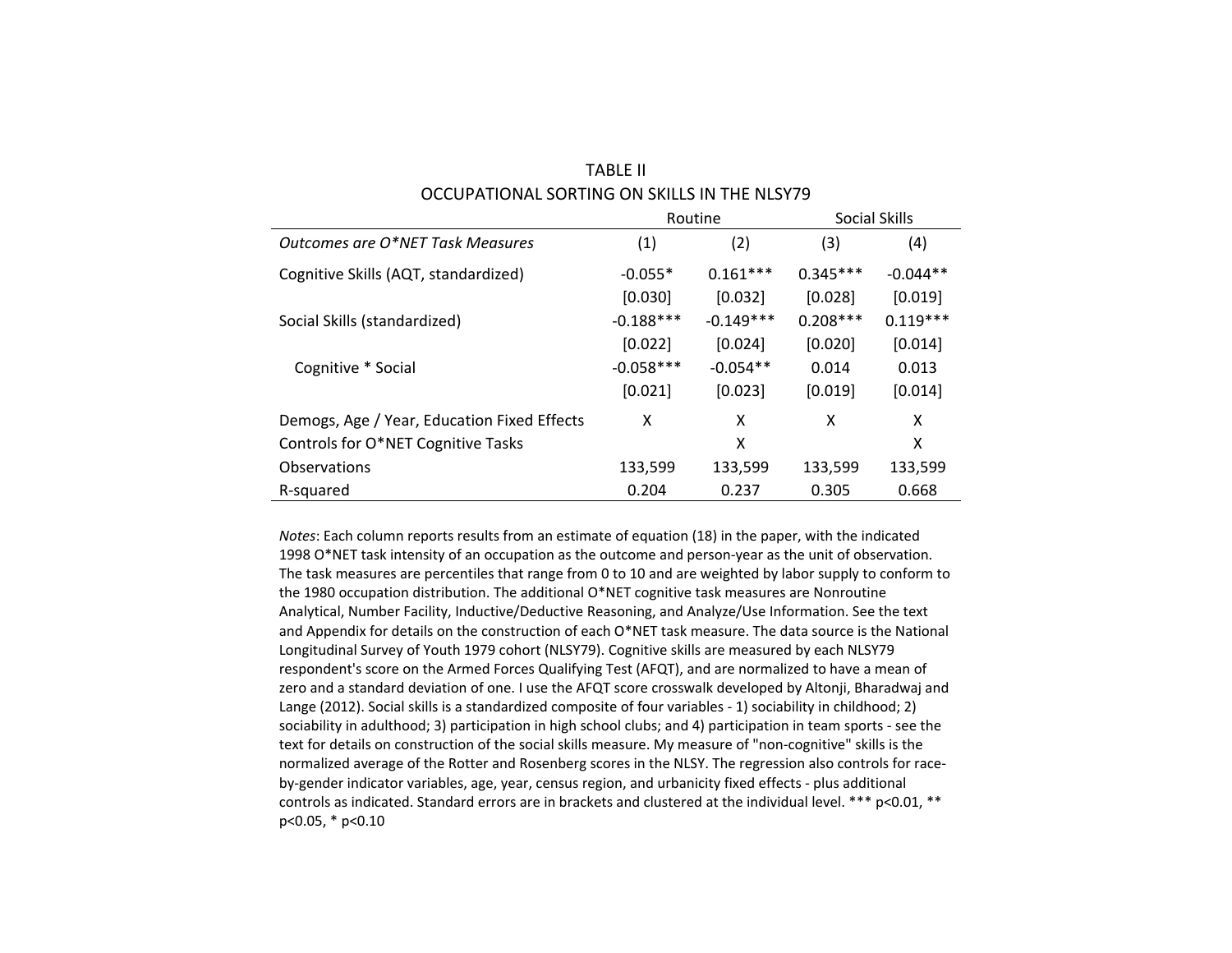| Outcome is Log Hourly Wage (in 2012 dollars)     | (1)          | (2)         | (3)         |
|--------------------------------------------------|--------------|-------------|-------------|
| Routine Task Intensity                           | $0.0136***$  |             | $0.0212***$ |
|                                                  | [0.0012]     |             | [0.0014]    |
| Cognitive * Routine Task Intensity               | $-0.0034***$ |             | 0.0005      |
|                                                  | [0.0013]     |             | [0.0015]    |
| Social Skills * Routine Task Intensity           | $-0.0025**$  |             | $-0.0008$   |
|                                                  | [0.0013]     |             | [0.0015]    |
| Cognitive * Social * Routine Task Intensity      | $-0.0008$    |             | $-0.0011$   |
|                                                  | [0.0012]     |             | [0.0014]    |
| Social Skill Task Intensity                      |              | $0.0039***$ | $0.0176***$ |
|                                                  |              | [0.0013]    | [0.0016]    |
| Cognitive * Social Skill Task Intensity          |              | $0.0113***$ | $0.0112***$ |
|                                                  |              | [0.0015]    | [0.0018]    |
| Social Skills * Social Skill Task Intensity      |              | $0.0050***$ | $0.0041**$  |
|                                                  |              | [0.0015]    | [0.0018]    |
| Cognitive * Social * Social Skill Task Intensity |              | 0.0021      | 0.0011      |
|                                                  |              | [0.0015]    | [0.0023]    |
| <b>Worker Fixed Effects</b>                      | X            | X           | X           |
| Observations                                     | 126,251      | 126,251     | 126,251     |
| Number of individuals                            | 11,050       | 11,050      | 11,050      |

TABLE III RETURNS TO SKILLS BY OCCUPATION TASK INTENSITY IN THE NLSY79

*Notes*: Each column reports results from an estimate of equation (19) in the paper, with real log hourly wages as the outcome and person‐year as the unit of observation. The data source is the National Longitudinal Survey of Youth 1979 cohort (NLSY79). Cognitive skills are measured by each NLSY79 respondent's score on the Armed Forces Qualifying Test (AFQT), and are normalized to have a mean of zero and a standard deviation of one. I use the AFQT score crosswalk developed by Altonji, Bharadwaj and Lange (2012). Social skills is a standardized composite of four variables ‐ 1) sociability in childhood; 2) sociability in adulthood; 3) participation in high school clubs; and 4) participation in team sports ‐ see the text for details on construction of the social skills measure. My measure of "non-cognitive" skills is the normalized average of the Rotter and Rosenberg scores in the NLSY. All models control for worker fixed effects, age, year, census region, and urbanicity fixed effects ‐ plus additional controls as indicated. The interactions between cognitive/social skills and 1998 O\*NET task intensities measure whether the returns to skills vary with the task content of the worker's occupation. The task measures are percentiles that range from 0 to 10 and are weighted by labor supply to conform to the 1980 occupation distribution. See the text and Appendix for details on the construction of each O\*NET task measure. Standard errors are in brackets and clustered at the individual level. \*\*\* p<0.01, \*\* p<0.05, \* p<0.10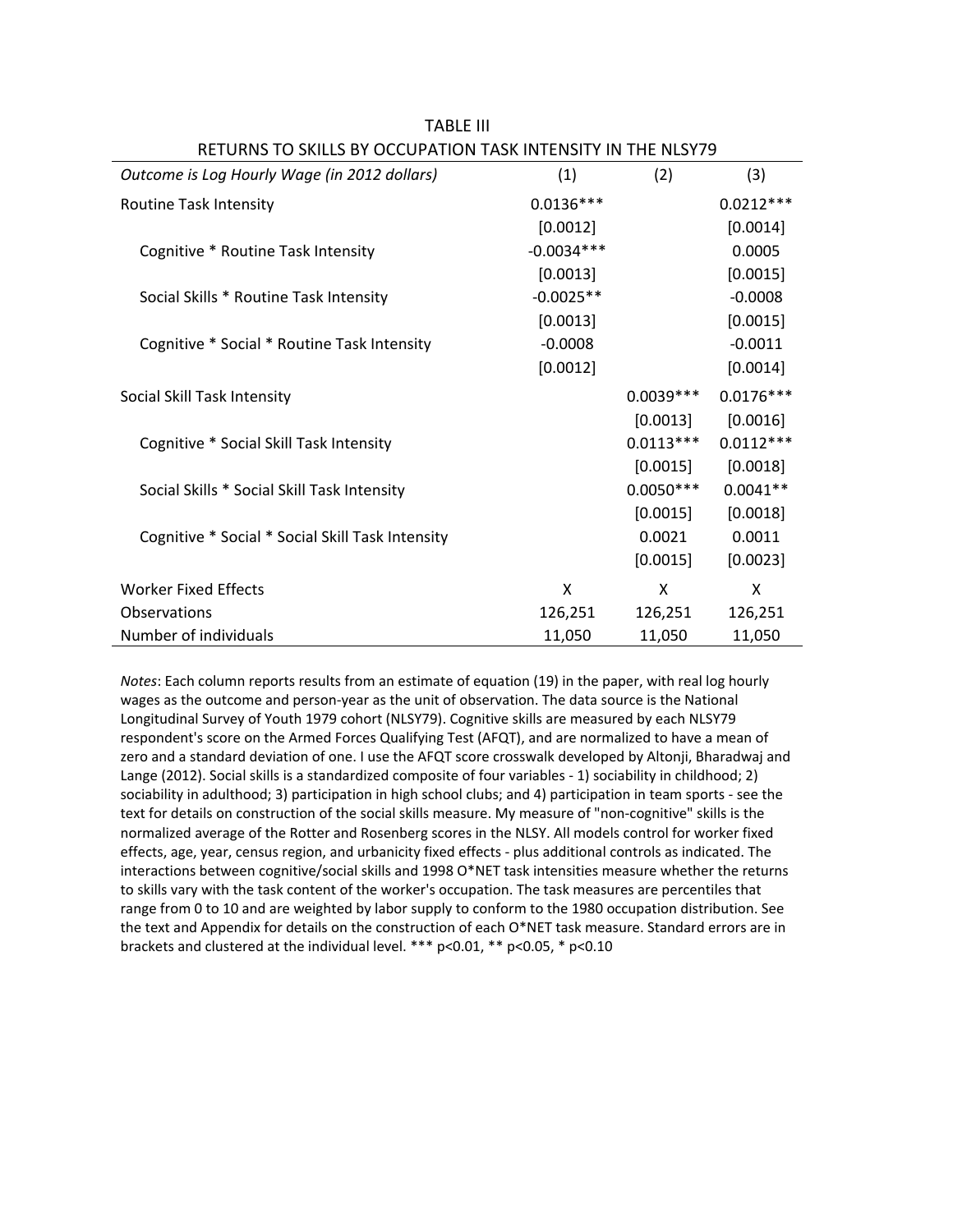|                                      |             | <b>Full-Time Employment</b> |            |             | Log Real Hourly Wage |             |  |
|--------------------------------------|-------------|-----------------------------|------------|-------------|----------------------|-------------|--|
|                                      | (1)         | (2)                         | (3)        | (4)         | (5)                  | (6)         |  |
| Cognitive Skills (AQT, standardized) | $0.068***$  | $0.042***$                  | $0.040***$ | $0.203***$  | $0.129***$           | $0.116***$  |  |
|                                      | [0.003]     | [0.003]                     | [0.003]    | [0.005]     | [0.006]              | [0.006]     |  |
| Cognitive Skills * NLSY97            | $0.008*$    | 0.005                       | $0.009*$   | $-0.052***$ | $-0.061***$          | $-0.045***$ |  |
|                                      | [0.004]     | [0.004]                     | [0.005]    | [0.008]     | [0.008]              | [0.008]     |  |
| Social Skills (standardized)         | $0.007***$  | $0.005**$                   | $0.004*$   | $0.020***$  | $0.015***$           | $0.011**$   |  |
|                                      | [0.002]     | [0.002]                     | [0.002]    | [0.004]     | [0.004]              | [0.004]     |  |
| Social Skills * NLSY97               | $0.023***$  | $0.021***$                  | $0.019***$ | $0.017**$   | $0.019**$            | $0.016**$   |  |
|                                      | [0.004]     | [0.004]                     | [0.004]    | [0.008]     | [0.008]              | [0.008]     |  |
| Cognitive * Social                   | $-0.007***$ | $-0.006**$                  | $-0.007**$ | 0.006       | 0.003                | 0.002       |  |
|                                      | [0.003]     | [0.003]                     | [0.003]    | [0.004]     | [0.004]              | [0.004]     |  |
| Cognitive * Social * NLSY97          | $-0.006$    | $-0.006$                    | $-0.006$   | $-0.004$    | $-0.004$             | $-0.002$    |  |
|                                      | [0.004]     | [0.004]                     | [0.004]    | [0.008]     | [0.008]              | [0.008]     |  |
| Non-cognitive Skills (standardized)  |             |                             | $0.008**$  |             |                      | $0.041***$  |  |
|                                      |             |                             | [0.003]    |             |                      | [0.005]     |  |
| Non-cognitive Skills * NLSY97        |             |                             | $0.013***$ |             |                      | $0.016*$    |  |
|                                      |             |                             | [0.005]    |             |                      | [0.009]     |  |
| Demographics and Age / Year FE       | X           | X                           | X          | Χ           | X                    | X           |  |
| Years of completed education         |             | X                           | X          |             | X                    | X           |  |
| R-squared                            | 0.081       | 0.096                       | 0.097      | 0.309       | 0.333                | 0.337       |  |
| Observations                         | 104,613     | 104,252                     | 104,206    | 77,845      | 77,631               | 77,599      |  |

TABLE IV LABOR MARKET RETURNS TO SKILLS IN THE NLSY79 VS. NLSY97

*Notes*: Each column reports results from an estimate of equation (20) in the paper, with an indicator for being employed full‐ time as the outcome in Columns 1 through 3, real log hourly wages as the outcome in Columns 4 through 6, and person‐year as the unit of observation. The data are a pooled sample of two cohorts of youth ‐ the National Longitudinal Survey of Youth 1979 (NLSY79) and 1997 (NLSY97) waves. I restrict the age range to 25‐33, which allows for a comparison of NLSY respondents at similar ages across survey waves. Cognitive skills are measured by each NLSY respondent's score on the Armed Forces Qualifying Test (AFQT), and are normalized to have a mean of zero and a standard deviation of one. I use the AFQT score crosswalk developed by Altonji, Bharadwaj and Lange (2012) which adjusts for differences across survey waves in age‐at‐test and test format. Social skills is a standardized composite of two variables that measure extraversion in both the NLSY79 (sociability in childhood and sociability in adulthood) and in the NLSY97 (two items from the Big 5 personality inventory that measure extraversion). The "non‐cognitive" skill measures are a normalized average of the Rotter and Rosenberg scores in the NLSY79, and two items from the NLSY97 that measure the Big 5 personality factor Conscientiousness. The regression also controls for an indicator for whether the respondent was in the NLSY97 wave, race‐by‐gender indicator variables, age, year, census region, and urbanicity fixed effects ‐ plus additional controls as indicated. Standard errors are in brackets and clustered at the individual level. \*\*\* p<0.01, \*\* p<0.05, \* p<0.10